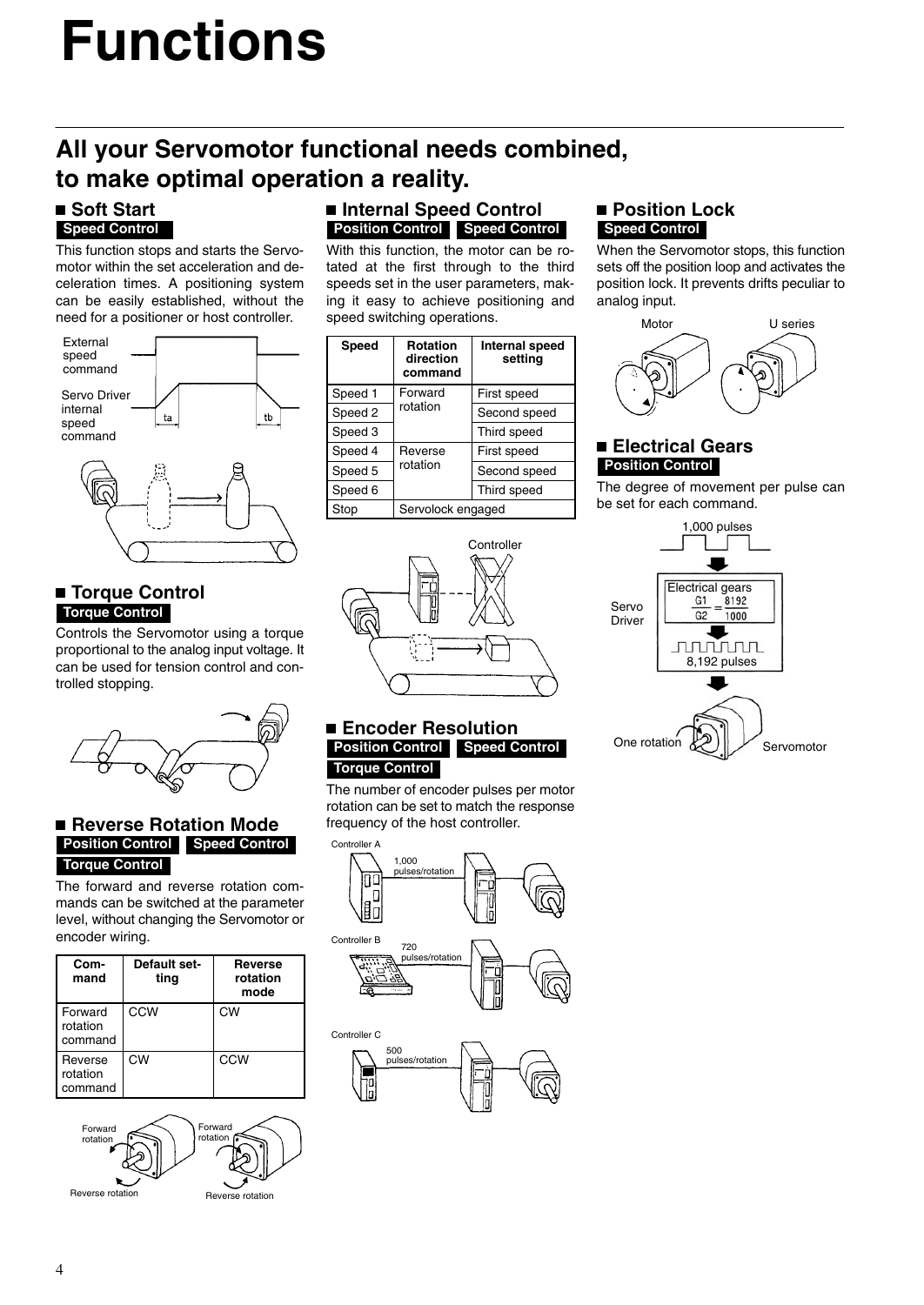#### **Rich Command Pulse Mode Position Control**

Available for all types of command pulse.

| Logic setting          | <b>Command pulse mode</b>                                     | <b>Motor forward</b><br>command | Motor reverse<br>command |
|------------------------|---------------------------------------------------------------|---------------------------------|--------------------------|
| Positive logic setting | Feed pulse and direction signal                               |                                 |                          |
|                        |                                                               | "H"                             | "L"                      |
|                        | $90^\circ$ phase difference signals<br>A-, B-phase feed pulse | $+$ 90 $^{\circ}$               | $+$ 90 $^{\circ}$        |
|                        | (Multiplication by 1, 2, & 4 possible)                        |                                 |                          |
|                        | Reverse pulse and forward pulse                               | "L"                             |                          |
|                        |                                                               |                                 | "I"                      |
| Negative logic setting | Feed pulse and direction signal                               |                                 |                          |
|                        |                                                               | "  "                            | "H"                      |
|                        | 90° phase difference signals<br>A-, B-phase feed pulse        | <del>-⊢⊢</del> 90°              | $+$ 90°                  |
|                        | (Multiplication by 1, 2, & 4 possible)                        |                                 |                          |
|                        | Reverse pulse and forward pulse                               | "H"                             |                          |
|                        |                                                               |                                 | H''''                    |

#### **Alarm History Display Position Control Speed Control Torque Control**

Stores the past ten errors, even if the power supply is cut off, making accurate troubleshooting possible.

| Display<br>(Alarm history) | <b>Description</b>   |
|----------------------------|----------------------|
|                            |                      |
| A40                        | Overvoltage detected |
| A51                        | Overspeed detected   |
| A71                        | Overload detected    |
|                            |                      |

#### **Torque Command Filter Position Control Speed Control Torque Control**

If the appropriate time constant is set, resonance with the load can be prevented.





### ■ Bias Function **Position Control**

This function can be used to reduce the position control time, according to the load conditions.



#### ■ Brake Interlock **Position Control Speed Control Torque Control**

Outputs a special signal, making the holding magnetic brake operating sequence easy.



### **Feed-forward Function Position Control**

The stabilization period is reduced by using the feed-forward function.



### **Emergency Stop Torque Position Control Speed Control Torque Control**

The control torque for overtravel time can be set, preventing damage to machinery.



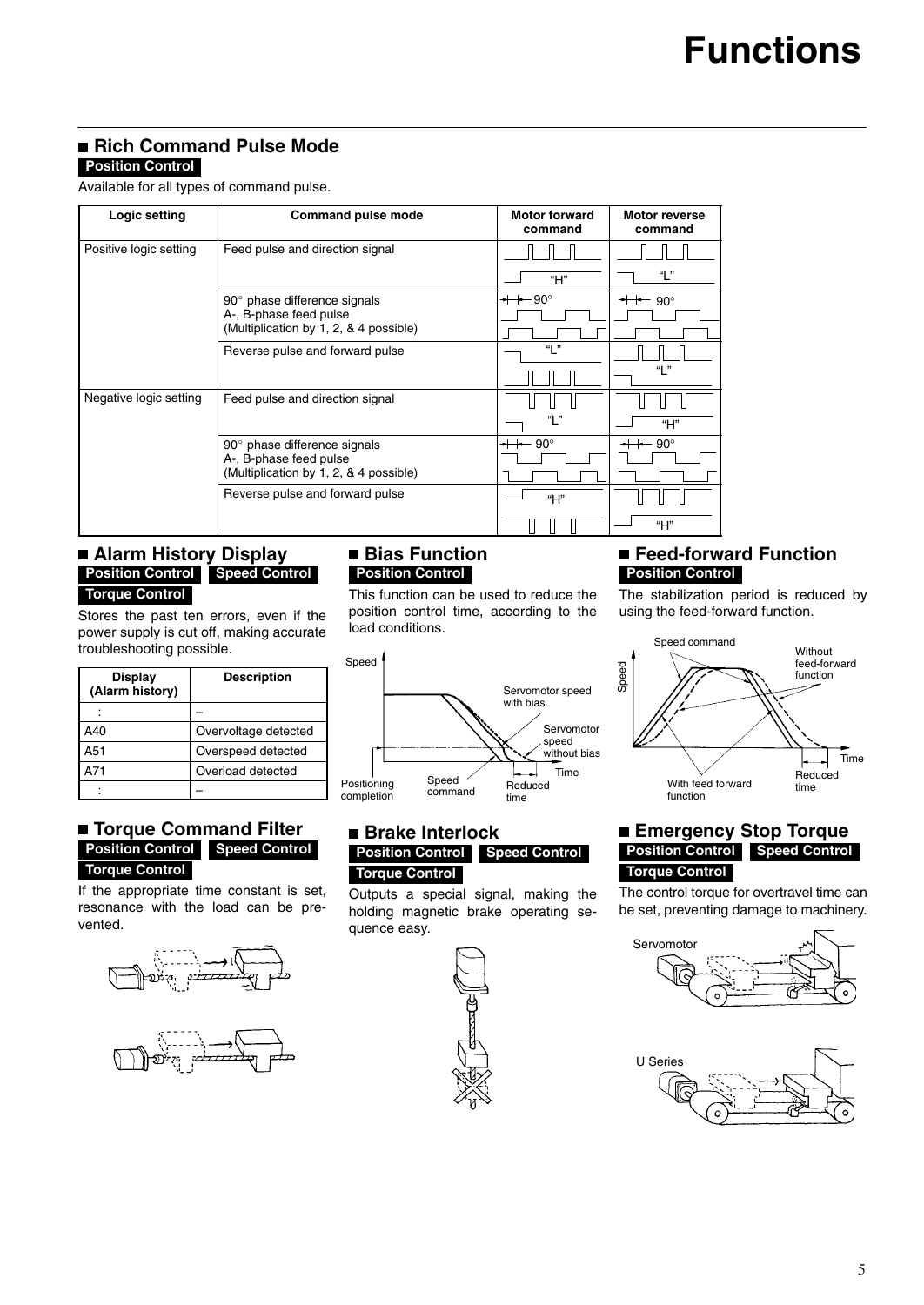# **System Configuration**

**Our product synergy meets a variety of needs. When an OMRON Position Control Unit is used, the system configuration remains the same.**

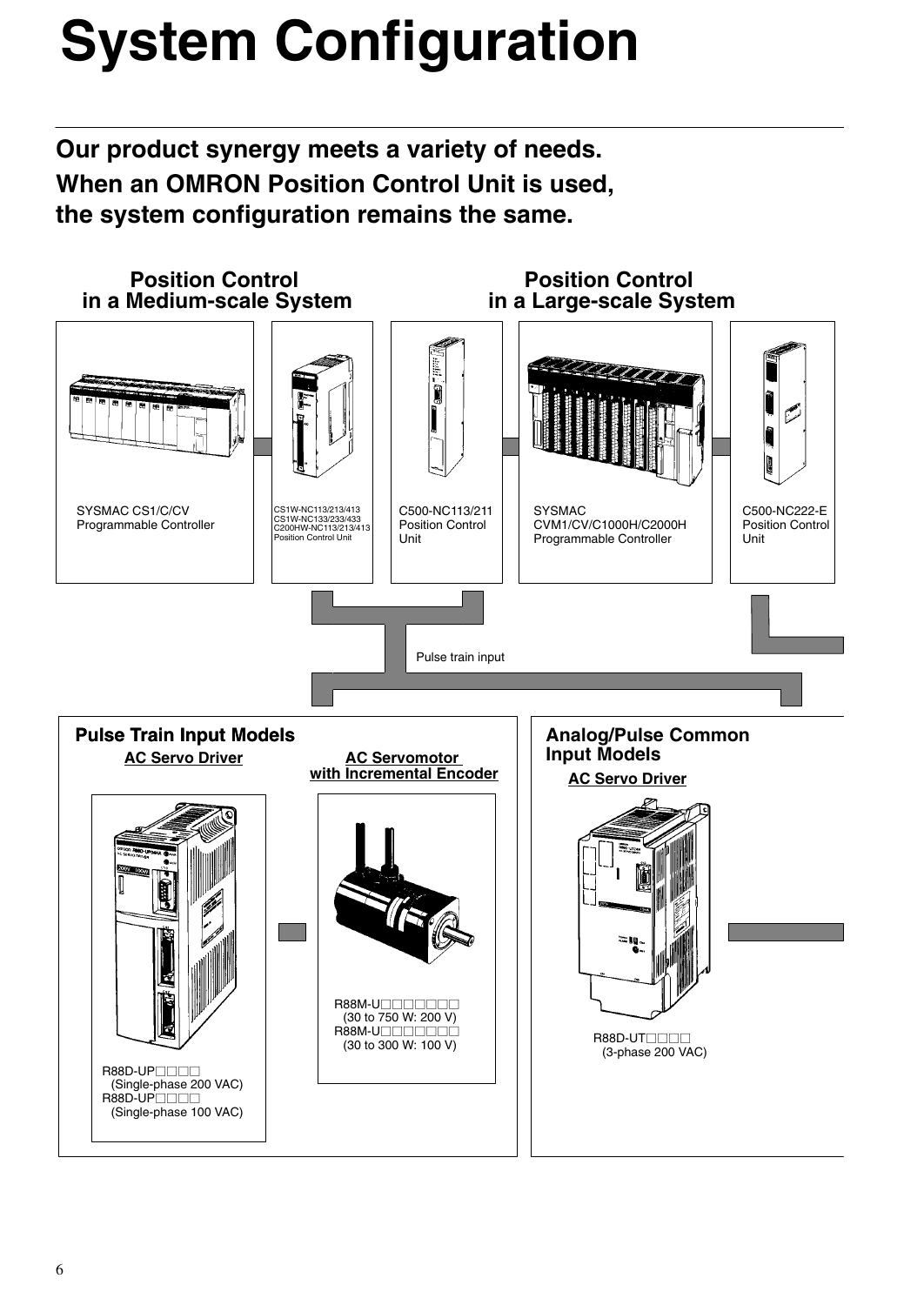

## **Multi-axis Control Using the G Language**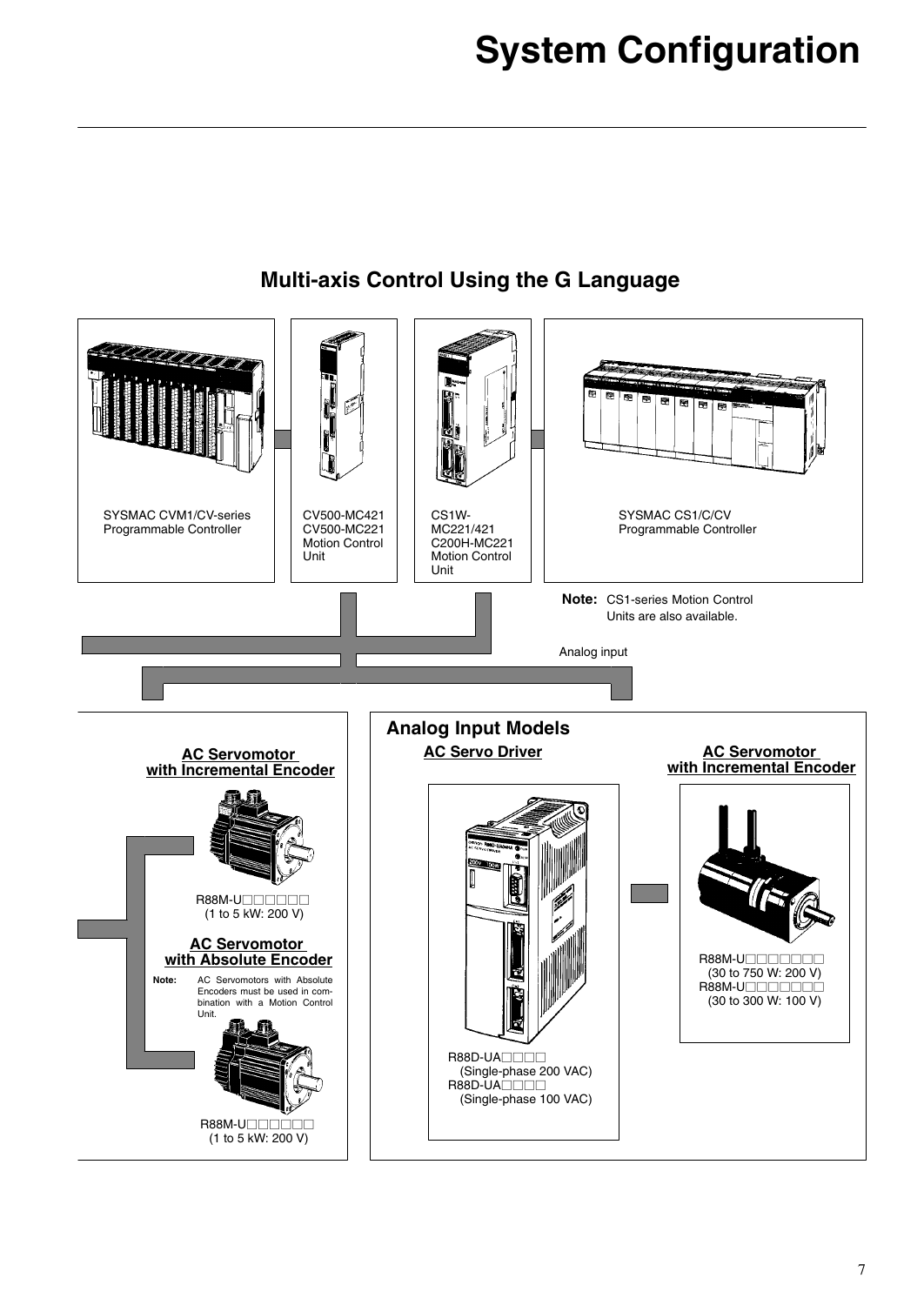# **Using Parameter Units**

### **Parameter Unit Keys and Functions**



Displays motor rotation speed, speed commands, torque command monitoring values, User parameter set values and the Servo Driver status.

# R88A-PRO3U **ODE/SB** |ಧ ldatz Mounted-type

R88A-PR03U

R88A-PR02U

### **Changing Modes**

To change modes, press the MODE/SET Key.

| <b>PR02U</b> | PR03U       |  | <b>Function</b>                                                         |
|--------------|-------------|--|-------------------------------------------------------------------------|
| <b>RESET</b> | $\ddot{}$   |  | Alarm reset                                                             |
| MODE/SET     |             |  | Mode switching<br>Data memory                                           |
| SERVO        | <b>DATA</b> |  | Servo ON/OFF during jog<br>operations                                   |
| <b>DATA</b>  | <b>DATA</b> |  | Switching between parameter<br>display and data display; data<br>memory |
| <i></i>      | ╱           |  | Increments parameter<br>numbers and data values.                        |
| ❤            |             |  | Decrements parameter<br>numbers and data values.                        |
| 《            |             |  | Left shift for operation digits                                         |
|              |             |  | Right shift for operation digits                                        |



 **Keys**

### **Status Display Mode**



| <b>Symbol display</b> | <b>Contents</b>                       |
|-----------------------|---------------------------------------|
| ЬЬ                    | Baseblock (no power to motor)         |
| 5117                  | In operation (running)                |
| $P$ o $t$             | Forward rotation prohibited           |
| nob                   | Reverse rotation prohibited           |
| הח ח                  | Alarm display (Refer to alarm table.) |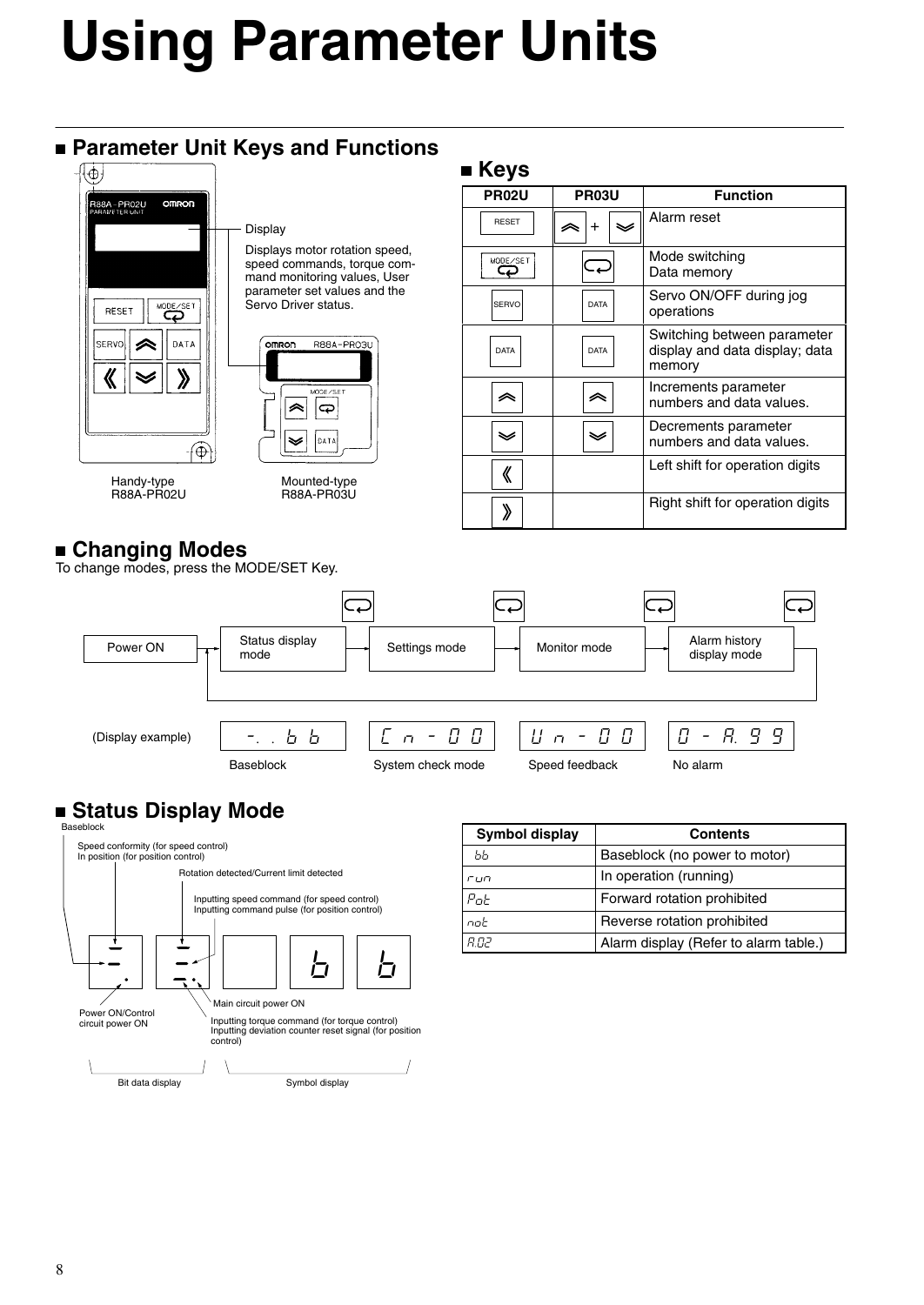### **Mode Changes and Display Contents**



**Note:** Items which can be set and monitored differ according to the type of Servo Driver or Servomotor used. Refer to the User's Manual for details.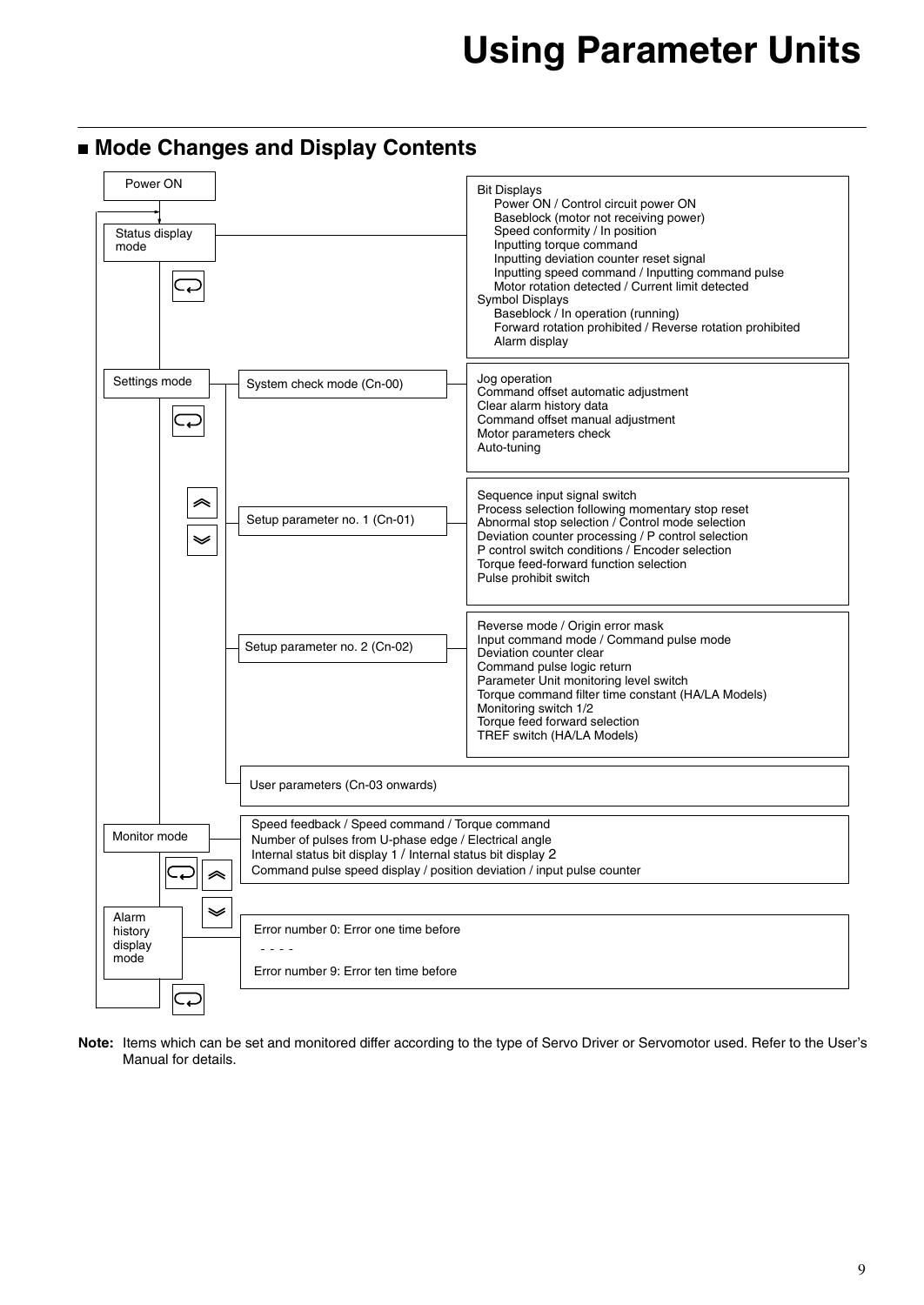# **Using Parameter Units**

### **Monitor Mode**

| Monitor no. | <b>Monitor contents</b>                   | Unit             | <b>Explanation</b>                                                                                                            |
|-------------|-------------------------------------------|------------------|-------------------------------------------------------------------------------------------------------------------------------|
| Un-00       | Speed feedback                            | r/min            | Displays actual rotational speed of motor.                                                                                    |
| $Un-01$     | Speed command                             | r/min            | Displays commands to speed loop when controlling via internally<br>set speeds.                                                |
|             |                                           |                  | "0" will be displayed when controlling with pulse trains.                                                                     |
| Un-02       | Torque command                            | $\%$             | The command to the current loop is displayed as 100% of the<br>rated torque.                                                  |
| $Un-03$     | Number of pulses from<br>U-phase edge     | Pulses           | The number of pulses from the U-phase edge is displayed in units<br>of encoder resolution.                                    |
| Un-04       | Electrical angle                          | Degrees          | Displays the electrical angle of the motor.                                                                                   |
| Un-05       | Internal status bit display 1             | ---              | Displays Servo Driver internal information as either lit or not lit.                                                          |
| Un-06       | Internal status bit display 2             | ---              |                                                                                                                               |
| Un-07       | Command pulse speed<br>display            | r/min            | Displays the command pulse counter converted to a frequency<br>$(r/min)$ .                                                    |
| Un-08       | Position deviation<br>(deviation counter) | Command<br>units | Displays the pulse count (position deviation) remaining on the<br>deviation counter in command units (based on input pulses). |
| Un-09       | Input pulse counter                       | Command<br>units | Counts and displays the input pulses.                                                                                         |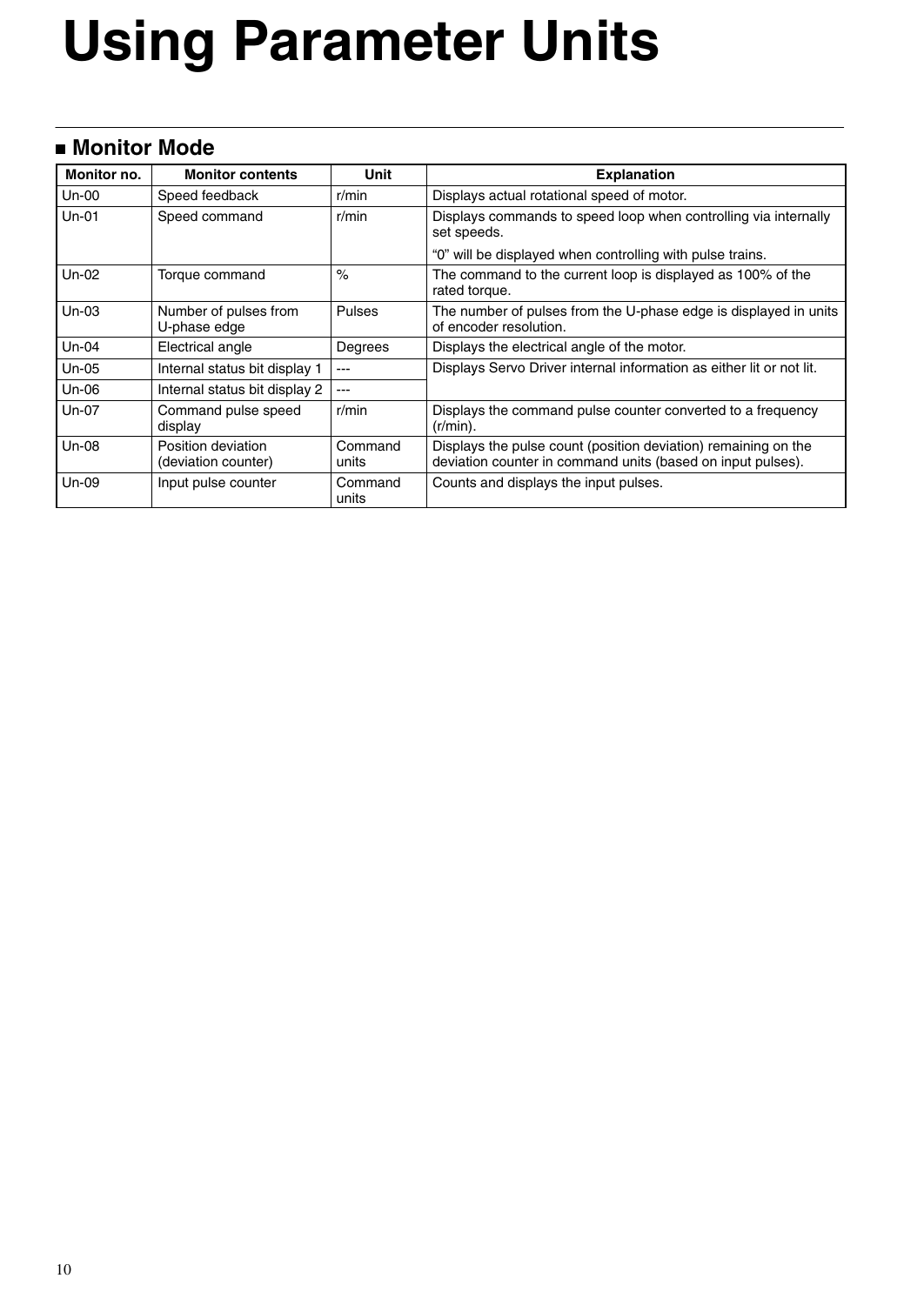# **Using Parameter Units**

### **Alarm Table**

| Dis-          | Alarm code |                  | Alarm            | <b>Error detection</b> | Detection contents; cause of error            | <b>Remarks</b>                                                                                                        |                                       |
|---------------|------------|------------------|------------------|------------------------|-----------------------------------------------|-----------------------------------------------------------------------------------------------------------------------|---------------------------------------|
| play          | ALO1       | ALO <sub>2</sub> | ALO <sub>3</sub> | <b>ALM</b>             | function                                      |                                                                                                                       |                                       |
| R.B2          | <b>OFF</b> | <b>OFF</b>       | <b>OFF</b>       | <b>OFF</b>             | Parameter<br>corruption                       | The checksum for the parameters<br>read from the EEPROM does not<br>match.                                            |                                       |
| R.DY          | <b>OFF</b> | <b>OFF</b>       | <b>OFF</b>       | <b>OFF</b>             | Parameter setting<br>error                    | Incorrect parameter setting.                                                                                          |                                       |
| $R.$ $lD$     | ON         | <b>OFF</b>       | <b>OFF</b>       | <b>OFF</b>             | Overcurrent                                   | Overcurrent or overheating detected.                                                                                  |                                       |
| $R \exists t$ | ON         | ON               | <b>OFF</b>       | <b>OFF</b>             | Deviation counter<br>overflow                 | The pulses remaining on the<br>deviation counter exceed the<br>deviation counter overflow level set in<br>$Cn-1E$ .   | For position control<br>only          |
| <b>R.YO</b>   | <b>OFF</b> | <b>OFF</b>       | ON               | <b>OFF</b>             | Overvoltage                                   | Main circuit DC voltage exceeded the<br>allowable value.                                                              |                                       |
| R.51          | ON         | <b>OFF</b>       | ON               | <b>OFF</b>             | Over speed                                    | Detected at 4,950 r/min.                                                                                              |                                       |
| R, 7D         | ON         | ON               | ON               | <b>OFF</b>             | Overload                                      | Detected at reverse limit<br>characteristics when the output<br>torque exceeds120% of the rated<br>torque.            |                                       |
| R.b.1         | <b>OFF</b> | <b>OFF</b>       | <b>OFF</b>       | <b>OFF</b>             | Command input<br>reading error.               | The final signal from the AC<br>Convertor was not output within the<br>fixed time.                                    | For speed and<br>torque control only. |
| R.E.1         | ON         | OFF              | ON               | OFF                    | Runaway<br>detected                           | Faulty power or encoder wiring.                                                                                       |                                       |
| R.C2          | ON         | <b>OFF</b>       | ON               | <b>OFF</b>             | Phase error<br>detected                       | Connector not properly connected.<br>Encoder not properly wired.                                                      |                                       |
| R.E3          | ON         | <b>OFF</b>       | ON               | <b>OFF</b>             | Encoder A or B<br>phase wire<br>disconnection | Either Phase A or Phase B signal was<br>disconnected or short circuited.                                              |                                       |
| R.E4          | ON         | <b>OFF</b>       | ON               | <b>OFF</b>             | Encoder S phase<br>wire<br>disconnection      | Encoder S phase was disconnected<br>or short circuited.                                                               |                                       |
| R.FJ          | <b>OFF</b> | ON               | <b>OFF</b>       | <b>OFF</b>             | Momentary<br>power failure<br>alarm           | The power supply was re-started<br>within the power retention period.                                                 |                                       |
| <b>R.99</b>   | <b>OFF</b> | <b>OFF</b>       | <b>OFF</b>       | ON                     | Alarm reset<br>power supply<br>turned on      | This is history data only, and is not an<br>alarm.                                                                    |                                       |
| <b>CPFOO</b>  | <b>OFF</b> | <b>OFF</b>       | <b>OFF</b>       | <b>OFF</b>             | Parameter Unit<br>transmission<br>error 1     | Data could not be transmitted after<br>the power supply was turned on. (It<br>no longer exists in the alarm history.) |                                       |
| <b>CPFOI</b>  | $---$      | ---              | ---              | ---                    | Parameter Unit<br>transmission<br>error 2     | Transmission timeout error (It no<br>longer exists in the alarm history.)                                             |                                       |

**Note:** "---" means indefinite.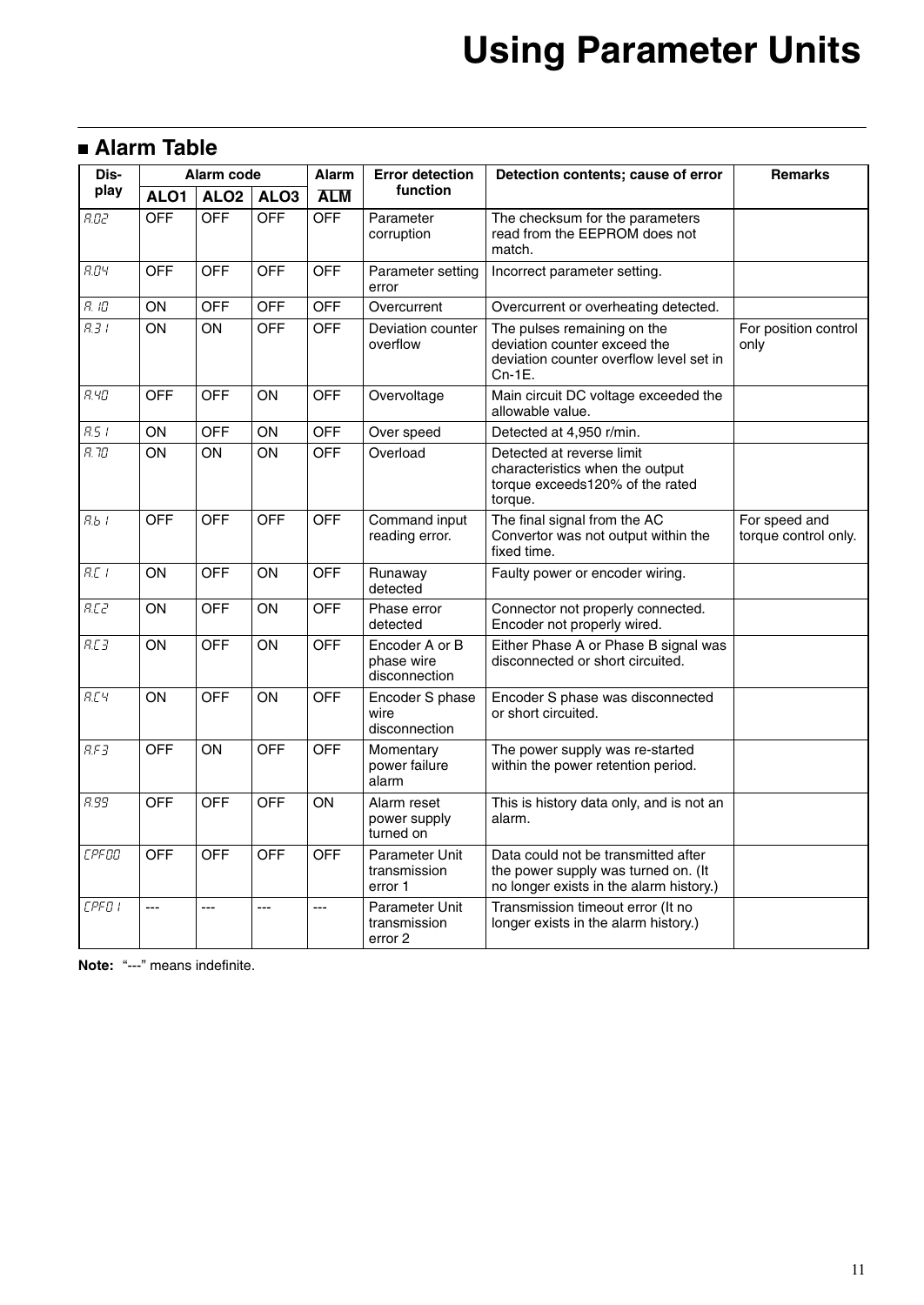# **Servomotor Specifications**

## **Performance Specifications**

### **200-VAC Servomotors**

| Item                                                |                                            | Symbol<br><b>IEC</b>  | Unit                 | <b>R88M-</b><br>U03030 <sub>0</sub> | <b>R88M-</b><br>U05030 | <b>R88M-</b><br>U10030 | <b>R88M-</b><br>U20030 | <b>R88M-</b><br>U40030□□ | <b>R88M-</b><br>U75030 |  |
|-----------------------------------------------------|--------------------------------------------|-----------------------|----------------------|-------------------------------------|------------------------|------------------------|------------------------|--------------------------|------------------------|--|
| Rated output (see note 1)                           |                                            | P <sub>r</sub>        | W                    | 30                                  | 50                     | 100                    | 200                    | 400                      | 750                    |  |
| Rated torque (see note 1)                           |                                            | Tr                    | N•m                  | 0.095                               | 0.159                  | 0.318                  | 0.637                  | 1.27                     | 2.39                   |  |
| Rated rotational speed                              |                                            | $\omega_r$            | r/min                | 3000                                |                        |                        |                        |                          |                        |  |
| Momentary maximum rotational speed                  |                                            | $\omega$ <sub>m</sub> | r/min                | 4500                                |                        |                        |                        |                          |                        |  |
|                                                     | Momentary maximum torque (see note 1)      | T <sub>m</sub>        | N•m                  | 0.29                                | 0.48                   | 0.96                   | 1.91                   | 3.82                     | 7.10                   |  |
| Momentary maximum/rated current ratio               |                                            | 1 <sub>m</sub>        | $\%$                 | 310                                 | 317                    | 322                    | 300                    | 308                      | 316                    |  |
| Rated current (see note 1)                          |                                            | l r                   | A (rms)              | 0.42                                | 0.60                   | 0.87                   | 2.0                    | 2.6                      | 4.4                    |  |
|                                                     | Momentary maximum current (see note 1)     | /m                    | A (rms)              | 1.3                                 | 1.9                    | 2.8                    | 6.0                    | 8.0                      | 13.9                   |  |
| Rotor inertia<br>INC (see note 4)                   |                                            | Jr                    | $kg$ -m <sup>2</sup> | $0.21 \times 10^{-5}$               | $0.26 \times 10^{-5}$  | $0.40 \times 10^{-5}$  | $1.23 \times 10^{-5}$  | $1.91 \times 10^{-5}$    | $6.71 \times 10^{-5}$  |  |
| Torque constant (see note 1)                        |                                            | Kt                    | N•m/A                | 0.255                               | 0.286                  | 0.408                  | 0.355                  | 0.533                    | 0.590                  |  |
| Induced voltage constant (see note 1)               |                                            | Κi                    | $mV/$ (r/min)        | 8.89                                | 9.98                   | 14.0                   | 12.4                   | 18.6                     | 20.6                   |  |
| Power rate (see note 1)                             |                                            | Qp                    | kW/s                 | 4.36                                | 9.63                   | 25.4                   | 32.8                   | 84.6                     | 85.1                   |  |
| Mechanical time constant                            |                                            | $\tau$ m              | ms                   | 1.5                                 | 0.9                    | 0.5                    | 0.4                    | 0.3                      | 0.3                    |  |
| Winding resistance                                  |                                            | R <sub>w</sub>        | $\Omega$             | 15.8                                | 9.64                   | 6.99                   | 1.34                   | 1.23                     | 0.45                   |  |
| Winding inductance                                  |                                            | L w                   | mH                   | 23.1                                | 16.9                   | 13.2                   | 7.2                    | 7.9                      | 5.7                    |  |
| Electrical time constant                            |                                            | $\tau$ e              | ms                   | 1.5                                 | 1.8                    | 1.9                    | 5.4                    | 6.4                      | 13                     |  |
| Momentary allowable radial load<br>INC (see note 4) |                                            | $F$ mr                | N                    | 186                                 | 186                    | 186                    | 490                    | 490                      | 735                    |  |
| Momentary allowable thrust load<br>INC (see note 4) |                                            | F <sub>mt</sub>       | N                    | 127                                 | 127                    | 127                    | 176                    | 176                      | 392                    |  |
| Allowable radial load<br>INC (see note 4)           |                                            | Fr                    | N                    | 68                                  | 68                     | 78                     | 245                    | 245                      | 392                    |  |
| Allowable thrust load<br>INC (see note 4)           |                                            | F <sub>t</sub>        | N                    | 54                                  | 54                     | 54                     | 74                     | 74                       | 147                    |  |
| Weight                                              | <b>Without brakes</b>                      | m                     | kg                   | Approx. 0.3                         | Approx. 0.4            | Approx. 0.5            | Approx. 1.1            | Approx. 1.7              | Approx. 3.4            |  |
| INC (see note 4)                                    | With brakes                                |                       | kg                   | Approx. 0.6                         | Approx. 0.7            | Approx. 0.8            | Approx. 1.6            | Approx. 2.2              | Approx. 4.3            |  |
| Corresponding<br>Servo Driver                       | Analog output                              |                       |                      | UA02HA                              | UA03HA                 | UA04HA                 | UA08HA                 | UA12HA                   | UA20HA                 |  |
| (R88D-)                                             | Pulse train output                         |                       |                      | UP02HA                              | UP03HA                 | UP04HA                 | UP08HA                 | UP12HA                   | UP20HA                 |  |
| <b>Brake</b><br>specifications                      | Brake inertia                              | Jb                    | kg•m <sup>2</sup>    | $0.09 \times 10^{-5}$               |                        |                        | $0.58 \times 10^{-5}$  |                          | $1.40 \times 10^{-5}$  |  |
| (see note 2)                                        | Magnetized voltage                         | U <sub>b</sub>        | $\vee$               | 24 VDC $\pm$ 10% (no polarity)      |                        |                        |                        |                          |                        |  |
|                                                     | Power consumption<br>(at $20^{\circ}$ C)   | P <sub>b</sub>        | W                    | 6                                   |                        |                        | 6.5                    |                          | 6                      |  |
|                                                     | Current consumption<br>(at $20^{\circ}$ C) | 1 <sub>b</sub>        | A                    | 0.25                                |                        |                        | 0.27                   |                          | 0.25                   |  |
|                                                     | Static friction torque                     | T <sub>b</sub>        | N•m                  | 0.2 min.                            |                        | 0.34 min.              | 1.5 min.               |                          | 2.5 min.               |  |
|                                                     | Absorption time<br>(see note 3)            | t ba                  | ms                   | 40 max.                             |                        | 60 max.                | 100 max.               |                          | 200 max.               |  |
|                                                     | Release time<br>(see note 3)               | $t_{\rm br}$          | ms                   | 20 max.                             |                        | 30 max.                | 40 max.                |                          | 50 max.                |  |
|                                                     | Backlash                                   |                       | $\overline{a}$       | $\pm$ 1° (reference value)          |                        |                        |                        |                          |                        |  |
|                                                     | Rating                                     |                       | ---                  | Continuous                          |                        |                        |                        |                          |                        |  |
| Insulation grade                                    |                                            |                       | ---                  | Type F                              |                        |                        |                        |                          |                        |  |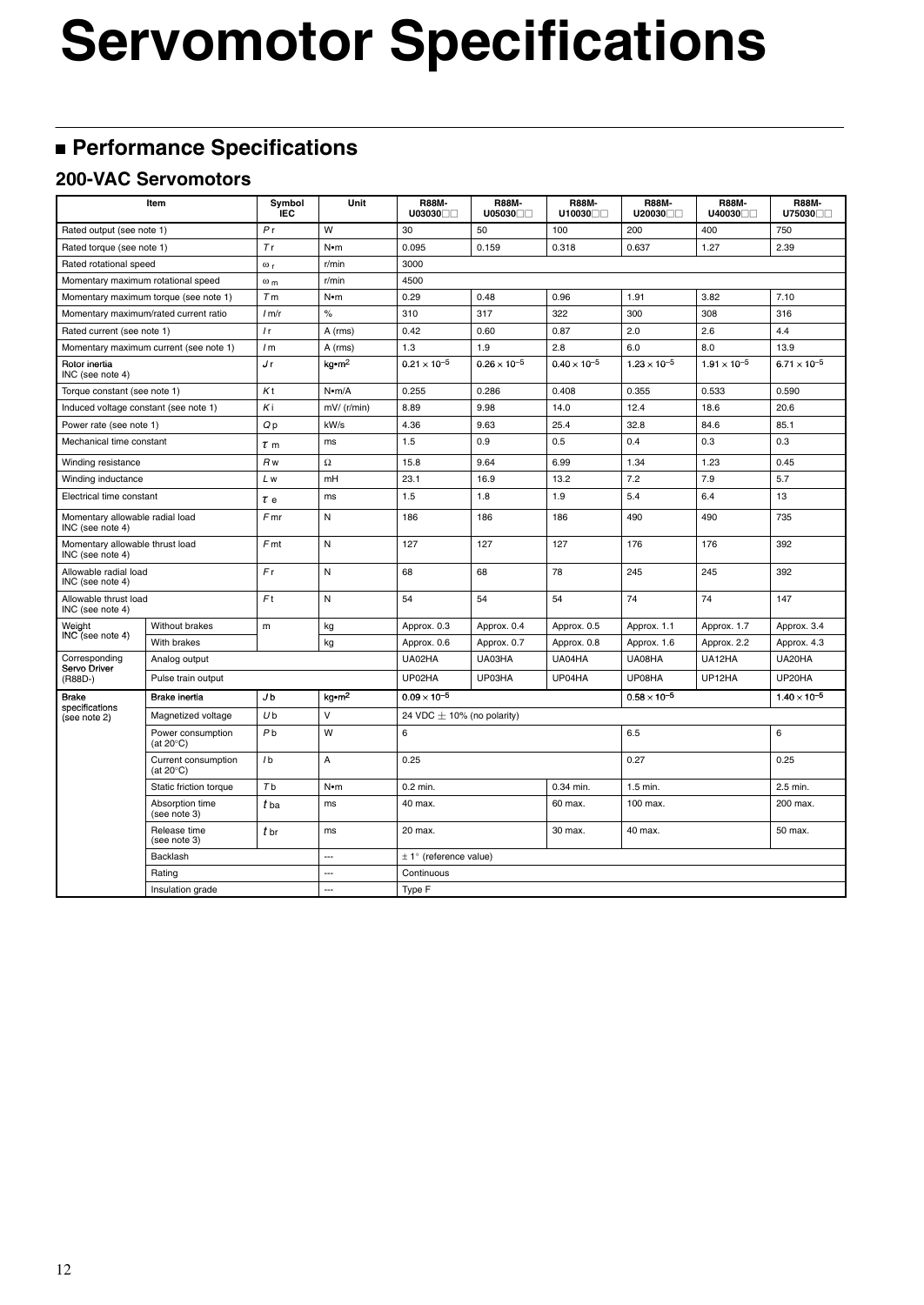# **Servomotor Specifications**

### **200-VAC Servomotors (continued)**

| Item                                                |                                            | Symbol<br><b>IEC</b> | Unit                 | <b>R88M-</b><br>U1K030 <sup>1</sup> | <b>R88M-</b><br>U1K530□ | <b>R88M-</b><br>U2K030□ | <b>R88M-</b><br>U3K030□ | <b>R88M-</b><br>U4K030□ | <b>R88M-</b><br>U5K030            |
|-----------------------------------------------------|--------------------------------------------|----------------------|----------------------|-------------------------------------|-------------------------|-------------------------|-------------------------|-------------------------|-----------------------------------|
| Rated output (see note 1)                           |                                            | P <sub>r</sub>       | W                    | 1000                                | 1500                    | 2000<br>(see note 2)    | 3000                    | 4000<br>(see note 2)    | 5000<br>(see note 2)              |
| Rated torque (see note 1)                           |                                            | Tr                   | $N \cdot m$          | 3.18                                | 4.77                    | 6.36                    | 9.55                    | 12.6                    | 15.8                              |
| Rated rotational speed                              |                                            | $\omega_r$           | r/min                | 3000                                |                         |                         |                         |                         |                                   |
| Momentary maximum rotational speed                  |                                            | $\omega_{\rm m}$     | r/min                | 4500                                |                         |                         |                         |                         |                                   |
| Momentary maximum torque (see note 1)               |                                            | Tm                   | $N \cdot m$          | 9.54                                | 14.3                    | 19.1                    | 27.4                    | 36.8                    | 44.4                              |
| Momentary maximum/rated current ratio               |                                            | 1 m/r                | $\%$                 | 279                                 | 283                     | 350                     | 289                     | 304                     | 320                               |
| Rated current (see note 1)                          |                                            | l r                  | A (rms)              | 6.1                                 | 9.9                     | 12.0                    | 19.4                    | 25.3                    | 26.2                              |
| Momentary maximum current (see note 1)              |                                            | 1 <sub>m</sub>       | A (rms)              | 17                                  | 28                      | 42                      | 56                      | 77                      | 84                                |
| Rotor inertia<br>INC (see note 4)                   |                                            | J r                  | $kq$ -m <sup>2</sup> | $1.74 \times 10^{-4}$               | $2.47 \times 10^{-4}$   | $3.19 \times 10^{-4}$   | $7.00 \times 10^{-4}$   | $9.60 \times 10^{-4}$   | $12.3 \times 10^{-4}$             |
| Torque constant (see note 1)                        |                                            | Kt                   | N•m/A                | 0.59                                | 0.54                    | 0.52                    | 0.54                    | 0.51                    | 0.57                              |
| Induced voltage constant (see note 1)               |                                            | Κi                   | $mV/$ (r/min)        | 22.2                                | 20.0                    | 19.5                    | 20.0                    | 19.3                    | 21.2                              |
| Power rate (see note 1)                             |                                            | Qp                   | kW/s                 | 57.9                                | 92.2                    | 103                     | 137                     | 156                     | 171                               |
| Mechanical time constant                            |                                            | $\tau$ m             | ms                   | 0.9                                 | 0.7                     | 0.6                     | 0.6                     | 0.6                     | 0.6                               |
| Winding resistance                                  |                                            | R <sub>w</sub>       | $\Omega$             | 0.67                                | 0.31                    | 0.19                    | 0.10                    | 0.063                   | 0.057                             |
| Winding inductance                                  |                                            | L w                  | mH                   | 4.75                                | 2.40                    | 1.57                    | 1.31                    | 0.89                    | 0.84                              |
| Electrical time constant                            |                                            | $\tau$ e             | ms                   | 7.1                                 | 7.7                     | 8.3                     | 14.0                    | 14.1                    | 14.7                              |
| Momentary allowable radial load<br>INC (see note 4) |                                            | $F$ mr               | N                    | 1570                                | 1570                    | 1570                    | 1570                    | 1570                    | 1570                              |
| Momentary allowable thrust load<br>INC (see note 4) |                                            | F <sub>mt</sub>      | ${\sf N}$            | 590                                 | 590                     | 590                     | 1170                    | 1170                    | 1170                              |
| Allowable radial load<br>INC (see note 4)           |                                            | Fr                   | N                    | 680                                 | 680                     | 680                     | 980                     | 1170                    | 1170                              |
| Allowable thrust load<br>INC (see note 4)           |                                            | F <sub>t</sub>       | N                    | 190                                 | 190                     | 190                     | 390                     | 390                     | 390                               |
| Weight                                              | Without brakes                             | m                    | kg                   | Approx. 4.6                         | Approx. 5.8             | Approx. 7.0             | Approx. 11              | Approx. 14              | Approx. 17                        |
| INC (see note 4)                                    | With brakes                                |                      | kg                   | Approx. 6.0                         | Approx. 7.5             | Approx. 8.5             | Approx. 14              | Approx. 17              | Approx. 20                        |
| Corresponding<br>Servo Driver (R88D-)               | Analog output                              |                      |                      | UT24                                | UT40 <sup>[1]</sup>     | UT60                    | UT80 <sub>[]</sub>      | UT110                   | UT120 <sub>[]</sub><br>(see note) |
|                                                     | Pulse train output                         |                      |                      | $UT24\square$                       | UT40 <sup>[]</sup>      | UT60 <sub>[1</sub>      | UT80 <sup>[]</sup>      | UT110                   | UT120 <sub>D</sub><br>(see note)  |
| <b>Brake specifications</b>                         | <b>Brake</b> inertia                       | J <sub>b</sub>       | kg•m <sup>2</sup>    | $0.22 \times 10^{-4}$               |                         |                         | $2.1 \times 10^{-4}$    |                         |                                   |
| (see note 2)                                        | Magnetized voltage                         | U <sub>b</sub>       | V                    | 24 VDC $\pm$ 10% (no polarity)      |                         |                         |                         |                         |                                   |
|                                                     | Power consumption<br>(at $20^{\circ}$ C)   | P <sub>b</sub>       | W                    | $\overline{7}$                      |                         |                         | 9.8                     |                         |                                   |
|                                                     | Current consumption<br>(at $20^{\circ}$ C) | 1 <sub>b</sub>       | A                    | 0.29                                |                         |                         | 0.41                    |                         |                                   |
|                                                     | Static friction torque                     | Tb                   | $N \cdot m$          | 7.8 min.                            |                         |                         | 20 min.                 |                         |                                   |
| Absorption time<br>(see note 3)                     |                                            | t ba                 | ms                   | 180 max.                            |                         |                         | 180 max.                |                         |                                   |
|                                                     | Release time<br>(see note 3)               |                      | ms                   | 100 max.                            |                         |                         | 100 max.                |                         |                                   |
|                                                     | Backlash                                   |                      | ---                  | $\pm$ 0.5° (reference value)        |                         |                         |                         |                         |                                   |
|                                                     | Rating                                     |                      | ---                  | Continuous                          |                         |                         |                         |                         |                                   |
|                                                     | Insulation grade                           |                      | ---                  | Type F                              |                         |                         |                         |                         |                                   |

**Note:** UT110□ for Servomotors conforming to CE standards.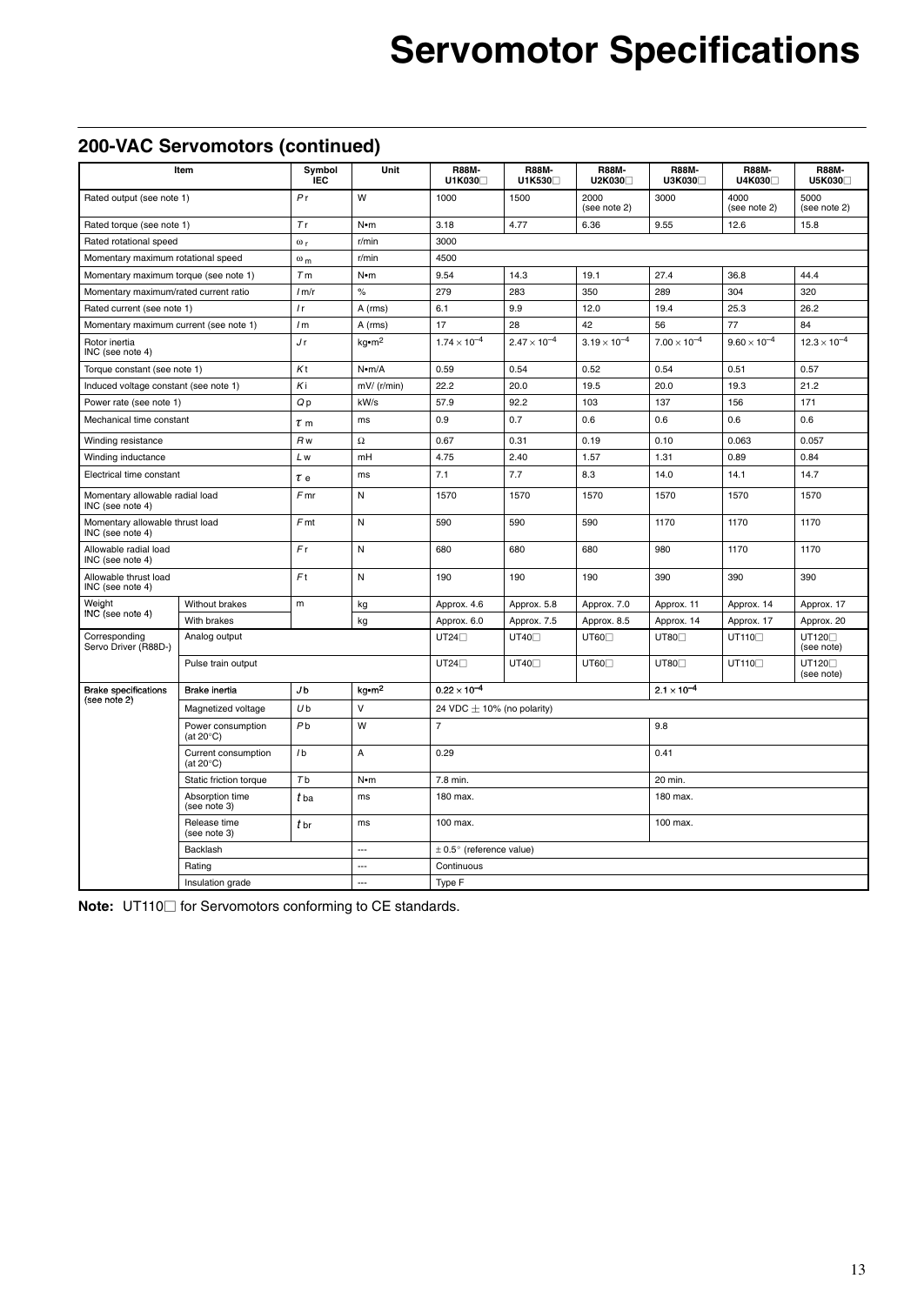# **Servomotor Specifications**

### **100-VAC Servomotors**

| Item                                                |                                            | Symbol<br><b>IEC</b> | Unit                        | <b>R88M-</b><br>U03030         | <b>R88M-</b><br>U05030           | <b>R88M-</b><br>U10030 | <b>R88M-</b><br>U20030 | <b>R88M-</b><br>U30030□□ |  |  |
|-----------------------------------------------------|--------------------------------------------|----------------------|-----------------------------|--------------------------------|----------------------------------|------------------------|------------------------|--------------------------|--|--|
| Rated output (see note 1)                           |                                            | Pr                   | W                           | 30                             | 50                               | 100                    | 200                    | 300                      |  |  |
| Rated torque (see note 1)                           |                                            | Tr                   | N•m                         | 0.095                          | 0.318<br>0.954<br>0.159<br>0.637 |                        |                        |                          |  |  |
| Rated rotational speed                              |                                            | $\omega_r$           | r/min                       | 3000                           |                                  |                        |                        |                          |  |  |
| Momentary maximum rotational speed                  |                                            | $\omega_m$           | r/min                       | 4500                           |                                  |                        |                        |                          |  |  |
| Momentary maximum torque (see note 1)               |                                            | T <sub>m</sub>       | $N \cdot m$                 | 0.29                           | 0.48                             | 0.96                   | 1.91                   | 3.72                     |  |  |
| Momentary maximum/rated current ratio               |                                            | 1 <sub>m</sub>       | $\%$                        | 317                            | 322                              | 323                    | 311                    | 400                      |  |  |
| Rated current (see note 1)                          |                                            | l <sub>r</sub>       | A (rms)                     | 0.63                           | 0.9                              | 2.2                    | 2.7                    | 3.7                      |  |  |
| Momentary maximum current (see note 1)              |                                            | 1 <sub>m</sub>       | A (rms)                     | 2.0                            | 2.9                              | 7.1                    | 8.4                    | 14.8                     |  |  |
| Rotor inertia<br>INC (see note 4)                   |                                            | Jr                   | $kq$ $\cdot$ m <sup>2</sup> | $0.21 \times 10^{-5}$          | $0.26 \times 10^{-5}$            | $0.40 \times 10^{-5}$  | $1.23 \times 10^{-5}$  | $1.91 \times 10^{-5}$    |  |  |
| Torque constant (see note 1)                        |                                            | Kt                   | $N$ •m/A                    | 0.168                          | 0.194                            | 0.156                  | 0.255                  | 0.279                    |  |  |
| Induced voltage constant (see note 1)               |                                            | Κi                   | $mV/$ (r/min)               | 5.87                           | 6.79                             | 5.43                   | 8.9                    | 9.74                     |  |  |
| Power rate (see note 1)                             |                                            | Qp                   | kW/s                        | 4.36                           | 9.63                             | 25.4                   | 32.8                   | 47.3                     |  |  |
| Mechanical time constant                            |                                            | $\tau$ m             | ms                          | 1.6                            | 0.9                              | 0.6                    | 0.4                    | 0.3                      |  |  |
| Winding resistance                                  |                                            | R <sub>w</sub>       | $\Omega$                    | 7.22                           | 4.34                             | 1.22                   | 0.706                  | 0.435                    |  |  |
| Winding inductance                                  |                                            | L w                  | mH                          | 9.7                            | 6.9                              | 2.0                    | 4.0                    | 2.3                      |  |  |
| Electrical time constant                            |                                            | $\tau$ e             | ms                          | 1.3                            | 1.6                              | 1.6                    | 5.7                    | 5.3                      |  |  |
| Momentary allowable radial load<br>INC (see note 4) |                                            | Fmr                  | Ν                           | 186                            | 186                              | 186                    | 490                    | 490                      |  |  |
| Momentary allowable thrust load<br>INC (see note 4) |                                            | Fmt                  | N                           | 127                            | 127                              | 127                    | 176                    | 176                      |  |  |
| Allowable radial load<br>INC (see note 4)           |                                            | Fr                   | N                           | 68                             | 68                               | 78                     | 245                    | 245                      |  |  |
| Allowable thrust load<br>INC (see note 4)           |                                            | F <sub>t</sub>       | N                           | 54                             | 54                               | 54                     | 74                     | 74                       |  |  |
| Weight                                              | Without brakes                             | m                    | kg                          | Approx. 0.3                    | Approx. 0.4                      | Approx. 0.5            | Approx. 1.1            | Approx. 1.7              |  |  |
| INC (see note 4)                                    | With brakes                                |                      | kg                          | Approx. 0.6                    | Approx. 0.7                      | Approx. 0.8            | Approx. 1.6            | Approx. 2.2              |  |  |
| Corresponding                                       | Analog output                              |                      |                             | UA03LA                         | UA04LA                           | UA10LA                 | UA12LA                 | UA15LA                   |  |  |
| Servo Driver (R88D-)                                | Pulse train output                         |                      |                             | UP03LA                         | UP04LA                           | UP10LA                 | UP12LA                 | UP15LA                   |  |  |
| <b>Brake specifications</b><br>(see note 2)         | Brake inertia                              | J <sub>b</sub>       | kg•m <sup>2</sup>           | $0.09 \times 10^{-5}$          |                                  |                        | $0.58 \times 10^{-5}$  |                          |  |  |
|                                                     | Magnetized voltage                         | U <sub>b</sub>       | $\vee$                      | 24 VDC $\pm$ 10% (no polarity) |                                  |                        |                        |                          |  |  |
|                                                     | Power consumption<br>(at $20^{\circ}$ C)   | P <sub>b</sub>       | W                           | 6                              |                                  |                        | 6.5                    |                          |  |  |
|                                                     | Current consumption<br>(at $20^{\circ}$ C) | 1 <sub>b</sub>       | А                           | 0.25                           |                                  |                        | 0.27                   |                          |  |  |
|                                                     | Static friction torque                     | T <sub>b</sub>       | N•m                         | $0.2$ min.                     |                                  | 0.34 min.              | 1.5 min.               |                          |  |  |
|                                                     | Absorption time<br>(see note 3)            | t ba                 | ms                          | 40 max.                        |                                  | 60 max.                | 100 max.               |                          |  |  |
|                                                     | Release time<br>(see note 3)               | t br                 | ms                          | 20 max.                        |                                  | 30 max.                | 40 max.                |                          |  |  |
|                                                     | Backlash                                   |                      | $\overline{\phantom{a}}$    | $\pm$ 1° (reference value)     |                                  |                        |                        |                          |  |  |
|                                                     | Rating                                     |                      | $\overline{\phantom{a}}$    | Continuous                     |                                  |                        |                        |                          |  |  |
| Insulation grade                                    |                                            |                      | $\overline{a}$              | Type F                         |                                  |                        |                        |                          |  |  |

- **Note:** 1. Values for these items, as well as those for torque, the rotational speed characteristics, are the values at an armature winding temperature of 100°C, combined with the Servo Driver. Other values are at normal conditions (20°C, 65%).The momentary maximum torque value is the reference value.
	- 2. The brakes installed in the Servomotors have non-magnetized operation. (The magnetic brake is released when a magnetic current is applied.)
	- 3. The operation time measurement is the measured value with a surge killer (CR50500, by Okaya Electric Industrial Co.) installed.
	- 4. INC: Servomotor with Incremental Encoder attached.
	- 5. The magnetic brakes installed in Servomotors with brakes are status-holding brakes. The magnetic brake is not meant to be used for braking. Using it for braking will damage it. During Servomotor operation, be sure to release the magnetic brake by applying a magnetic voltage.
	- 6. Absolutely do not impact the Servomotor or the output shaft by striking them with an implement such as a hammer. Doing so will damage the Servomotor and encoder bearings.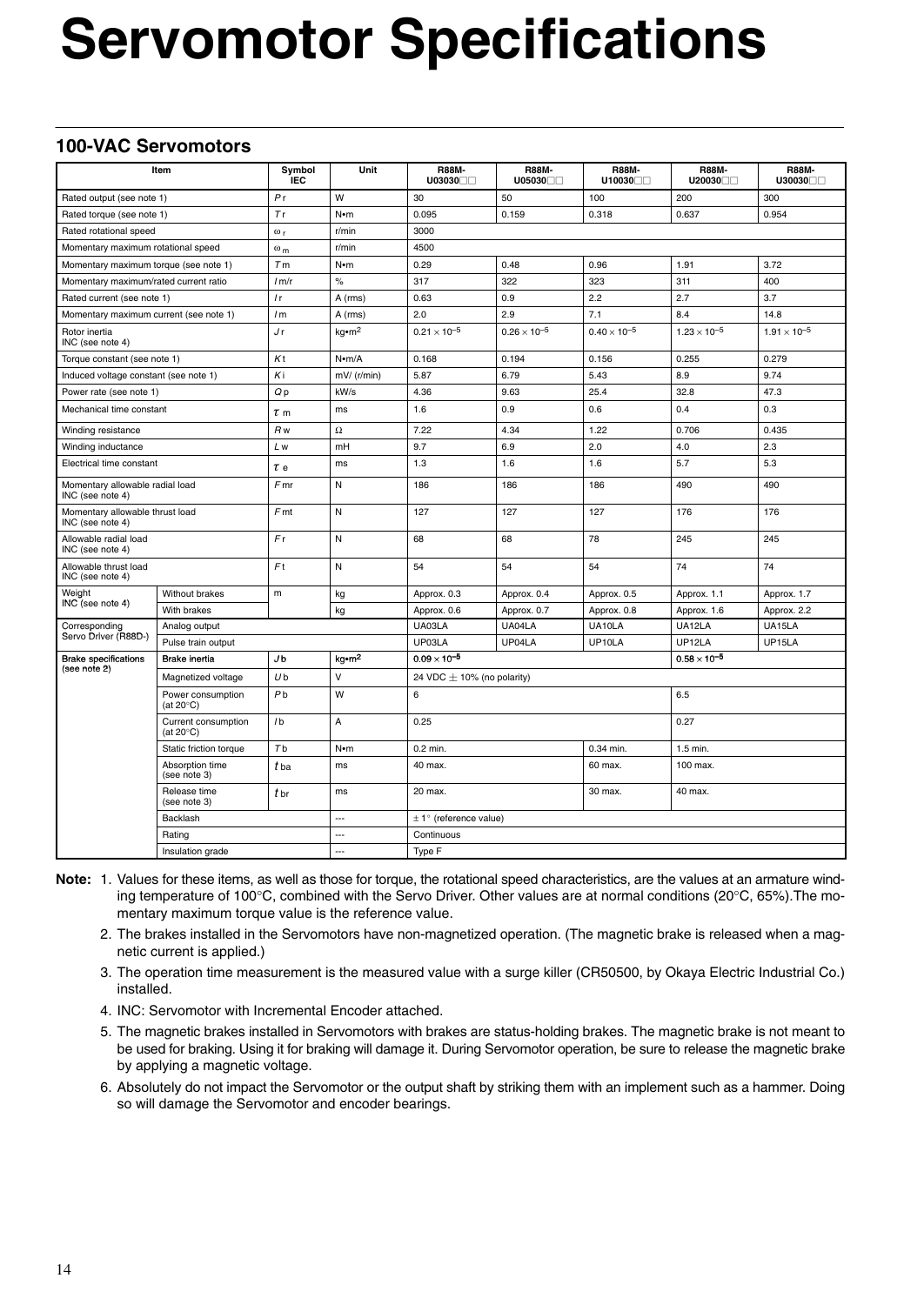### **General Specifications**

| Item                             | <b>Specifications</b>                                                                                                                                            |
|----------------------------------|------------------------------------------------------------------------------------------------------------------------------------------------------------------|
| Operating ambient temperature    | $0^{\circ}$ C to 40 $^{\circ}$ C                                                                                                                                 |
| Operating ambient humidity       | 20% to 80% RH (with no condensation)                                                                                                                             |
| Storage ambient temperature      | –10°C to 75°C.                                                                                                                                                   |
| Storage ambient humidity         | 20% to 80% RH (with no condensation)                                                                                                                             |
| Storage and operating atmosphere | No corrosive gasses.                                                                                                                                             |
| Vibration resistance             | 10 to 150 Hz in X, Y, and Z directions with 0.2-mm double amplitude; acceleration:<br>24.5 m/s <sup>2</sup> max.; time coefficient: 8 min; 4 sweeps (see note 1) |
| Impact resistance                | Acceleration 98 $m/s^2$ max., in X, Y, and Z directions, three times                                                                                             |
| Insulation resistance            | Between power line terminals and case: 10 $M\Omega$ min. (500 VDC megger)                                                                                        |
| Dielectric strength              | Between power line terminals and case: 1,500 VAC for 1 min (10 mA max.) at 50/60 Hz<br>(JEC2121)                                                                 |
| Run position                     | All directions                                                                                                                                                   |
| Insulation grade                 | Type B (JIS C4004)                                                                                                                                               |
| <b>Structure</b>                 | Totally-enclosed self-cooling                                                                                                                                    |
| Protective structure             | IP-42 (JEM1030) (Cannot be used in environment with water-soluble cutting fluids.)<br>(See note 2)                                                               |
| Vibration grade                  | V-15 (JEC2121)                                                                                                                                                   |
| Mounting method                  | Flange-mounting                                                                                                                                                  |

**Note:** 1. Vibration may be amplified due to sympathetic resonance of machinery, so use the Servomotor Driver under conditions which will not exceed 19.6 m/s<sup>2</sup> over a long period of time.

- 2. The drip-proofing specifications are special specifications covered by IP-44. (Models with drip-proof specifications provide drip-proofing on Servomotors with oil seals.)
- 3. The above items reflect individual evaluation testing. The results may differ under compounded conditions.
- 4. The Servomotor cannot be used in a misty atmosphere.

### **Servomotor Shaft Tolerance Load**



- The allowable radial load is the value at a point 5 mm from the end of the shaft.
- The allowable radial and thrust loads are values determined with a service life of 20,000 hours taken as a criteria.

#### **Radiant Heat Conditions**

When the AC Servomotor is operated continuously at a rated current, a radiant heat board, as noted below, must be fitted to the Servomotor flange.

30 to 750 W: t6  $\times$  250 mm angle aluminium board or the above equivalent.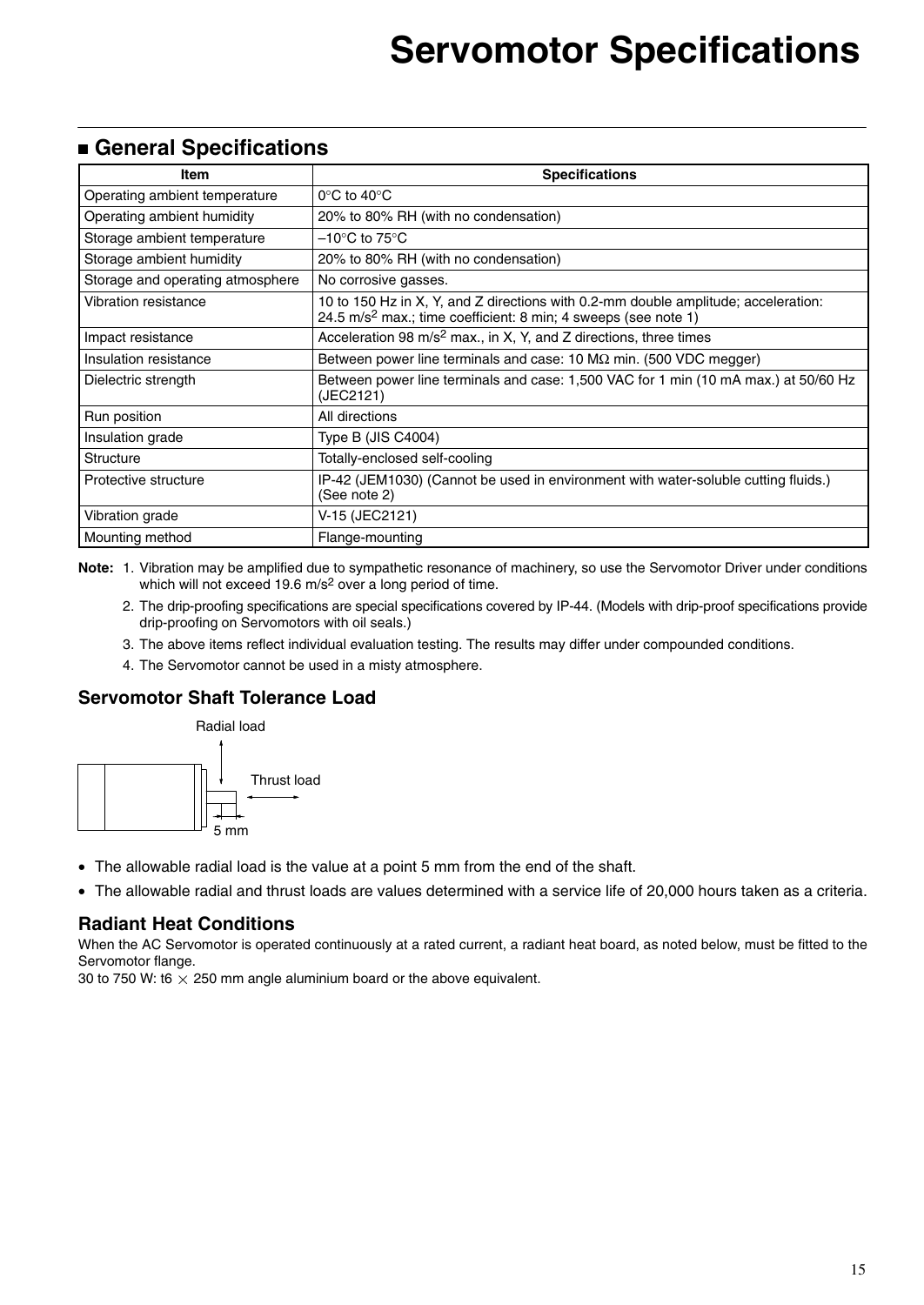# **Torque and Rotation Speed Characteristics**

### **200 VAC Specifications (With 3-m Standard Cable and 200-VAC Input)**

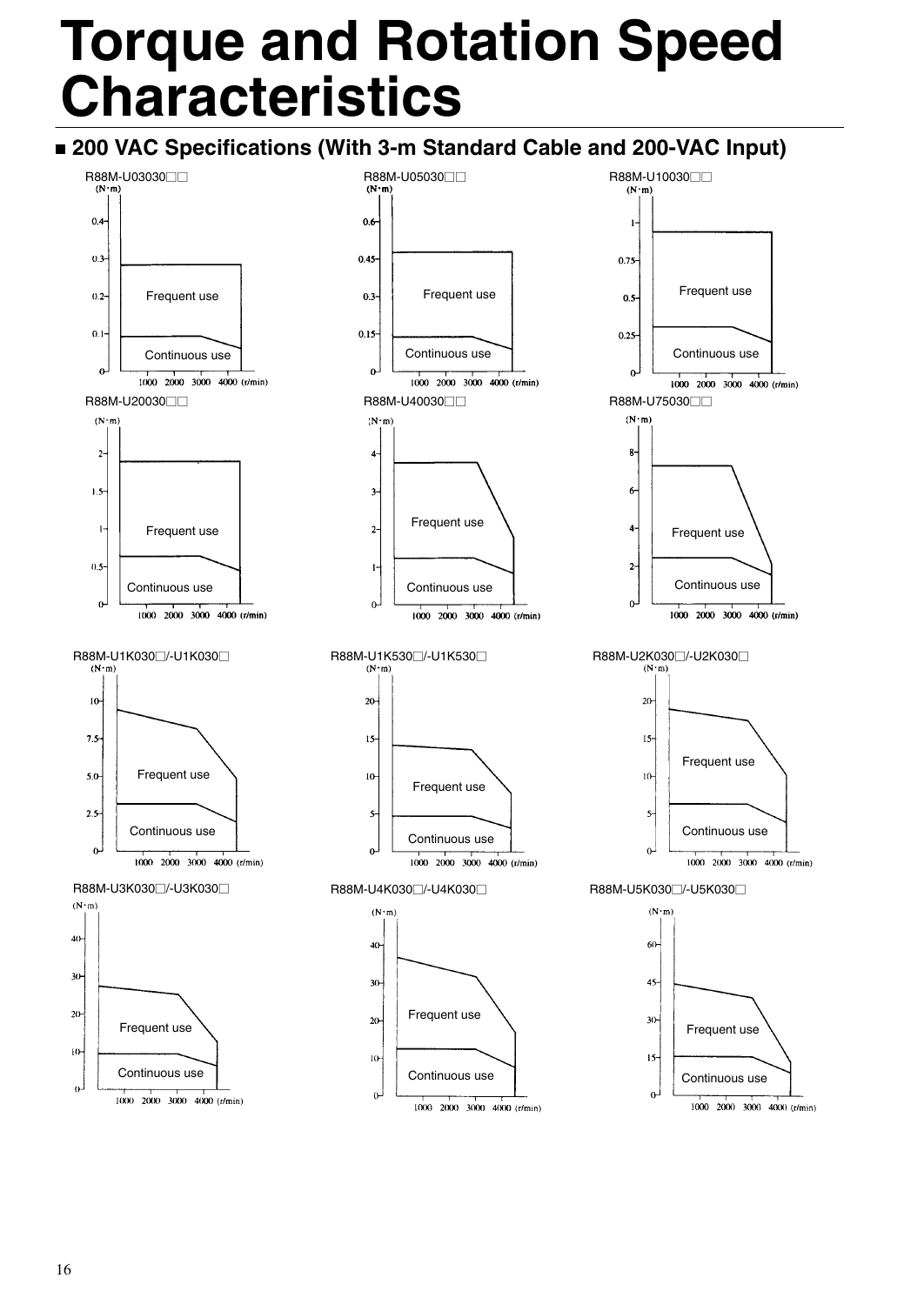# **Torque and Rotation Speed Characteristics**



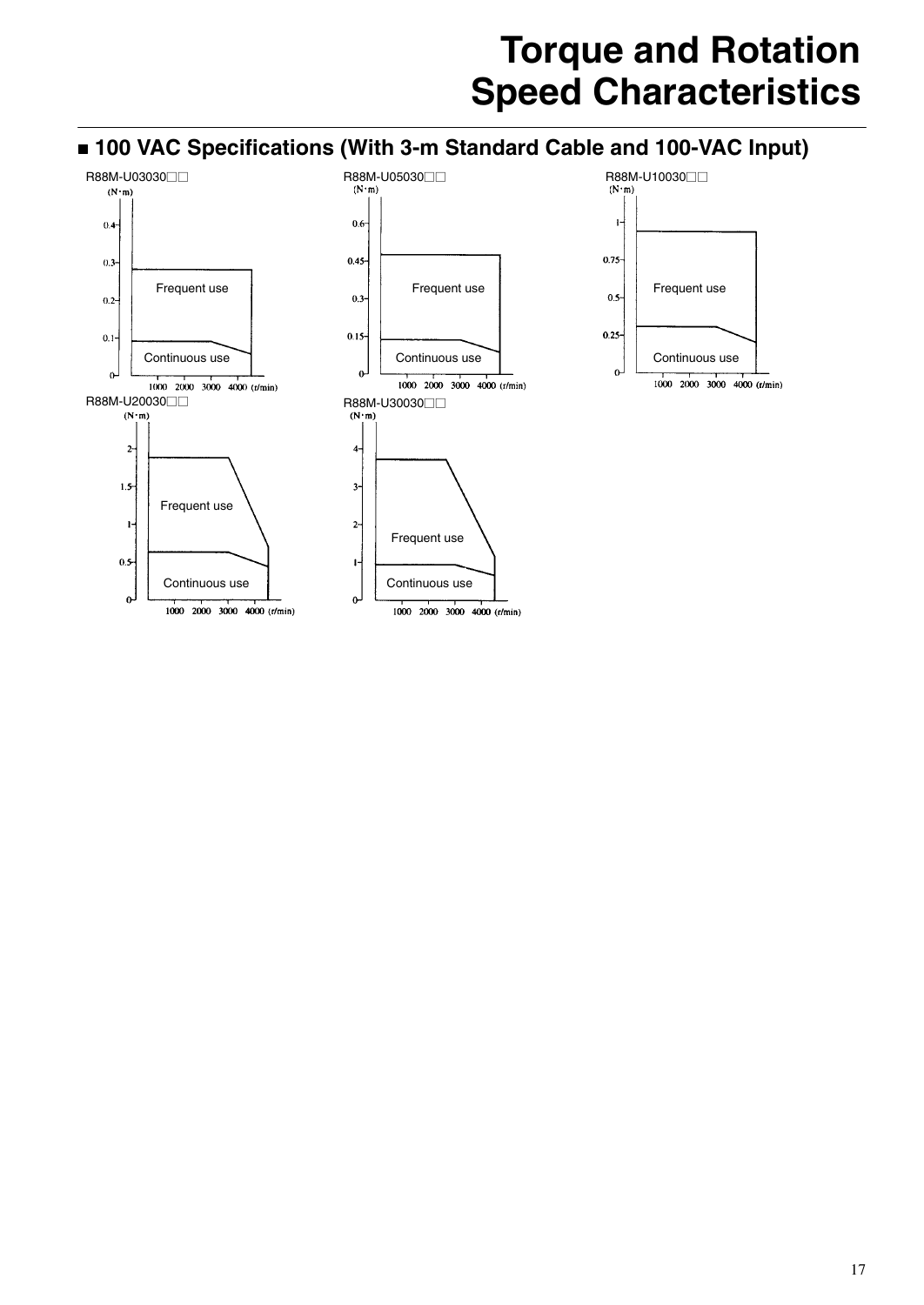# **Servo Driver Specifications**

### **General Specifications**

| Item                             | <b>Specifications</b>                                                                                                                                        |                                                                                        |  |  |  |
|----------------------------------|--------------------------------------------------------------------------------------------------------------------------------------------------------------|----------------------------------------------------------------------------------------|--|--|--|
|                                  | 30- to 750-W models                                                                                                                                          | 1- to 5-kW models                                                                      |  |  |  |
| Operating ambient temperature    | 0 to $55^{\circ}$ C                                                                                                                                          |                                                                                        |  |  |  |
| Operating ambient humidity       | 35% to 85% RH (with no condensation)                                                                                                                         | 20% to 85% RH (with no condensation)                                                   |  |  |  |
| Storage ambient temperature      | $-10$ to 75 $\mathrm{^{\circ}C}$                                                                                                                             | $-20$ to 85 $\degree$ C                                                                |  |  |  |
| Storage ambient humidity         | 35% to 85% RH (with no condensation)                                                                                                                         | 20% to 85% RH (with no condensation)                                                   |  |  |  |
| Storage and operating atmosphere | No corrosive gasses.                                                                                                                                         |                                                                                        |  |  |  |
| Vibration resistance             | 10 to 55 Hz in X, Y, and Z directions with 0.10-mm double amplitude; acceleration: 4.9 m/s <sup>2</sup> max.; time coefficient: 8 min; 4 sweeps (see note 1) |                                                                                        |  |  |  |
| Impact resistance                | Acceleration 19.6 m/s <sup>2</sup> max., in X, Y, and Z directions, three times                                                                              |                                                                                        |  |  |  |
| Insulation resistance            | Between power line terminals and case: $5 M\Omega$ min. (at 1,000 VDC)                                                                                       | Between power line terminals and case: 1 $M\Omega$ min. (at 500 VDC)                   |  |  |  |
| Dielectric strength              | Between power line terminals and case: 1,000 VAC for 1 min (20 mA<br>max.) at 50/60 Hz                                                                       | Between power line terminals and case: 1,500 VAC for 1 min (20 mA<br>max.) at 50/60 Hz |  |  |  |
| Protective structure             | Built into panel.                                                                                                                                            |                                                                                        |  |  |  |

Note: 1. Vibration may be amplified due to sympathetic resonance of machinery, so use the Servomotor under conditions which will not exceed 4.9 m/s<sup>2</sup> over a long period of time.

2. The above items reflect individual evaluation testing. The results may differ under compounded conditions.<br>3. Absolutely do not conduct a withstand voltage test or other Megger tester tests on the Servo Driver. If such

4. Depending on the operating conditions, some Servo Driver parts will require maintenance. Refer to the relevant operation manual for details.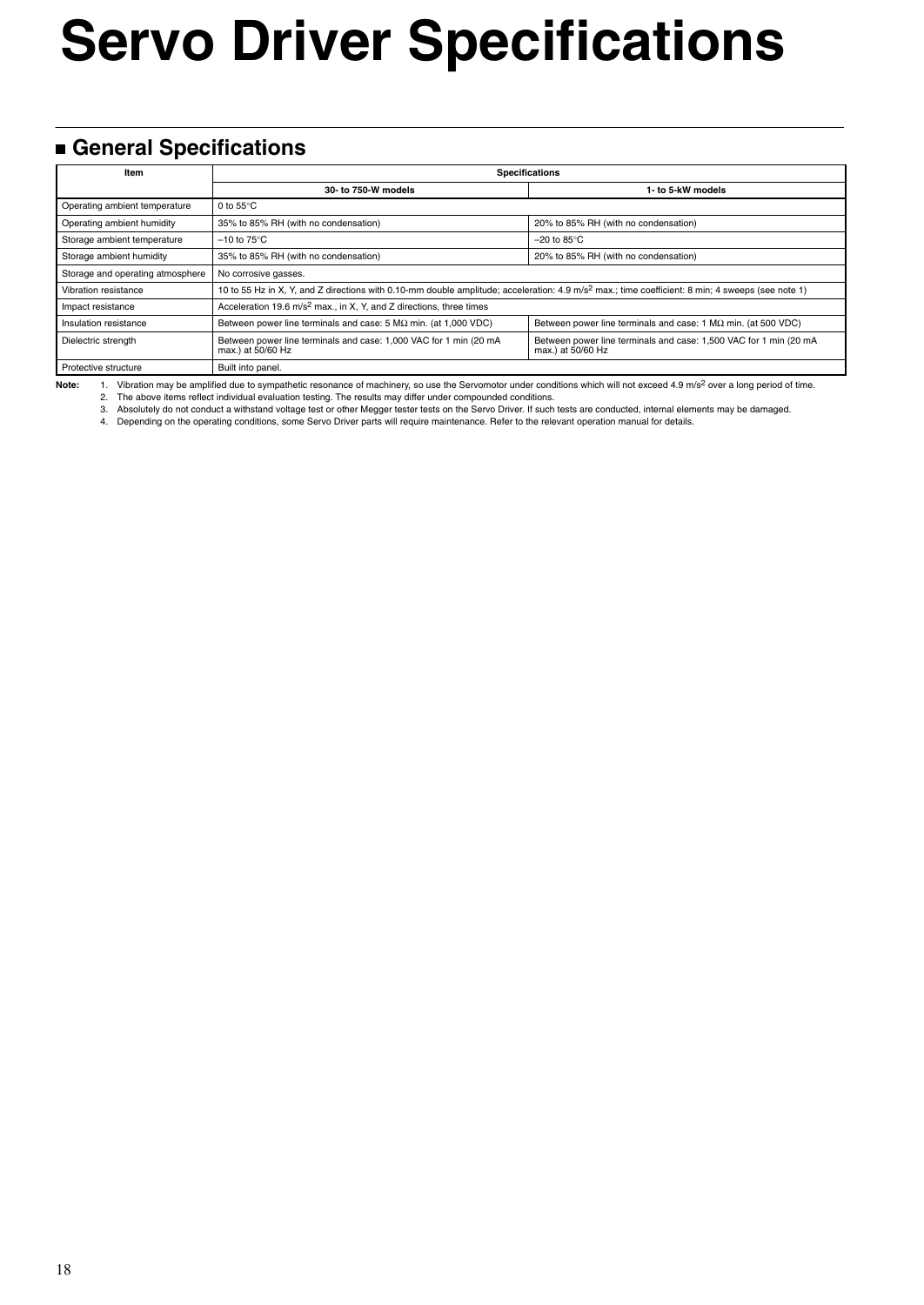## **Performance Specifications**

### **30- to 750-W Analog Input Models**

| Model            |                                                           | 200 V<br>100 V                                                                                                                                                                   |                                                                                           |                        |                                                                                                                                          |                                                                                                                                                             |                              |                                           |                                                 |                              |                                                      |                              |
|------------------|-----------------------------------------------------------|----------------------------------------------------------------------------------------------------------------------------------------------------------------------------------|-------------------------------------------------------------------------------------------|------------------------|------------------------------------------------------------------------------------------------------------------------------------------|-------------------------------------------------------------------------------------------------------------------------------------------------------------|------------------------------|-------------------------------------------|-------------------------------------------------|------------------------------|------------------------------------------------------|------------------------------|
|                  |                                                           | <b>R88D</b><br>$-UA02$                                                                                                                                                           | <b>R88D</b><br>$-UA03$                                                                    | <b>R88D</b><br>$-UAO4$ | <b>R88D</b><br>$-UA08$                                                                                                                   | <b>R88D</b><br>$-UA12$                                                                                                                                      | <b>R88D</b><br>$-UA20$       | <b>R88D</b><br>-UA03□□                    | <b>R88D</b><br>$-UAO4$                          | <b>R88D</b><br>-UA10⊟⊟       | <b>R88D</b><br>$-UA12$                               | <b>R88D</b><br>$-UA15$       |
| $(0-P)$          | Continuous output current                                 | 0.6A                                                                                                                                                                             | 0.85A                                                                                     | 1.2A                   | 2.8A                                                                                                                                     | 3.7 A                                                                                                                                                       | 6.2A                         | 0.9A                                      | 1.3A                                            | 3.1A                         | 3.8A                                                 | 4.8 A                        |
|                  | Momentary maximum<br>output current (0-P)                 | 1.8A                                                                                                                                                                             | 2.7A                                                                                      | 4.0 A                  | 8.5 A                                                                                                                                    | 11.3 A                                                                                                                                                      | 19.7 A                       | 2.8A                                      | 4.1 A                                           | 10 A                         | 12 A                                                 | 15 A                         |
|                  | Input power supply                                        |                                                                                                                                                                                  | Single-phase 200/230 VAC (170 to 253 V) 50/60 Hz                                          |                        |                                                                                                                                          |                                                                                                                                                             |                              |                                           | Single-phase 100/115 VAC (85 to 127 V) 50/60 Hz |                              |                                                      |                              |
| Control method   |                                                           | All-digital servo                                                                                                                                                                |                                                                                           |                        |                                                                                                                                          |                                                                                                                                                             |                              |                                           |                                                 |                              |                                                      |                              |
|                  | Speed feedback                                            |                                                                                                                                                                                  | Incremental encoder (magnetic), 2,048 pulses/revolution                                   |                        |                                                                                                                                          |                                                                                                                                                             |                              |                                           |                                                 |                              |                                                      |                              |
| INC (see note)   | Applicable load inertia                                   |                                                                                                                                                                                  | Maximum of 30 times motor's rotor inertia<br>Maximum of 20 times<br>motor's rotor inertia |                        |                                                                                                                                          |                                                                                                                                                             |                              | Maximum of 30 times motor's rotor inertia |                                                 |                              | Maximum<br>of 20 times<br>motor's ro-<br>tor inertia |                              |
| Inverter method  |                                                           |                                                                                                                                                                                  | PWM method based on IGBT                                                                  |                        |                                                                                                                                          |                                                                                                                                                             |                              |                                           |                                                 |                              |                                                      |                              |
| PWM frequency    |                                                           | 11 kHz                                                                                                                                                                           |                                                                                           |                        |                                                                                                                                          |                                                                                                                                                             | 7.8 kHz                      | 11 kHz                                    |                                                 |                              |                                                      | 7.8 kHz                      |
| INC (see note)   | Applicable Servomotor                                     | R88M-<br>U03030 <sub>0</sub>                                                                                                                                                     | R88M-<br>U05030                                                                           | <b>R88M-</b><br>U10030 | R88M-<br>U20030 <sub>0</sub>                                                                                                             | R88M-<br>U40030 <sub>0</sub>                                                                                                                                | R88M-<br>U75030 <sub>0</sub> | R88M-<br>U03030 <sub>0</sub>              | <b>R88M-</b><br>U05030                          | R88M-<br>U10030 <sub>0</sub> | R88M-<br>U20030 <sub>[1]</sub>                       | R88M-<br>U30030 <sub>0</sub> |
| wattage          | Applicable Servomotor                                     | 30 W                                                                                                                                                                             | 50 W                                                                                      | 100 W                  | 200 W                                                                                                                                    | 400 W                                                                                                                                                       | 750 W                        | 30 W                                      | 50 W                                            | 100 W                        | 200 W                                                | 300 W                        |
| Weight           |                                                           | Approx. 0.9 kg                                                                                                                                                                   |                                                                                           |                        |                                                                                                                                          | Approx.<br>1.2 kg                                                                                                                                           | Approx.<br>$1.5$ kg          | Approx. 0.9 kg                            |                                                 |                              | Approx.<br>$1.2$ kg                                  | Approx.<br>$1.5$ kg          |
| Ca-<br>pacity    | Speed control<br>range                                    | 1:5000                                                                                                                                                                           |                                                                                           |                        |                                                                                                                                          |                                                                                                                                                             |                              |                                           |                                                 |                              |                                                      |                              |
|                  | Speed fluctuation<br>rate (load<br>characteristic)        |                                                                                                                                                                                  | 0.01% at 0 to 100% (at rated rotation speed)                                              |                        |                                                                                                                                          |                                                                                                                                                             |                              |                                           |                                                 |                              |                                                      |                              |
|                  | Speed fluctuation<br>rate (voltage<br>characteristic)     |                                                                                                                                                                                  | 0% at input voltage of 170 to 253 VAC                                                     |                        |                                                                                                                                          |                                                                                                                                                             |                              |                                           | 0% at input voltage of 85 to 127 VAC            |                              |                                                      |                              |
|                  | Speed fluctuation<br>rate (temperature<br>characteristic) | $\pm 0.2\%$ max. at 0 to 50°C                                                                                                                                                    |                                                                                           |                        |                                                                                                                                          |                                                                                                                                                             |                              |                                           |                                                 |                              |                                                      |                              |
|                  | Frequency<br>characteristics                              |                                                                                                                                                                                  | 250 Hz (at the same load as the rotor inertia)                                            |                        |                                                                                                                                          |                                                                                                                                                             |                              |                                           |                                                 |                              |                                                      |                              |
|                  | Torque control<br>reproducibility                         | ±2.0%                                                                                                                                                                            |                                                                                           |                        |                                                                                                                                          |                                                                                                                                                             |                              |                                           |                                                 |                              |                                                      |                              |
|                  | Acceleration time<br>setting                              |                                                                                                                                                                                  |                                                                                           |                        | 0 to 10 s (Acceleration and deceleration times are set separately)                                                                       |                                                                                                                                                             |                              |                                           |                                                 |                              |                                                      |                              |
| Input<br>signal  | Speed command<br>voltage                                  |                                                                                                                                                                                  |                                                                                           |                        | ±2 to 10 VDC (motor rotation by +command) / rated rotation speed<br>Input impedance: Approx. 30 kΩ; circuit time constant: Approx. 47 μs |                                                                                                                                                             |                              |                                           |                                                 |                              |                                                      |                              |
|                  | Torque command<br>voltage                                 |                                                                                                                                                                                  | $±1$ to 10 VDC / rated torque                                                             |                        | Input impedance: Approx. 30 k $\Omega$ ; circuit time constant: Approx. 47 $\mu$ s                                                       |                                                                                                                                                             |                              |                                           |                                                 |                              |                                                      |                              |
|                  | Sequence input                                            |                                                                                                                                                                                  | supply: 24±1 VDC, 50 mA min.                                                              |                        |                                                                                                                                          | Run command, gain deceleration, forward/reverse current limit, forward/reverse drive prohibit, alarm reset, 24-VDC, 5-mA photocoupler input, external power |                              |                                           |                                                 |                              |                                                      |                              |
| Output<br>signal | Position feedback<br>output                               | A-, B-, Z-phase line driver output (EIA RS-422A)<br>A-phase and B-phase (dividing rate setting): 16 to N pulses/revolution, N=2,048 (incremental)<br>Z-phase: 1 pulse/revolution |                                                                                           |                        |                                                                                                                                          |                                                                                                                                                             |                              |                                           |                                                 |                              |                                                      |                              |
|                  | Speed monitor<br>output                                   | 0.5 V/1000 r/min                                                                                                                                                                 |                                                                                           |                        |                                                                                                                                          |                                                                                                                                                             |                              |                                           |                                                 |                              |                                                      |                              |
|                  | Current monitor<br>output                                 | 0.5 V/100%                                                                                                                                                                       |                                                                                           |                        |                                                                                                                                          |                                                                                                                                                             |                              |                                           |                                                 |                              |                                                      |                              |
|                  | Sequence output                                           |                                                                                                                                                                                  | output, which is 30 VDC, 20 mA)                                                           |                        |                                                                                                                                          | Alarm output, alarm code output, motor rotation detection, brake interlock, speed conformity, open collector output, 30 VDC, 50 mA (except for alarm code   |                              |                                           |                                                 |                              |                                                      |                              |
|                  | Dynamic brake stopping                                    |                                                                                                                                                                                  |                                                                                           |                        |                                                                                                                                          | Operates when the power supply turns off, a servo alarm is generated or an overrun occurs.                                                                  |                              |                                           |                                                 |                              |                                                      |                              |
|                  | Protective functions                                      |                                                                                                                                                                                  |                                                                                           |                        |                                                                                                                                          | Overcurrent, grounding, overload, overvoltage, overspeeding, A/D errors, transmission errors, encoder errors, overrun prevention                            |                              |                                           |                                                 |                              |                                                      |                              |

**Note:** INC: Servomotor with Incremental Encoder attached.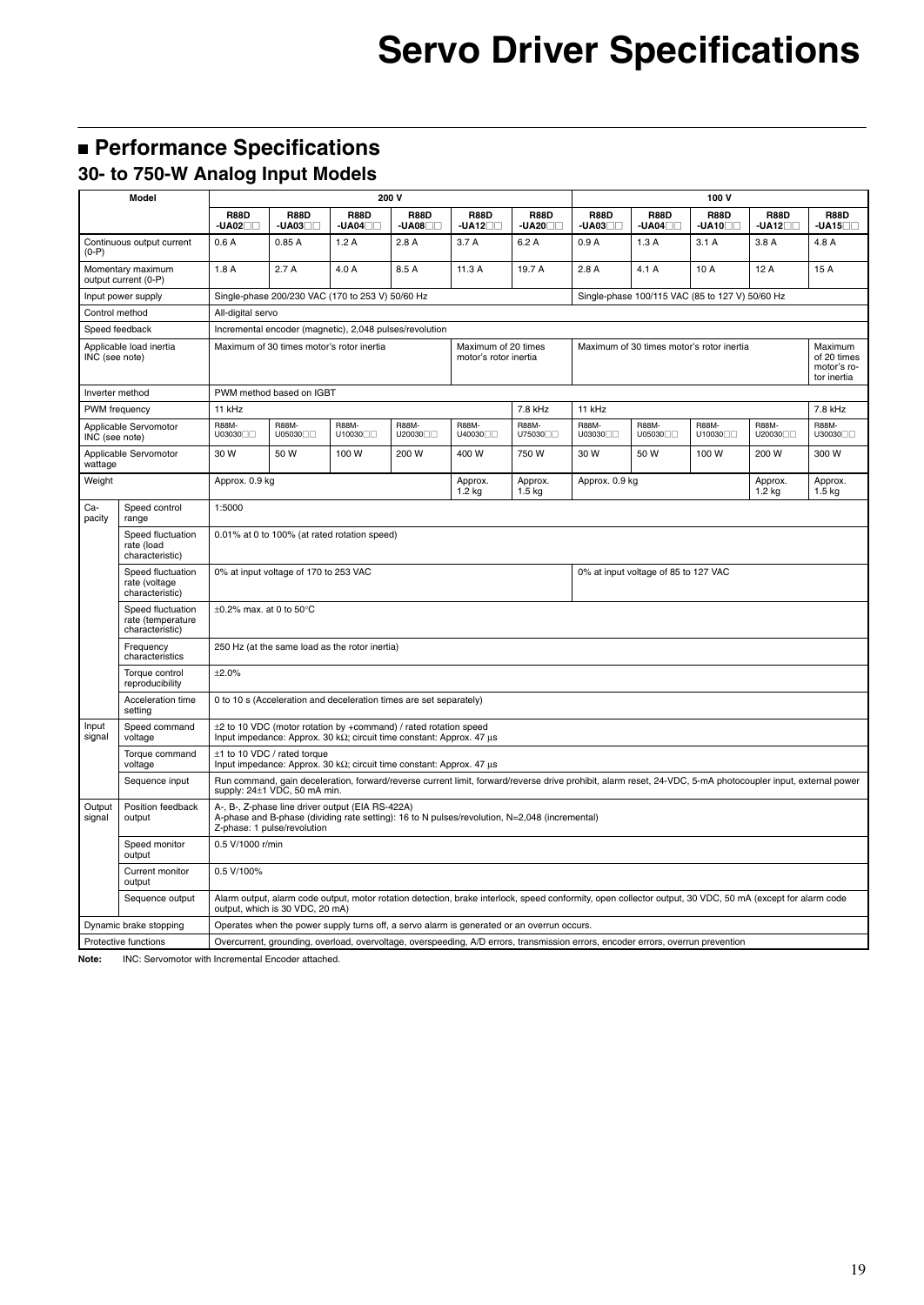# **Servo Driver Specifications**

### **30- to 750-W Pulse Train Input Models**

|                         | Model                                                                                                                                                                   | 200 V                                                                                                                                                                                       |                                      |                                                                       | 100V                     |                                                                                                                                                           |                          |                        |                                                 |                                                          |                                       |                                |
|-------------------------|-------------------------------------------------------------------------------------------------------------------------------------------------------------------------|---------------------------------------------------------------------------------------------------------------------------------------------------------------------------------------------|--------------------------------------|-----------------------------------------------------------------------|--------------------------|-----------------------------------------------------------------------------------------------------------------------------------------------------------|--------------------------|------------------------|-------------------------------------------------|----------------------------------------------------------|---------------------------------------|--------------------------------|
|                         |                                                                                                                                                                         | <b>R88D</b><br>$-UP02$                                                                                                                                                                      | <b>R88D</b><br>$-UP03$               | <b>R88D</b><br>$-UP04$                                                | <b>R88D</b><br>$-UP08$   | <b>R88D</b><br>$-UP12$                                                                                                                                    | <b>R88D</b><br>$-UP20$   | <b>R88D</b><br>$-UP03$ | <b>R88D</b><br>$-UP04$                          | <b>R88D</b><br>$-UP10$                                   | <b>R88D</b><br>$-UP12$                | <b>R88D</b><br>$-UP15$         |
| $(0-P)$                 | Continuous output current                                                                                                                                               | 0.6A                                                                                                                                                                                        | 0.85A                                | 1.2A                                                                  | 2.8A                     | 3.7A                                                                                                                                                      | 6.2A                     | 0.9A                   | 1.3A                                            | 3.1A                                                     | 3.8A                                  | 4.8A                           |
| current (0-P)           | Momentary maximum output                                                                                                                                                | 1.8A                                                                                                                                                                                        | 2.7A                                 | 4.0 A                                                                 | 8.5 A                    | 11.3 A                                                                                                                                                    | 19.7 A                   | 2.8A                   | 4.1A                                            | 10 A                                                     | 12A                                   | 15 A                           |
| Input power supply      |                                                                                                                                                                         |                                                                                                                                                                                             |                                      | Single-phase 200/230 VAC (170 to 253 V) 50/60 Hz                      |                          |                                                                                                                                                           |                          |                        | Single-phase 100/115 VAC (85 to 127 V) 50/60 Hz |                                                          |                                       |                                |
| Control method          |                                                                                                                                                                         | All-digital servo                                                                                                                                                                           |                                      |                                                                       |                          |                                                                                                                                                           |                          |                        |                                                 |                                                          |                                       |                                |
| Speed feedback          |                                                                                                                                                                         |                                                                                                                                                                                             |                                      | Incremental encoder (magnetic), 2,048 pulses/revolution               |                          |                                                                                                                                                           |                          |                        |                                                 |                                                          |                                       |                                |
| Applicable load inertia |                                                                                                                                                                         | Maximum of 30 times motor's rotor inertia<br>Maximum of 20 times<br>motor's rotor inertia                                                                                                   |                                      |                                                                       |                          | Maximum of 30 times motor's rotor inertia                                                                                                                 |                          |                        |                                                 | Maximum<br>of 20<br>times<br>motor's<br>rotor<br>inertia |                                       |                                |
| Inverter method         |                                                                                                                                                                         |                                                                                                                                                                                             | PWM method based on IGBT             |                                                                       |                          |                                                                                                                                                           |                          |                        |                                                 |                                                          |                                       |                                |
| <b>PWM</b> frequency    |                                                                                                                                                                         | 11 kHz                                                                                                                                                                                      |                                      |                                                                       |                          |                                                                                                                                                           | 7.8 kHz                  | 11 kHz                 |                                                 |                                                          |                                       | 7.8 kHz                        |
|                         | Applicable Servomotor                                                                                                                                                   | <b>R88M-</b><br>U03030□□                                                                                                                                                                    | R88M-<br>U05030□□                    | <b>R88M-</b><br>U10030□□                                              | <b>R88M-</b><br>U20030□□ | <b>R88M-</b><br>U40030 <sub>[1]</sub>                                                                                                                     | <b>R88M-</b><br>U75030□□ | R88M-<br>U03030□□      | R88M-<br>U05030□□                               | <b>R88M-</b><br>U10030□□                                 | <b>R88M-</b><br>U20030 <sub>[1]</sub> | R88M-<br>U30030 <sub>[1]</sub> |
|                         | Applicable Servomotor wattage                                                                                                                                           | 30 W                                                                                                                                                                                        | 50 W                                 | 100 W                                                                 | 200 W                    | 400 W                                                                                                                                                     | 750W                     | 30 W                   | 50 W                                            | 100 W                                                    | 200 W                                 | 300 W                          |
| Weight                  |                                                                                                                                                                         | Approx. 0.9 kg                                                                                                                                                                              |                                      |                                                                       |                          | Approx. 1.2<br>kg                                                                                                                                         | Approx.<br>$1.5$ kg      | Approx. 0.9 kg         |                                                 |                                                          | Approx.<br>$1.2$ kg                   | Approx.<br>$1.5$ kg            |
| Capacity                | Maximum<br>response pulse<br>frequency                                                                                                                                  | 200 kpps                                                                                                                                                                                    |                                      |                                                                       |                          |                                                                                                                                                           |                          |                        |                                                 |                                                          |                                       |                                |
|                         | Position loop gain                                                                                                                                                      | 1 to 500 (1/s)                                                                                                                                                                              |                                      |                                                                       |                          |                                                                                                                                                           |                          |                        |                                                 |                                                          |                                       |                                |
|                         | Electrical gear<br>function                                                                                                                                             |                                                                                                                                                                                             |                                      |                                                                       |                          | Electrical gear ratio range: $0.01 \leq (G1/G2) \leq 100 (G1, G2 = 1 to 65, 535)$                                                                         |                          |                        |                                                 |                                                          |                                       |                                |
|                         | Positioning<br>completed width                                                                                                                                          | 0 to 250 (command units)                                                                                                                                                                    |                                      |                                                                       |                          |                                                                                                                                                           |                          |                        |                                                 |                                                          |                                       |                                |
|                         | Feed forward<br>compensation                                                                                                                                            |                                                                                                                                                                                             |                                      | 0 to 100% of the speed command (pulse frequency)                      |                          |                                                                                                                                                           |                          |                        |                                                 |                                                          |                                       |                                |
|                         | <b>Bias setting</b>                                                                                                                                                     | 0 to 450 r/min                                                                                                                                                                              |                                      |                                                                       |                          |                                                                                                                                                           |                          |                        |                                                 |                                                          |                                       |                                |
|                         | Position<br>accel/decel time<br>constant setting                                                                                                                        |                                                                                                                                                                                             |                                      | 0 to 64 ms (acceleration and deceleration are set the same)           |                          |                                                                                                                                                           |                          |                        |                                                 |                                                          |                                       |                                |
| Input<br>signal         | Position command<br>pulse input (see<br>note)                                                                                                                           | B-phase) signal.                                                                                                                                                                            |                                      |                                                                       |                          | TTL line driver input photo isolation input power supply 6 mA to 3 V. Feed pulse/forward, reverse signal, forward pulse/reverse pulse, 90° disparity (A-, |                          |                        |                                                 |                                                          |                                       |                                |
|                         | Deviation counter<br>reset                                                                                                                                              |                                                                                                                                                                                             |                                      | TTL line driver input photo isolation input power supply 6 mA to 3 V. |                          |                                                                                                                                                           |                          |                        |                                                 |                                                          |                                       |                                |
|                         | Sequence input                                                                                                                                                          | Run command, gain deceleration, forward/reverse current limit, forward/reverse drive prohibit, alarm reset, 24-VDC, 5-mA photocoupler input, external<br>power supply: 24±1 VDC, 50 mA min. |                                      |                                                                       |                          |                                                                                                                                                           |                          |                        |                                                 |                                                          |                                       |                                |
| Output<br>signal        | Position feedback<br>output                                                                                                                                             | A-, B-, Z-phase line driver output (EIA RS-422A)<br>A-phase and B-phase (dividing rate setting): 16 to 2,048 pulses/revolution<br>Z-phase: 1 pulse/revolution                               |                                      |                                                                       |                          |                                                                                                                                                           |                          |                        |                                                 |                                                          |                                       |                                |
|                         | Speed monitor<br>output                                                                                                                                                 |                                                                                                                                                                                             | 0.5 V/1000 r/min                     |                                                                       |                          |                                                                                                                                                           |                          |                        |                                                 |                                                          |                                       |                                |
|                         | Current monitor<br>output                                                                                                                                               | 0.5 V/100%                                                                                                                                                                                  |                                      |                                                                       |                          |                                                                                                                                                           |                          |                        |                                                 |                                                          |                                       |                                |
|                         | Sequence output                                                                                                                                                         |                                                                                                                                                                                             | code output, which is 30 VDC, 20 mA) |                                                                       |                          | Alarm output, alarm code output, motor rotation detection, brake interlock, positioning complete, open collector output, 30 VDC, 50 mA (except for alarm  |                          |                        |                                                 |                                                          |                                       |                                |
|                         | Dynamic brake stopping                                                                                                                                                  |                                                                                                                                                                                             |                                      |                                                                       |                          | Operates when the power supply turns off, a servo alarm is generated or an overrun occurs.                                                                |                          |                        |                                                 |                                                          |                                       |                                |
|                         | Protective functions<br>Overcurrent, grounding, overload, overvoltage, overspeeding, overrun prevention, transmission errors, encoder errors, deviation counter overrun |                                                                                                                                                                                             |                                      |                                                                       |                          |                                                                                                                                                           |                          |                        |                                                 |                                                          |                                       |                                |

**Note:** Ensure that the input pulse width meets the following conditions.

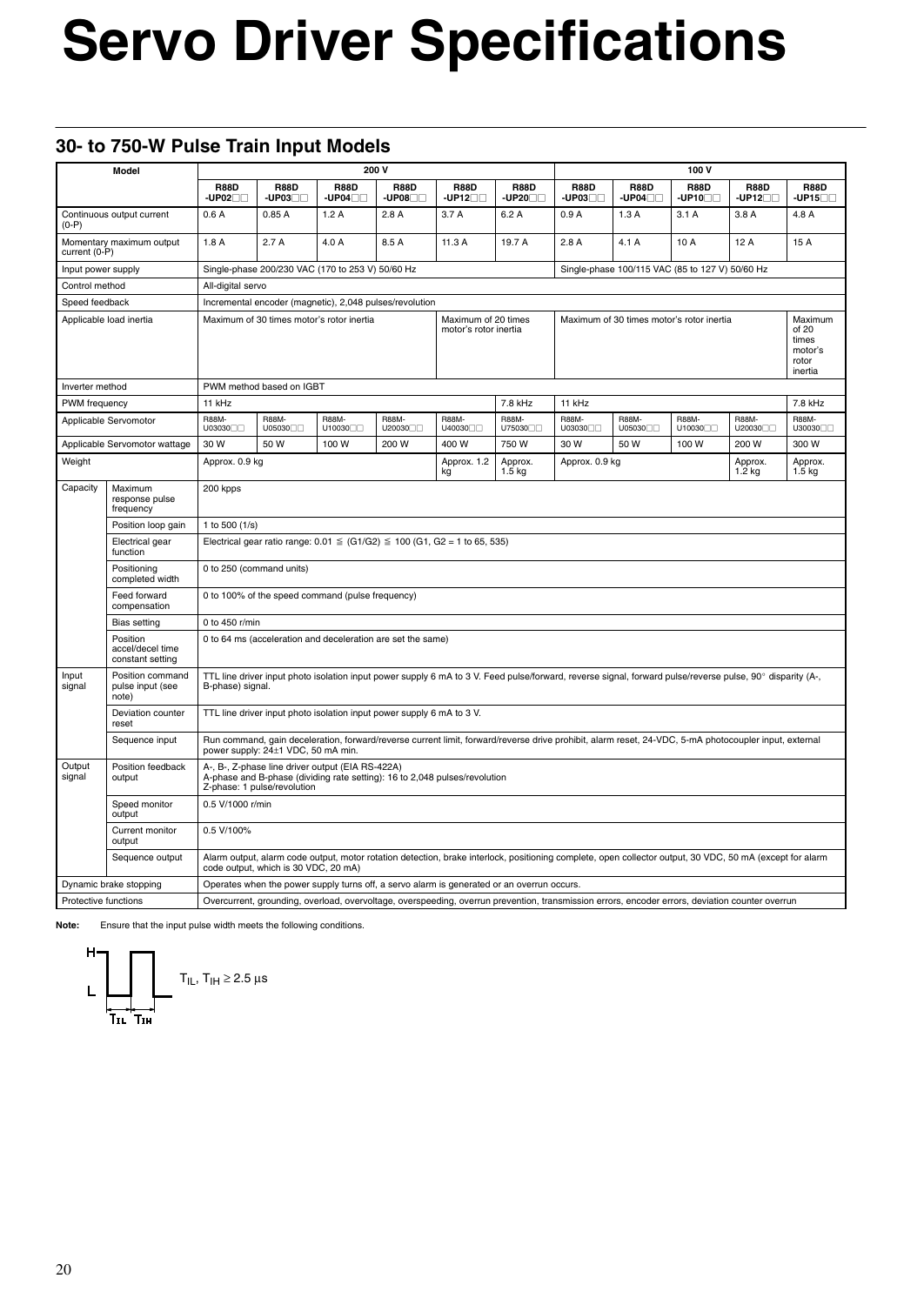# **Servo Driver Specifications**

### **1- to 5-kW Analog/Pulse Common Input Models**

| Model                                     |                               | <b>R88D</b><br>$-UT24$                                 | <b>R88D</b><br>-UT40⊟                                                                                                                              | <b>R88D</b><br>-UT60⊟                                                      | <b>R88D</b><br>-UT80⊟                                                             | <b>R88D</b><br>$-UT110 \Box$                                                               | <b>R88D</b><br>$-UT120 \Box$<br>(see note1)                                                                                      |                                       |  |  |
|-------------------------------------------|-------------------------------|--------------------------------------------------------|----------------------------------------------------------------------------------------------------------------------------------------------------|----------------------------------------------------------------------------|-----------------------------------------------------------------------------------|--------------------------------------------------------------------------------------------|----------------------------------------------------------------------------------------------------------------------------------|---------------------------------------|--|--|
| Continuous output current (0-P)           |                               | 8.6 A                                                  | 14.0 A                                                                                                                                             | 17.0 A                                                                     | 27.4 A                                                                            | 35.8 A                                                                                     | 37.0 A                                                                                                                           |                                       |  |  |
|                                           |                               | Momentary maximum output current (0-P)                 | 24 A                                                                                                                                               | 40 A<br>59 A<br>79 A<br>108 A<br>119 A                                     |                                                                                   |                                                                                            |                                                                                                                                  |                                       |  |  |
| Input<br>power                            | Main circuit                  |                                                        |                                                                                                                                                    | 3-phase 200/230 VAC (170 to 253 V) 50/60 Hz                                |                                                                                   |                                                                                            |                                                                                                                                  |                                       |  |  |
| supply                                    | Control circuit               |                                                        |                                                                                                                                                    | Single-phase 200/230 VAC (170 to 253 V) 50/60 Hz                           |                                                                                   |                                                                                            |                                                                                                                                  |                                       |  |  |
| Control method                            |                               |                                                        | All-digital servo                                                                                                                                  |                                                                            |                                                                                   |                                                                                            |                                                                                                                                  |                                       |  |  |
| Speed feedback                            |                               |                                                        |                                                                                                                                                    |                                                                            |                                                                                   |                                                                                            | Incremental encoder (optical), 4,096 pulses/revolution; Absolute encoder (optical), 8,192 pulses/revolution                      |                                       |  |  |
|                                           | Applicable load inertia       |                                                        |                                                                                                                                                    | Maximum of 10 times motor's rotor inertia                                  |                                                                                   |                                                                                            |                                                                                                                                  |                                       |  |  |
| Inverter method                           |                               |                                                        | PWM method based on IGBT                                                                                                                           |                                                                            |                                                                                   |                                                                                            |                                                                                                                                  |                                       |  |  |
| PWM frequency                             |                               |                                                        | 3.3 kHz                                                                                                                                            |                                                                            |                                                                                   |                                                                                            |                                                                                                                                  |                                       |  |  |
|                                           | Applicable Servomotor         |                                                        | <b>R88M-</b><br>U1K030                                                                                                                             | <b>R88M-</b><br>U1K530                                                     | <b>R88M-</b><br>U2K030                                                            | <b>R88M-</b><br>U3K030                                                                     | <b>R88M-</b><br>U4K030                                                                                                           | <b>R88M-</b><br>U5K030 <sup>[1]</sup> |  |  |
|                                           | Applicable Servomotor wattage |                                                        | 1.000 W                                                                                                                                            | 1,500 W                                                                    | 2.000 W                                                                           | 3.000 W                                                                                    | 4.000 W                                                                                                                          | 5.000 W                               |  |  |
| Weight                                    |                               |                                                        | Approx. 4.0 kg                                                                                                                                     |                                                                            | Approx. 5.0 kg                                                                    |                                                                                            | Approx. 8.0 kg                                                                                                                   |                                       |  |  |
| Capacity                                  | Analog                        | Speed control range                                    | 1:5000                                                                                                                                             |                                                                            |                                                                                   |                                                                                            |                                                                                                                                  |                                       |  |  |
|                                           | input                         | Speed fluctuation rate (load<br>characteristic)        |                                                                                                                                                    | 0.01% at 0 to 100% (at the rated rotation speed)                           |                                                                                   |                                                                                            |                                                                                                                                  |                                       |  |  |
|                                           |                               | Speed fluctuation rate (voltage<br>characteristic)     | 0% at input voltage 170 to 253 VAC                                                                                                                 |                                                                            |                                                                                   |                                                                                            |                                                                                                                                  |                                       |  |  |
|                                           |                               | Speed fluctuation rate<br>(temperature characteristic) | ±0.1% at 25°C ±25°C                                                                                                                                |                                                                            |                                                                                   |                                                                                            |                                                                                                                                  |                                       |  |  |
|                                           |                               | Frequency characteristics                              |                                                                                                                                                    | 250 Hz (at a load inertia equal to the motor's rotor inertia)              |                                                                                   |                                                                                            |                                                                                                                                  |                                       |  |  |
|                                           |                               | Acceleration/Deceleration time<br>setting              |                                                                                                                                                    |                                                                            | 0 to 10 s (acceleration and deceleration times are set separately)                |                                                                                            |                                                                                                                                  |                                       |  |  |
|                                           | Pulse<br>input                | Maximum response pulse<br>frequency                    | 200 kpps                                                                                                                                           |                                                                            |                                                                                   |                                                                                            |                                                                                                                                  |                                       |  |  |
|                                           |                               | Position loop gain                                     | 1 to 1,000 $(1/s)$                                                                                                                                 |                                                                            |                                                                                   |                                                                                            |                                                                                                                                  |                                       |  |  |
|                                           |                               | Electrical gear function                               |                                                                                                                                                    |                                                                            | Electrical gear ratio range: $0.01 \leq (G1/G2) \leq 100 (G1, G2 = 1 to 65, 535)$ |                                                                                            |                                                                                                                                  |                                       |  |  |
|                                           |                               | Positioning completed width                            | 0 to 250 (command units)                                                                                                                           |                                                                            |                                                                                   |                                                                                            |                                                                                                                                  |                                       |  |  |
|                                           |                               | Feed forward compensation                              |                                                                                                                                                    | 0 to 100% of the speed command (pulse frequency)                           |                                                                                   |                                                                                            |                                                                                                                                  |                                       |  |  |
|                                           |                               | <b>Bias setting</b>                                    | 0 to 450 r/min                                                                                                                                     |                                                                            |                                                                                   |                                                                                            |                                                                                                                                  |                                       |  |  |
|                                           |                               | Position accel/decel time<br>constant setting          |                                                                                                                                                    | 0 to 64 ms (acceleration and deceleration are set the same)                |                                                                                   |                                                                                            |                                                                                                                                  |                                       |  |  |
| Input<br>signal                           | Input<br>signal               | Position command pulse input<br>(see note2)            |                                                                                                                                                    | pulse, 90° disparity (A-, B-phase) signal.                                 |                                                                                   |                                                                                            | TTL line driver input photo isolation input power supply 6 mA to 3 V. Feed pulse/forward, reverse signal, forward pulse/reverse  |                                       |  |  |
|                                           |                               | Deviation counter reset                                |                                                                                                                                                    |                                                                            | TTL line driver input photo isolation input power supply 6 mA to 3 V.             |                                                                                            |                                                                                                                                  |                                       |  |  |
|                                           |                               | Sequence input                                         |                                                                                                                                                    |                                                                            | photocoupler input, external power supply: 24±1 VDC, 50 mA min.                   |                                                                                            | Run command, gain deceleration, forward/reverse current limit, forward/reverse drive prohibit, alarm reset, 24-VDC, 5-mA         |                                       |  |  |
| Output signal<br>Position feedback output |                               | Z-phase: 1 pulse/revolution                            | A-, B-, Z-phase line driver output (EIA RS-422A)                                                                                                   | A-phase and B-phase (dividing rate setting): 16 to 2,048 pulses/revolution |                                                                                   |                                                                                            |                                                                                                                                  |                                       |  |  |
|                                           |                               | Speed monitor output                                   | 1 V/1000 r/min                                                                                                                                     |                                                                            |                                                                                   |                                                                                            |                                                                                                                                  |                                       |  |  |
|                                           |                               | Current monitor output                                 | 2 V/100%                                                                                                                                           |                                                                            |                                                                                   |                                                                                            |                                                                                                                                  |                                       |  |  |
|                                           |                               | Sequence output                                        |                                                                                                                                                    |                                                                            | 50 mA (except for alarm code output, which is 30 VDC, 20 mA)                      |                                                                                            | Alarm output, alarm code output, motor rotation detection, brake interlock, positioning complete, open collector output, 30 VDC, |                                       |  |  |
|                                           | Dynamic brake stopping        |                                                        |                                                                                                                                                    |                                                                            |                                                                                   | Operates when the power supply turns off, a servo alarm is generated or an overrun occurs. |                                                                                                                                  |                                       |  |  |
| Protective functions                      |                               |                                                        | Overcurrent, grounding, overload, overvoltage, overspeeding, overrun prevention, transmission errors, encoder errors,<br>deviation counter overrun |                                                                            |                                                                                   |                                                                                            |                                                                                                                                  |                                       |  |  |

Note: 1. Connect 5-kW Servomotors that conform to CE standards to UT110<sup></sup> Servo Drivers.

2. Ensure that the input pulse width meets the following conditions.

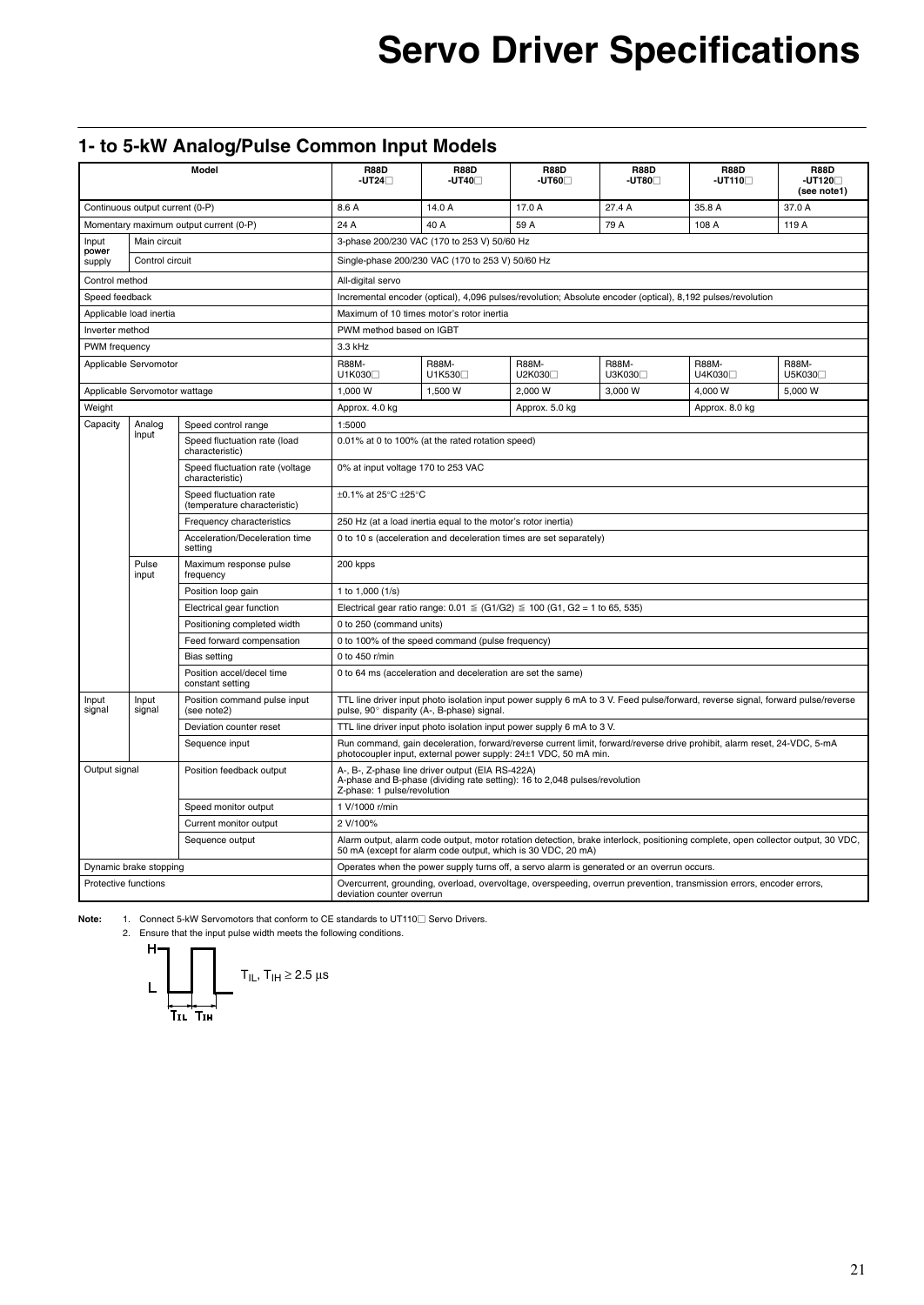# **Options Specifications**

### **Regeneration Unit Specifications (For 30- to 750-W Models)**

### **General Specifications**

| ltem                                | <b>Specifications</b>                   |
|-------------------------------------|-----------------------------------------|
| Operating ambient<br>temperature    | $0^{\circ}$ C to 55 $^{\circ}$ C        |
| Storage ambient<br>temperature      | $-10^{\circ}$ C to 75 $^{\circ}$ C      |
| Operating ambient<br>humidity       | 35% to 85% RH (with no condensation)    |
| Storage ambient humidity            | 35% to 85% RH (with no condensation)    |
| Storage and operating<br>atmosphere | No corrosive gasses.                    |
| Vibration resistance                | 4.9 m/s <sup>2</sup> max.               |
| Impact resistance                   | Acceleration 19.6 m/s <sup>2</sup> max. |

### **Performance Specifications**

| <b>Model</b>                       | <b>R88A-RG08U</b>                                                                                  |
|------------------------------------|----------------------------------------------------------------------------------------------------|
| Regeneration operating<br>voltage  | 380 V <sub>DC</sub>                                                                                |
| Regeneration processing<br>current | 8A <sub>DC</sub>                                                                                   |
| Average regeneration<br>power      | 12 W (internal resistance: 50 $\Omega$ , 60 W)                                                     |
| Error detection function           | Regeneration resistance disconnection,<br>regeneration transistor damage, overvoltage              |
| Alarm output                       | 1b contact (open contact at time of protective<br>function operation)<br>(200 VAC drive possible.) |
| Weight                             | Approx. 1 kg                                                                                       |

### **Indicator LED Specifications**

| Item         | <b>Specifications</b>                                                               |
|--------------|-------------------------------------------------------------------------------------|
| <b>POWER</b> | Lit while power flows through PN terminal.                                          |
| <b>REGEN</b> | Lit during regeneration operation.                                                  |
| ALARM-REGEN  | Lit for regeneration resistance disconnection or<br>regeneration transistor damage. |
| ALARM-OV     | Lit when overvoltage occurs.                                                        |

- **Note:** 1. When the error detection function operates, an alarm is output from the Unit.
	- 2. Create a sequence so that the power supply (R–T) to the Servo Driver is cut off when an alarm is generated.
	- 3. When the error detection function operates and the Servo Driver's power supply is cut off, the Regeneration Unit won't be restored to its normal status until 2 to 3 seconds have elapsed, even if the power supply is turned on again. (Normal status is restored after the electrolytic capacitor in the Servo Driver has been discharged and the voltage between signals P and N drops.)

### **Parameter Unit Specifications**

### **General Specifications**

| Item                                | <b>Specifications</b>                   |
|-------------------------------------|-----------------------------------------|
| Operating ambient<br>temperature    | $0^{\circ}$ C to 55 $^{\circ}$ C        |
| Storage ambient<br>temperature      | $-10^{\circ}$ C to 75 $^{\circ}$ C      |
| Operating ambient<br>humidity       | 35% to 85% RH (with no condensation)    |
| Storage ambient humidity            | 35% to 85% RH (with no condensation)    |
| Storage and operating<br>atmosphere | No corrosive gasses.                    |
| Vibration resistance                | 4.9 $m/s^2$ max.                        |
| Impact resistance                   | Acceleration 19.6 m/s <sup>2</sup> max. |

### **Performance Specifications**

| Item                                   |                            |                       | <b>R88A-PR02U</b>       |                                                                                                                                                                 | <b>R88A-PR03U</b>                     |
|----------------------------------------|----------------------------|-----------------------|-------------------------|-----------------------------------------------------------------------------------------------------------------------------------------------------------------|---------------------------------------|
| Type                                   |                            |                       | Handy type              |                                                                                                                                                                 | Mounted type                          |
| Accessory cable                        |                            | 1 <sub>m</sub>        |                         |                                                                                                                                                                 | (Connected by con-<br>nectors.)       |
| Connectors                             |                            | 7910-7500SC (10 pins) |                         |                                                                                                                                                                 | D sub-connector<br>$(9 \text{ pins})$ |
| Display                                |                            |                       | 7-segment LED, 5 digits |                                                                                                                                                                 |                                       |
| Weight                                 |                            |                       | Approx. 0.18 kg         |                                                                                                                                                                 | Approx. 0.02 kg                       |
| Commu-                                 | Standard                   | <b>BS-232C</b>        |                         |                                                                                                                                                                 | <b>RS-422A</b>                        |
| nications<br>specifi-<br>cations       | Communica-<br>tions method |                       | Asynchronous (ASYNC)    |                                                                                                                                                                 |                                       |
|                                        | Baud rate                  | 2,400 bps             |                         |                                                                                                                                                                 |                                       |
|                                        | Start bits                 | 1 bit                 |                         |                                                                                                                                                                 |                                       |
|                                        | Data                       | 8 bits                |                         |                                                                                                                                                                 |                                       |
|                                        | Parity                     | <b>None</b>           |                         |                                                                                                                                                                 |                                       |
|                                        | Stop bits                  | 1 bit                 |                         |                                                                                                                                                                 |                                       |
| Errors detected by Pa-<br>rameter Unit |                            | Dis-<br>play          | CPF <sub>00</sub>       | Cannot transmit even after 5<br>seconds have elapses since<br>power supply was turned on.                                                                       |                                       |
|                                        |                            |                       | CPF01                   | A BCC error or faulty reception<br>data has occurred for five con-<br>secutive times, or a time over-<br>run (1 s) has occurred for three<br>consecutive times. |                                       |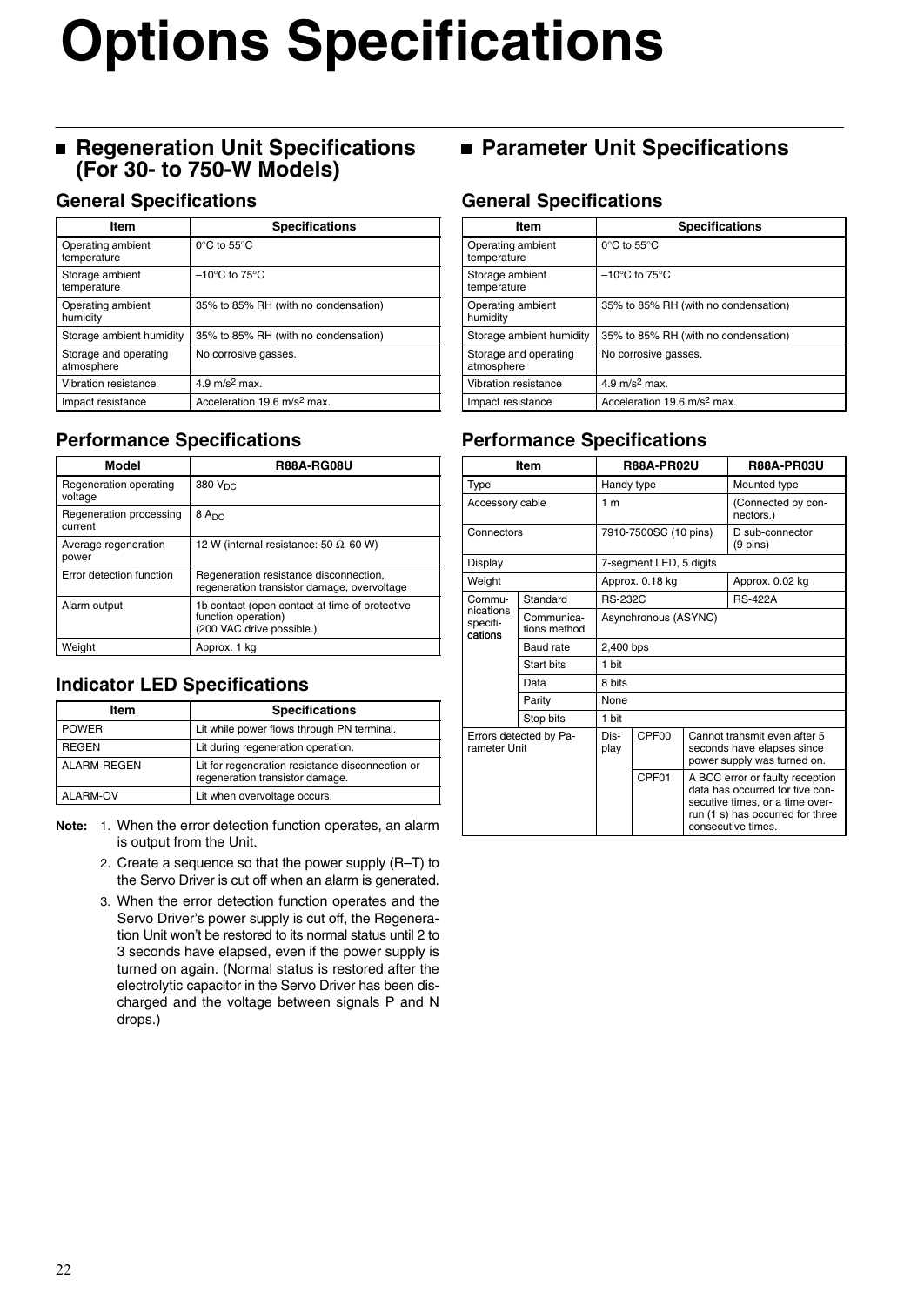### **AC Servomotors**

### • **30 to 100 W INC**

**30 W R88M-U03030□□/U03030□□ 50 W R88M-U05030□□/U05030□□** 

| 100 W R88M-U10030□□/U10030□ |       |      |   |  |  |  |
|-----------------------------|-------|------|---|--|--|--|
| Model                       |       | LL   | s |  |  |  |
| R88M-U0303000               | 94.5  | 69.5 | 6 |  |  |  |
| R88M-U03030                 |       |      |   |  |  |  |
| R88M-U05030                 | 102   | 77   | 6 |  |  |  |
| R88M-U05030                 |       |      |   |  |  |  |
| R88M-U10030                 | 119.5 | 94.5 | 8 |  |  |  |
| R88M-U10030                 |       |      |   |  |  |  |





### • **30 to 100 W INC With B**

**30 W R88M-U03030□□-B/U03030□□-B**  $\overline{50}$  W R88M-U05030 $\Box$ -B/U05030 $\Box$ -B **100 W R88M-U10030□□-B/U10030□□-B** 

| Model           |       | LL    | LВ   | s |
|-----------------|-------|-------|------|---|
| R88M-U03030□□-B | 126   | 101   | 31.5 | 6 |
| R88M-U03030□□-B |       |       |      |   |
| R88M-U05030□□-B | 133.5 | 108.5 | 31.5 | 6 |
| R88M-U05030□□-B |       |       |      |   |
| R88M-U10030□□-B | 160   | 135   | 40.5 | 8 |
| R88M-U10030□□-B |       |       |      |   |



### • **200 to 400 W INC**

200 W R88M-U20030□□/U20030□□ **300 W R88M-U30030**-- **400 W R88M-U40030**--

| Model         |       | . .   |
|---------------|-------|-------|
| R88M-U20030FT | 126.5 | 96.5  |
| R88M-U20030   |       |       |
| R88M-U30030FT | 154.5 | 124.5 |
| R88M-U40030   |       |       |



 $-300 + x$ 



**Note: INC** : Incremental Encoder Attached **With B** : With brakes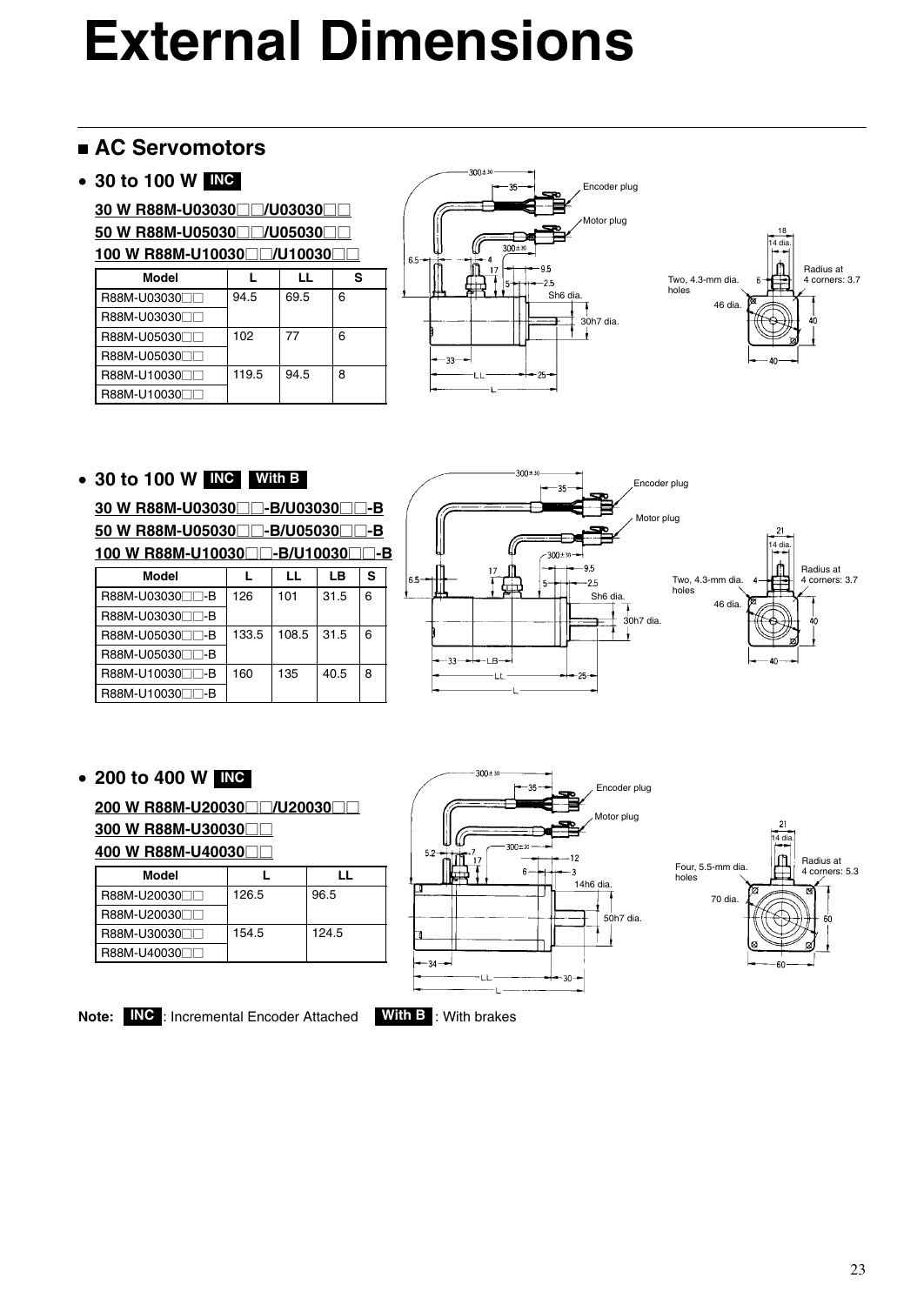### • **200 to 400 W INC With B**

<u>200 W R88M-U20030□□-B/U20030□□-B</u>

#### **300 W R88M-U30030**--**-B** <u>400 W R88M-U40030□□-B</u>

| Model             |     | ''  |
|-------------------|-----|-----|
| I R88M-U20030⊟⊟-B | 166 | 136 |
| I R88M-U20030⊟⊟-B |     |     |
| I R88M-U30030⊟⊟-B | 194 | 164 |
| R88M-U40030⊟⊟-B   |     |     |



### • **750 W INC**

**R88M-U75030**--



### • **750 W INC With B**

**R88M-U75030**<sub>-B</sub>

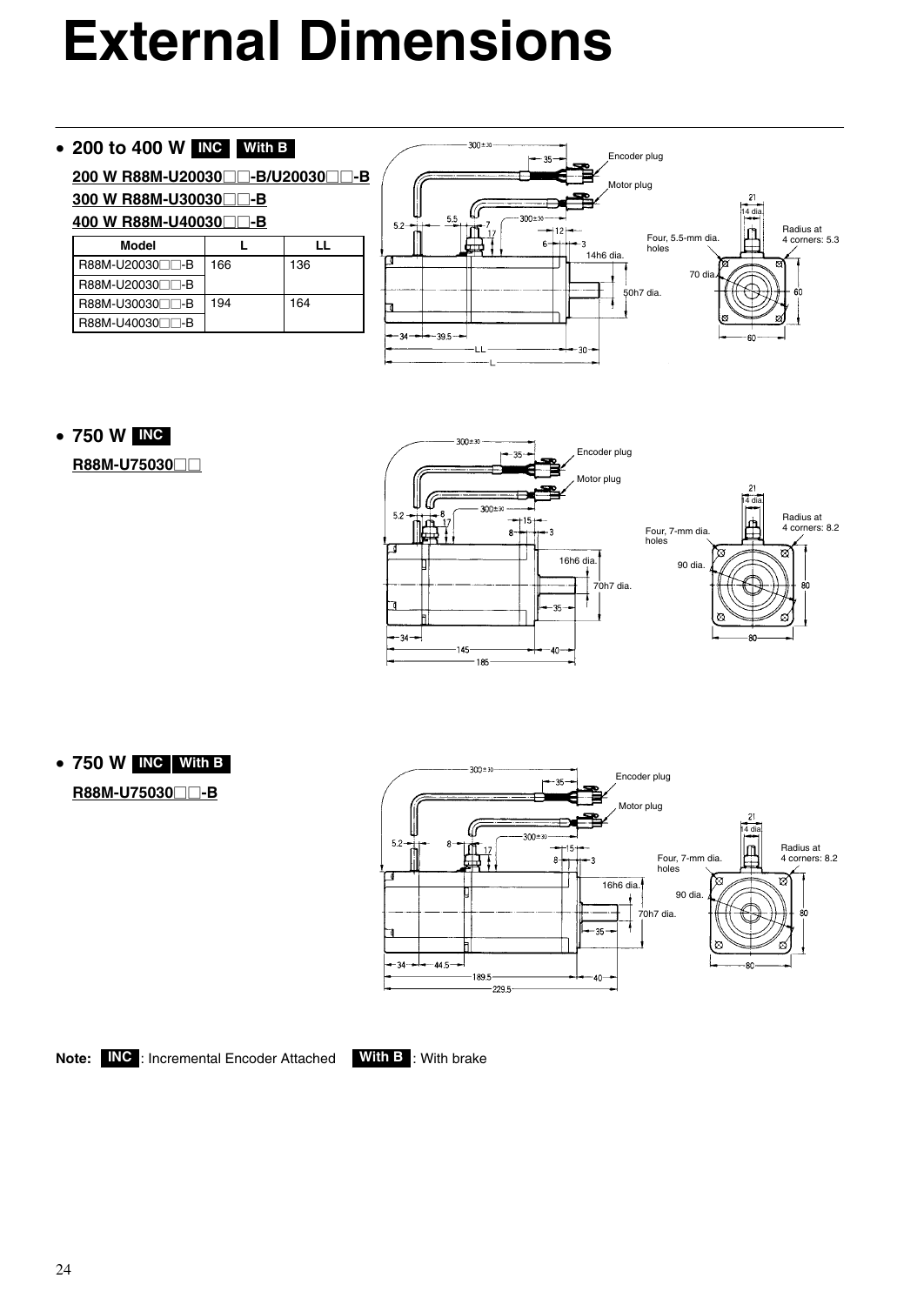

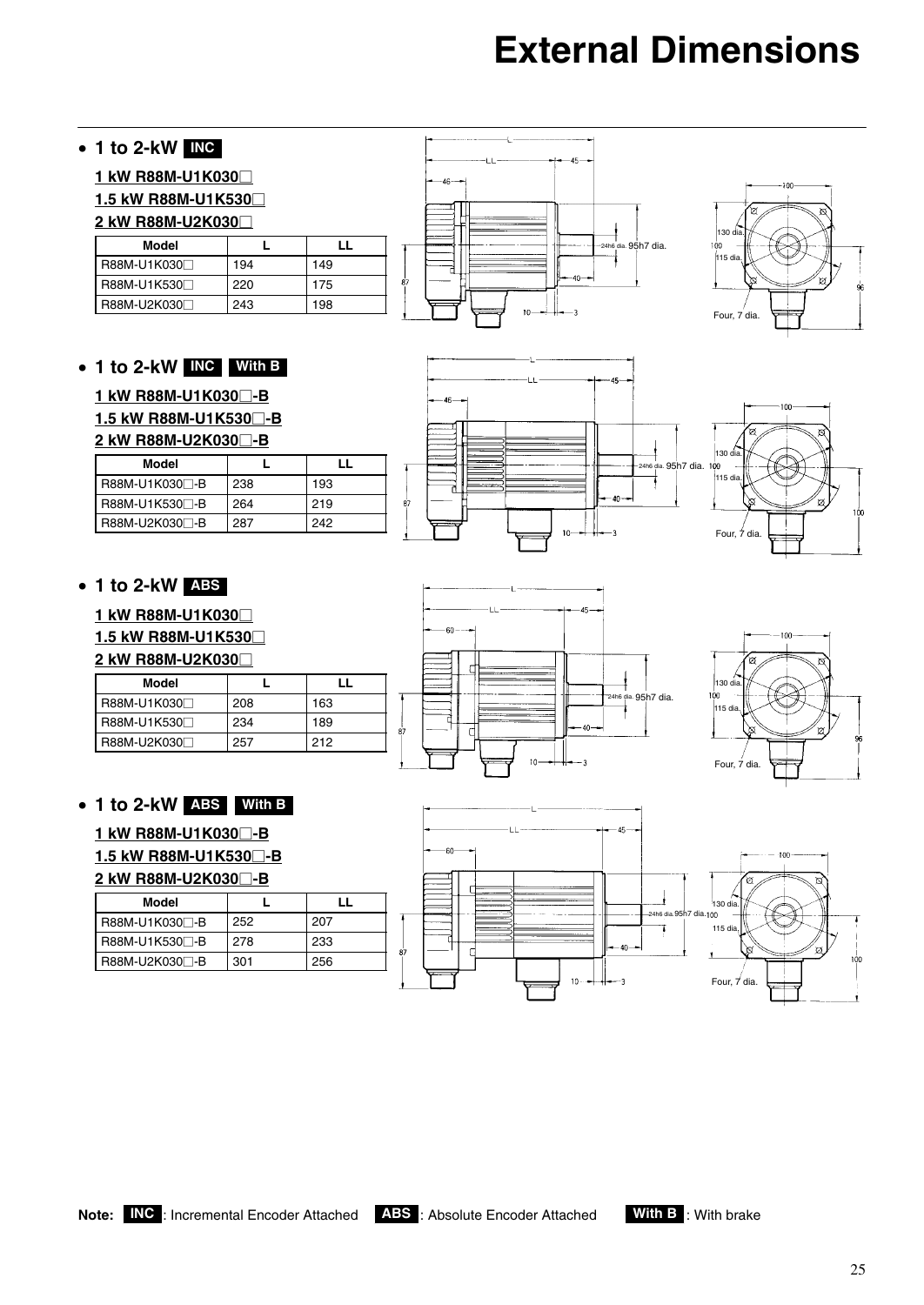### • **3 to 5-kW INC**

### **3 kW R88M-U3K030**-

#### **4 kW R88M-U4K030**-

### **5 kW R88M-U5K030**-

| Model       |     |     |
|-------------|-----|-----|
| R88M-U3K030 | 262 | 199 |
| R88M-U4K530 | 299 | 236 |
| R88M-U5K030 | 339 | 276 |

### • **3 to 5-kW INC With B**

### **3 kW R88M-U3K030**-**-B**

### **4 kW R88M-U4K030**-**-B**

#### **5 kW R88M-U5K030**-**-B**

| Model            |     | LL  |
|------------------|-----|-----|
| l R88M-U3K030⊟-B | 300 | 237 |
| B88M-U4K530⊟-B   | 337 | 274 |
| R88M-U5K030⊟-B   | 377 | 314 |

### • **3 to 5-kW ABS**

**3 kW R88M-U3K030**-

**4 kW R88M-U4K030**-

**5 kW R88M-U5K030**-

| Model       |     |     |
|-------------|-----|-----|
| R88M-U3K030 | 276 | 213 |
| R88M-U4K530 | 313 | 250 |
| R88M-U5K030 | 353 | 290 |

### • **3 to 5-kW ABS With B**

### **3 kW R88M-U3K030**-**-B**

**4 kW R88M-U4K030**-**-B**

### **5 kW R88M-U5K030**-**-B**

| Model                     |     |     |
|---------------------------|-----|-----|
| R88M-U3K030 <sup>-B</sup> | 314 | 251 |
| R88M-U4K530 <sup>-B</sup> | 351 | 288 |
| R88M-U5K030 <sup>-B</sup> | 391 | 328 |















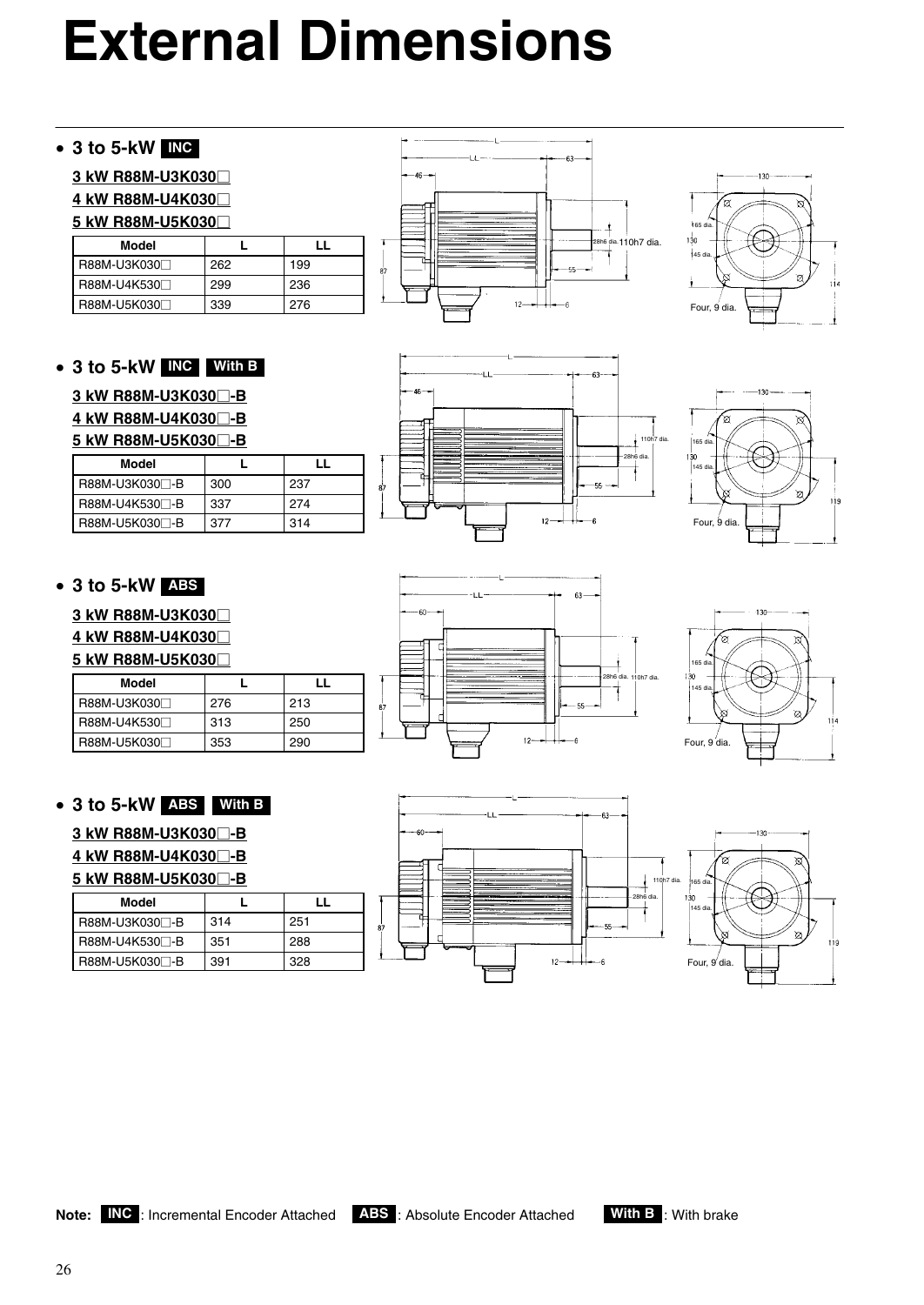#### **AC Servo Drivers** • **200 VAC, 30 to 200 W R88D-UA02** $\Box$ **/UA03** $\Box$  $\Box$ **/UA04** $\Box$  $\Box$ **/UA08** $\Box$  $\Box$ **R88D-UP02□□/UP03□□/UP04□□/UP08□□** i ar  $\frac{1}{4}$ • **100 VAC, 30 to 100 W**  $(6)$  $\overline{\mathcal{Q}00000000000}$ Two, 6-mm dia. holes **R88D-UA03**--**/UA04**--**/UA10**--  $\sqrt{2}$ **R88D-UP03□□/UP04□□/UP10□□ MEDIG NEDIG** 160 149 RЗ  $5\frac{1}{4}$  $-165$ • **200 VAC, 400 W NANANNININI**T **R88D-UA12**--

- **R88D-UP12**--
- **100 VAC, 200 W R88D-UA12**-- **R88D-UP12**--



• **200 VAC, 750 W**

**R88D-UA20**-- **R88D-UP20**--

• **100 VAC, 300 W R88D-UA15**--

**R88D-UP15**--

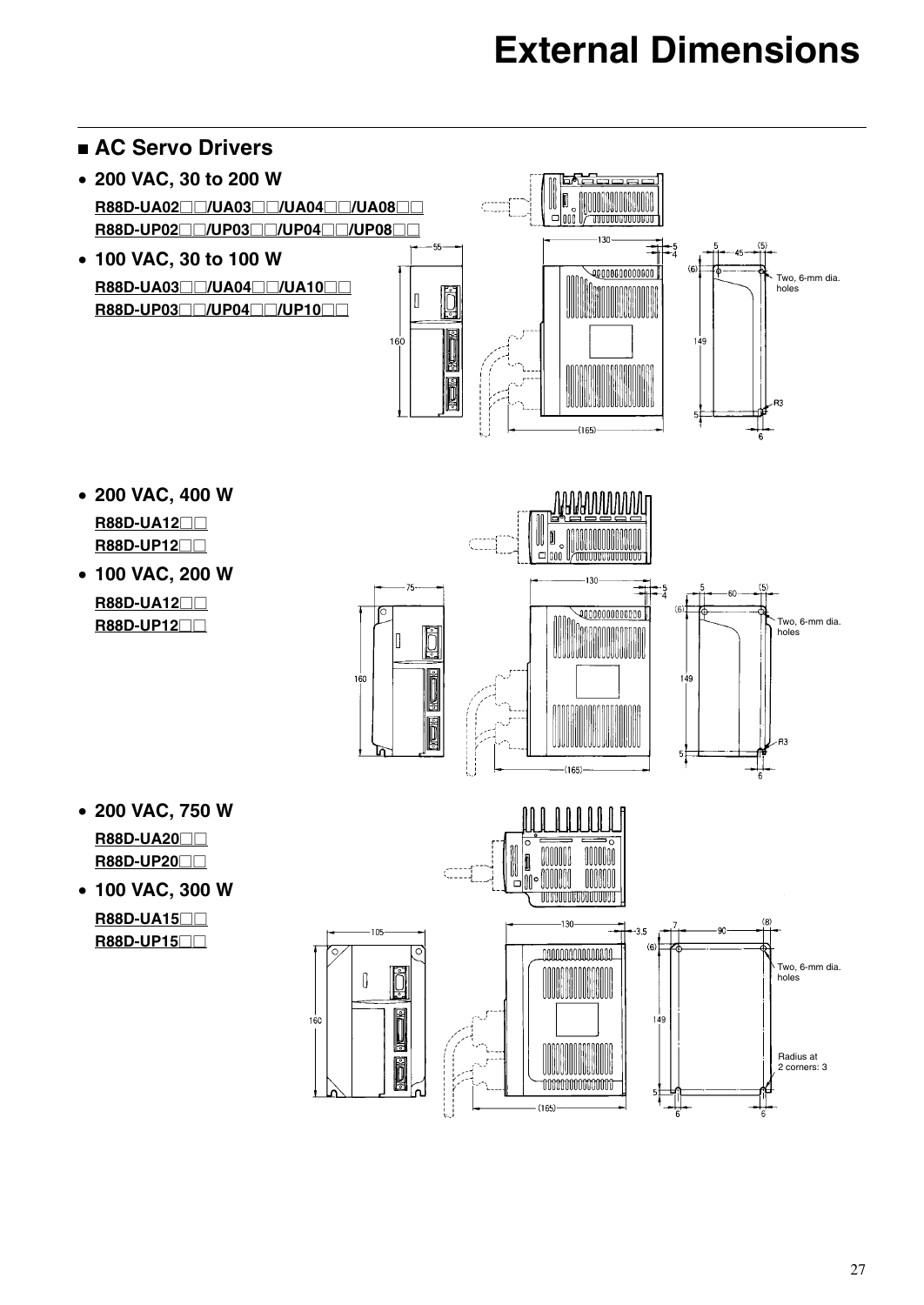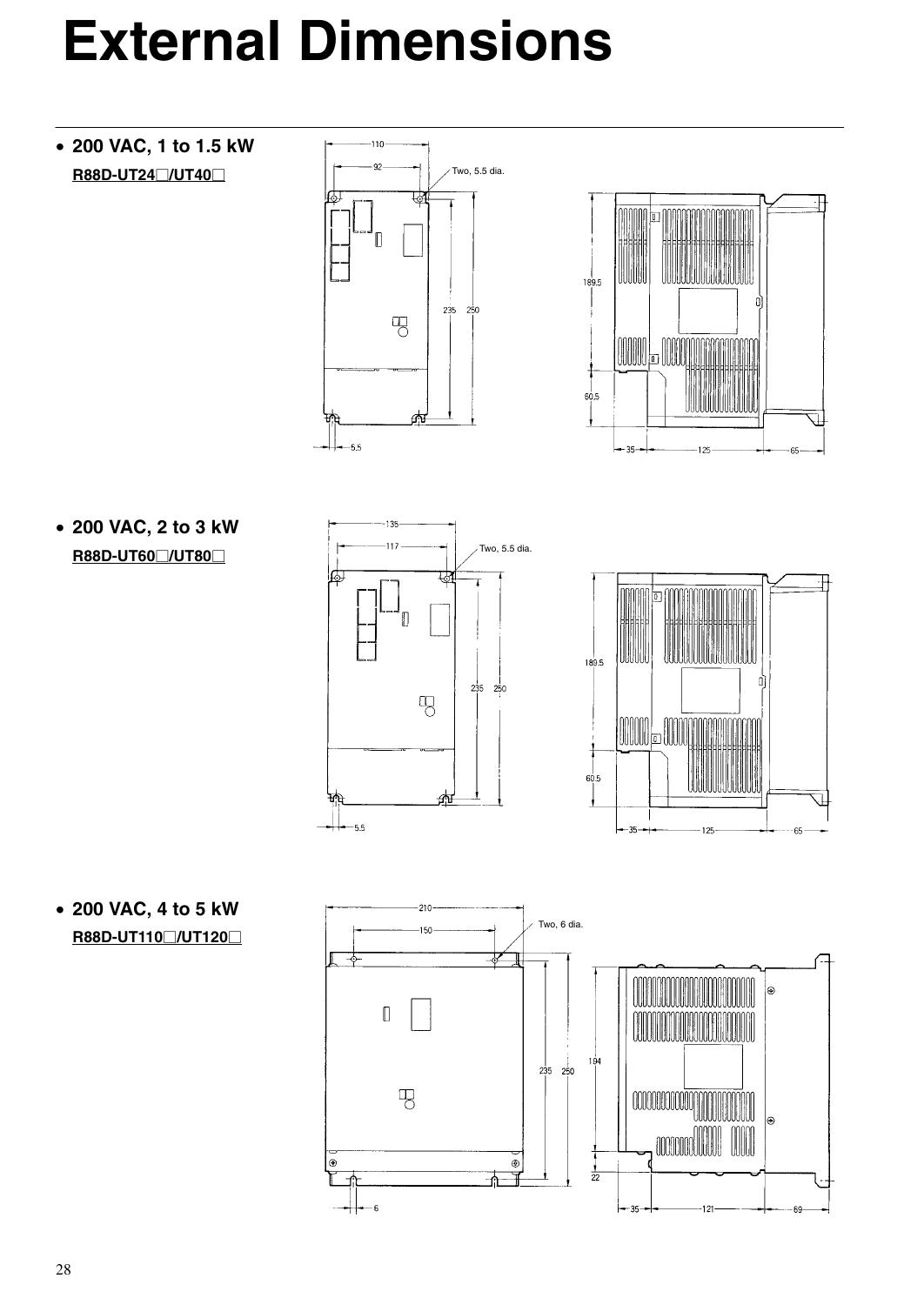## **Regeneration Unit**

• **R88A-RG08U**



 $-18.5$ 

 $\frac{1}{2}$ 

**TEED** 

### **Parameter Units**

### • **R88A-PR02U** • **R88A-PR03U**







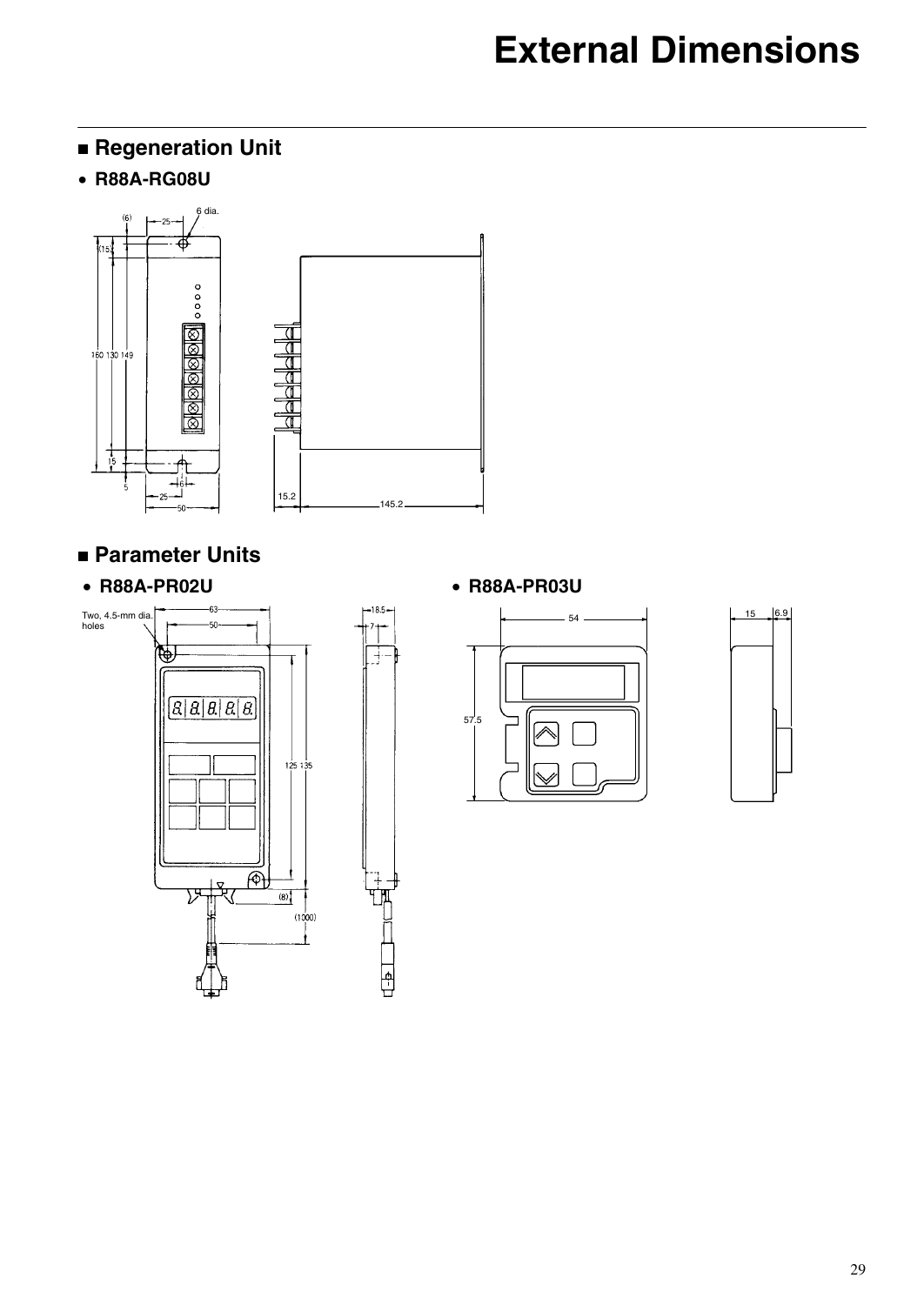## **Terminal Block Specifications**

| <b>Signal</b> | Name                         | <b>Function</b>                                                                                                         |                                                                          |  |
|---------------|------------------------------|-------------------------------------------------------------------------------------------------------------------------|--------------------------------------------------------------------------|--|
| R<br>т        | Power supply<br>input        | Power input terminal for the main<br>circuit and control circuit. (The voltage<br>differs according to the model type.) |                                                                          |  |
| P<br>N        | Main circuit DC<br>output    | These are the connection terminals for<br>the Regeneration Unit (R88A-RG08U).                                           |                                                                          |  |
|               |                              | Connect these when the regeneration<br>energy is high.                                                                  |                                                                          |  |
| U             | Servomotor<br>U-phase output | Red                                                                                                                     | These are the terminals for<br>outputs to the Servomotor.                |  |
| V             | Servomotor<br>V-phase output | White                                                                                                                   |                                                                          |  |
| W             | Servomotor<br>W-phase output | Blue                                                                                                                    |                                                                          |  |
| ₹             | Frame ground                 | Green                                                                                                                   | This is the connection<br>terminal. Use a class-3 or<br>higher ground.   |  |
|               |                              |                                                                                                                         | It is used in common for<br>Servomotor output and power<br>supply input. |  |

### **CN2: Encoder Input (Incremental Encoder)**

| Pin no.                    | Signal           | <b>Name</b>                               | Interface                                                                |
|----------------------------|------------------|-------------------------------------------|--------------------------------------------------------------------------|
| 1, 2, 3                    | F <sub>0</sub> V | Encoder power<br>supply GND               | Power supply outlet<br>for encoder: 5 V,                                 |
| 4, 5, 6                    | E <sub>5</sub> V | Encoder power<br>supply $+5$ V            | $120 \text{ mA}$                                                         |
| $\overline{7}$             | <b>DIR</b>       | <b>Rotation direction</b><br>switch input | Connects to GND<br>when reverse<br>rotation is executed<br>by $+$ input. |
| 8, 9, 10,<br>11, 12,<br>13 | N <sub>C</sub>   | Not used                                  | Do not connect                                                           |
| 14                         | $S+$             | Encoder + S-phase<br>input                | Line driver input<br>(conforming to EIA                                  |
| 15                         | $S-$             | Encoder - S-phase<br>input                | RS-422A) (Input<br>impedance: 220 $\Omega$ )                             |
| 16                         | $A+$             | Encoder + A-phase<br>input                | Line driver input<br>(conforming to EIA                                  |
| 17                         | $A -$            | Encoder - A-phase<br>input                | RS-422A) (Input<br>impedance: 220 $\Omega$ )                             |
| 18                         | $B+$             | Encoder + B-phase<br>input                | Line driver input<br>(conforming to EIA                                  |
| 19                         | $B -$            | Encoder - B-phase<br>input                | RS-422A) (Input<br>impedance: 220 $\Omega$ )                             |
| 20                         | FG               | Shielded ground                           | Cable shielded<br>ground                                                 |

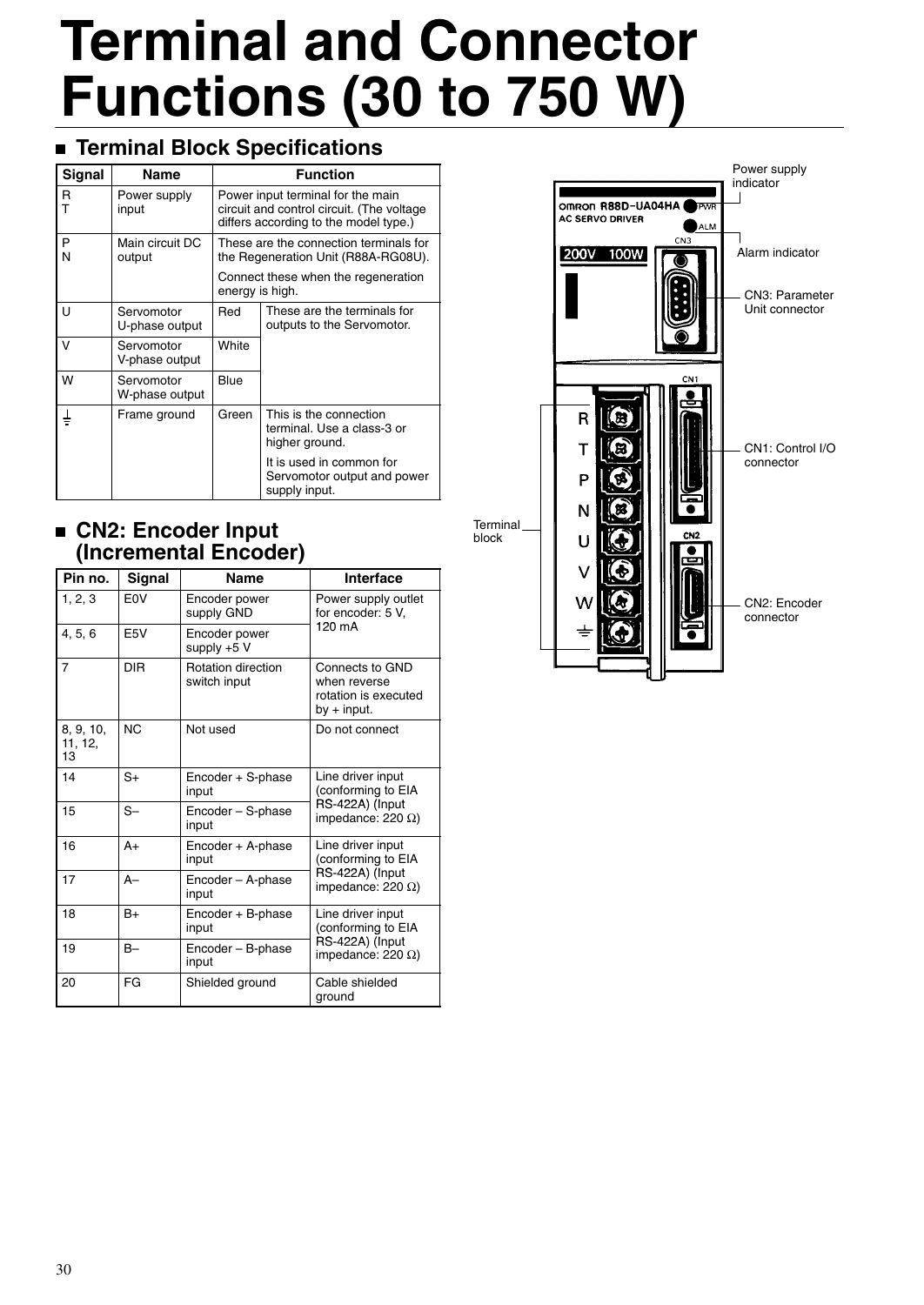## **CN1: Control Input (Analog Input/Pulse Train Input)**

| Pin<br>no.        | <b>Signal</b>            | Name                                                                            | <b>Function, Interface</b>                                                                                                                                                                                                                                                             | <b>Specified driver</b><br>type:<br><b>A: R88D-UA</b><br><b>P: R88D-UP</b> |
|-------------------|--------------------------|---------------------------------------------------------------------------------|----------------------------------------------------------------------------------------------------------------------------------------------------------------------------------------------------------------------------------------------------------------------------------------|----------------------------------------------------------------------------|
| 1                 | <b>TREF</b>              | Torque command<br>input                                                         | $\pm$ 1 to $\pm$ 10 V / rated torque<br>Changeable by means of user parameter Cn-13 torque                                                                                                                                                                                             | Α                                                                          |
| 2                 | AGND                     | Torque command<br>input ground                                                  | command scale.                                                                                                                                                                                                                                                                         |                                                                            |
| 3                 | <b>REF</b>               | Speed command<br>input                                                          | $\pm 2$ to $\pm 10$ V / rated torque<br>Changeable by means of user parameter Cn-03 speed                                                                                                                                                                                              |                                                                            |
| 4                 | <b>AGND</b>              | Speed command<br>input ground                                                   | command scale.                                                                                                                                                                                                                                                                         |                                                                            |
| 5                 | $\overline{\phantom{0}}$ |                                                                                 | Do not connect                                                                                                                                                                                                                                                                         |                                                                            |
| 6                 |                          |                                                                                 |                                                                                                                                                                                                                                                                                        |                                                                            |
| 1                 | +PULS/CW/A               | Feed pulse, reverse<br>pulse, or 90° phase                                      | Line driver input 6 mA to 3 V.<br>Setup parameter Cn-02 bits 3, 4, and 5 allow feed pulse/forward,                                                                                                                                                                                     | P                                                                          |
| 2                 | -PULS/CW/A               | difference pulse<br>(A-phase)                                                   | reverse signal, forward pulse/reverse pulse, 90° phase<br>difference pulse (A-, B-phase) signal (X1, X2, X4) to be                                                                                                                                                                     |                                                                            |
| 3                 | +SIGN/CCW/B              | Forward/reverse<br>signal, forward<br>rotation pulse, or                        | switched.<br>Maximum response frequency: 200 kpps                                                                                                                                                                                                                                      |                                                                            |
| 4                 | -SIGN/CCW/B              | $90^\circ$ phase<br>difference pulse<br>(B-phase)                               |                                                                                                                                                                                                                                                                                        |                                                                            |
| 5                 | +ECRST                   | + deviation counter<br>reset                                                    | Line driver input 6 mA to 3 V. Resets the deviation counter when<br>command input is prohibited.                                                                                                                                                                                       |                                                                            |
| 6                 | $-ECRST$                 | – deviation counter<br>reset                                                    |                                                                                                                                                                                                                                                                                        |                                                                            |
| 11                | PCL/SPD1                 | Forward rotation<br>current limit input /<br>Speed selection<br>command 1 input | Forward/reverse rotation current limit (PCL/NCL) when setup<br>parameter $Cn-02$ bit no. $2 = 0$ .<br>(ON: Current limit)                                                                                                                                                              | A/P                                                                        |
| $12 \overline{ }$ | NCL/SPD2                 | Reverse rotation<br>current limit input /<br>Speed selection<br>command 2 input | Internal setting speed (Cn-1F, 20, 21) selector switch when setup<br>parameter $Cn-02$ bit no. $2 = 1$ .                                                                                                                                                                               |                                                                            |
| 13                | $+24$ VIN                | +24-V power supply<br>input for control DC                                      | Power supply for pin nos. 11, 12, 14, 15, 16, 17, 18; +24-V input                                                                                                                                                                                                                      | A/P                                                                        |
| 14                | <b>RUN</b>               | Run command input                                                               | ON: Servo ON, when setup parameter Cn-01 bit no. $0 = 0$ .                                                                                                                                                                                                                             | A/P                                                                        |
|                   |                          |                                                                                 | When setup parameter Cn-01 bit no. $0 = 1$ , this signal is not<br>used. (Automatically set to Servo ON.)                                                                                                                                                                              |                                                                            |
| 15                | MING/PLOCK<br>TVSEL/RDIR | Gain deceleration<br>input                                                      | ON: Decrease speed loop gain, when setup parameter Cn-01 bit<br>nos. b, $A = 0, 0$ .                                                                                                                                                                                                   | A                                                                          |
|                   |                          | Position lock<br>command input                                                  | When setup parameter Cn-01 bit nos. b, $A = 0$ , 1, then, when<br>this bit is ON, position lock goes in effect if the motor rotation<br>speed is no more than the position lock rotation speed (Cn-0F).                                                                                |                                                                            |
|                   |                          | Torque / Speed<br>control switch input                                          | When setup parameter Cn-01 bit nos. b, $A = 1$ , 1, then, when<br>this bit is ON, the mode changes from the torque command<br>(TREF) mode to the speed command (REF) mode. When in<br>torque command mode, speed command (REF) inputs become<br>forward/reverse rotation speed limits. |                                                                            |
|                   |                          | Rotation direction<br>command inputs                                            | When setup parameter Cn-02 bit no. $2 = 1$ , this is the rotation<br>direction command for internal speed settings 1 to 3.                                                                                                                                                             |                                                                            |
|                   | MING/IPG/RDIR            | Gain deceleration<br>input                                                      | When setup parameter $Cn-02$ bit no. $2 = 0$ and setup parameter<br>Cn-01 bit no. $F = 0$ then, when this bit is ON, speed loop gain<br>decreases.                                                                                                                                     | P                                                                          |
|                   |                          | Pulse prohibit                                                                  | When setup parameter Cn-02 bit no. $2 = 0$ and setup parameter<br>Cn-01 bit no. $F = 1$ then, when this bit is ON, input command<br>pulse is prohibited.                                                                                                                               |                                                                            |
|                   |                          | Rotation direction<br>command input                                             | When setup parameter Cn-02 bit no. $2 = 1$ , this is the rotation<br>direction command for internal speed settings 1 to 3.                                                                                                                                                             |                                                                            |
| 16                | POT                      | Forward drive<br>prohibit input                                                 | Forward rotation overtravel input (OFF when prohibited). When<br>setup parameter Cn-01 bit no. $2 = 1$ , this signal is not used.                                                                                                                                                      | A/P                                                                        |
| 17                | <b>NOT</b>               | Reverse drive<br>prohibit input                                                 | Reverse rotation overtravel input (OFF when prohibited). When<br>setup parameter Cn-01 bit no. $3 = 1$ , this signal is not used.                                                                                                                                                      | A/P                                                                        |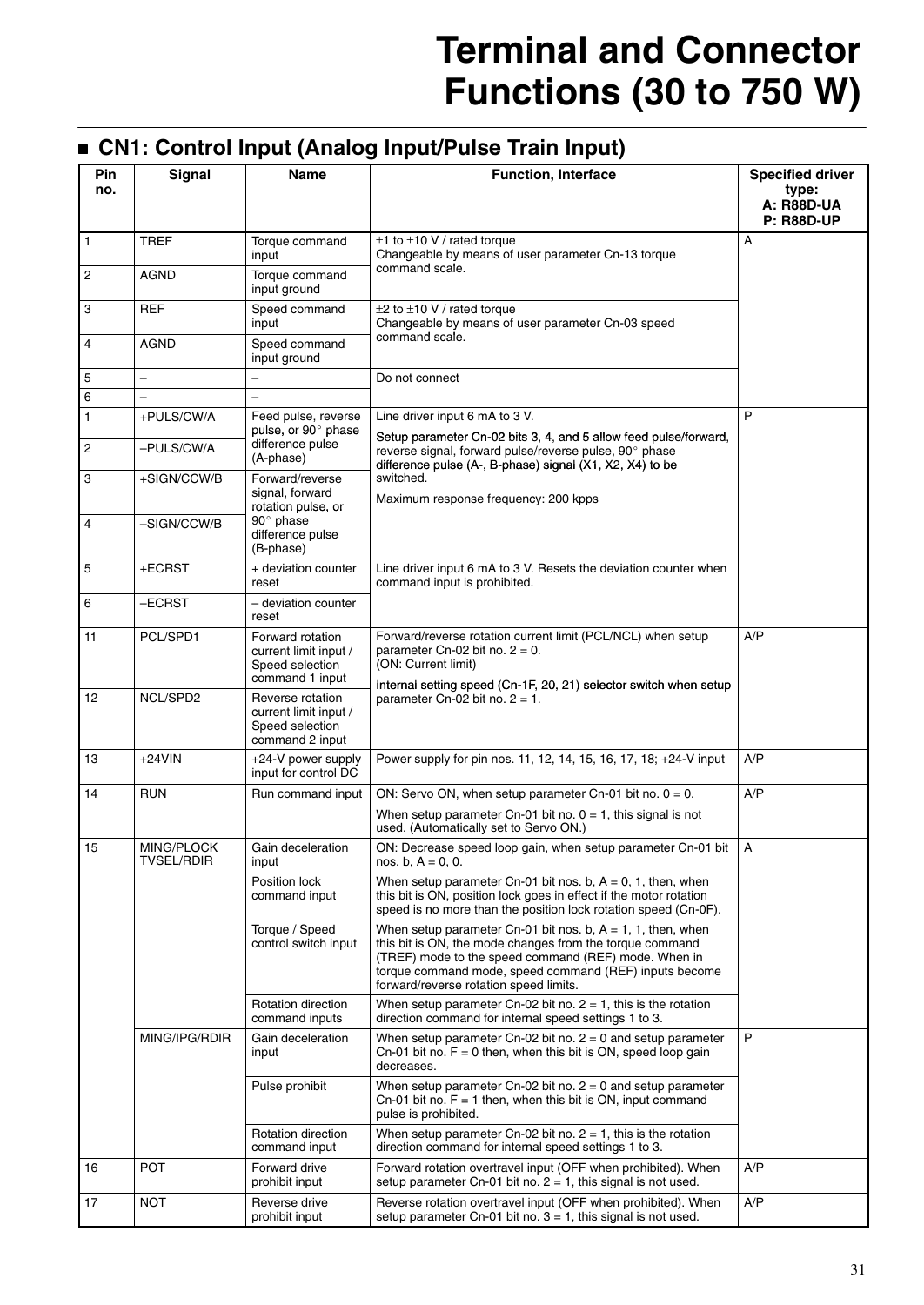| Pin<br>no. | Signal                   | <b>Name</b>              | <b>Function, Interface</b>       | <b>Specified driver</b><br>type:<br><b>A: R88D-UA</b><br><b>P: R88D-UP</b> |
|------------|--------------------------|--------------------------|----------------------------------|----------------------------------------------------------------------------|
| 18         | <b>RESET</b>             | Alarm reset input        | ON: Servo alarm status is reset. | A/P                                                                        |
| 28         | $\overline{\phantom{a}}$ | $\sim$                   | Do not connect                   |                                                                            |
| 29         | -                        | $\overline{\phantom{0}}$ |                                  |                                                                            |

**Note:** Those input specifications which are not recorded in the above table are 5 mA for 24 V power supply input.

### **CN1: Control Output (Analog Input/Pulse Train Input)**

| Pin<br>no. | <b>Signal</b>     | <b>Name</b>                              | <b>Function, Interface</b>                                                                                                                                                              | <b>Specified driver</b><br>type:       |
|------------|-------------------|------------------------------------------|-----------------------------------------------------------------------------------------------------------------------------------------------------------------------------------------|----------------------------------------|
|            |                   |                                          |                                                                                                                                                                                         | <b>A: R88D-UA</b><br><b>P: R88D-UP</b> |
| 7          | <b>BKIR</b>       | Brake interlock<br>output                | Outputs external brake interlock signal. (see note)                                                                                                                                     | A/P                                    |
| 8          | <b>VCMP</b>       | Speed conformity<br>output               | Output when the Servomotor rotation speed conforms to the<br>speed command. (see note)                                                                                                  | A                                      |
|            | <b>INP</b>        | Positioning<br>completed output          | Turned ON when the pulse count remaining in the deviation<br>counter is equal to or less than the positioning completed range<br>set in user parameter Cn-1b. (see note)                | P                                      |
| 9          | <b>TGON/CLIMT</b> | Servomotor rotation<br>detection output  | When setup parameter Cn-01 bit no. $4 = 0$ , this turns ON if the<br>Servomotor rotation speed exceeds the value set for the<br>Servomotor rotation detection speed (Cn-0b). (see note) | A/P                                    |
|            |                   | <b>Current limit</b><br>detection output | When bit 4 of setup parameter Cn-01 is set to "1," the CLIMT<br>signal will turned ON in any of the following 3 cases:                                                                  |                                        |
|            |                   |                                          | The output torque reaches the value set for the torque limit<br>(Cn-08, -09)                                                                                                            |                                        |
|            |                   |                                          | The forward/reverse rotation current limit (PCL/NCL) is ON and<br>the output torque reaches the external current limit set in Cn-18<br>or Cn-19.                                        |                                        |
|            |                   |                                          | When the forward/reverse rotation power supply limit is OFF, and<br>the output torque reaches the torque limit set in Cn-08, -09. (see<br>note)                                         |                                        |
| 10         | <b>OGND</b>       | Output ground<br>common                  | Output ground common for BKIR, VCMP, INP, TGON/CLIMT                                                                                                                                    | A/P                                    |
| 19         | <b>EGND</b>       | Encoder signal<br>output GND             | This is the ground for encoder signal outputs.                                                                                                                                          | A/P                                    |
| 20         | +A                | Encoder + A-phase<br>output              | Outputs encoder pulses divided according to user parameter<br>Cn-0A. Line driver output (conforming to RS-422A).                                                                        | A/P                                    |
| 21         | $-A$              | Encoder - A-phase<br>output              |                                                                                                                                                                                         |                                        |
| 22         | $-B$              | Encoder - B-phase<br>output              | Outputs encoder pulses divided according to user parameter<br>Cn-0A. Line driver output (conforming to RS-422A).                                                                        | A/P                                    |
| 23         | +B                | Encoder + B-phase<br>output              |                                                                                                                                                                                         |                                        |
| 24         | +Z                | Encoder + Z-phase<br>output              | Encoder Z-phase output (1 pulse/revolution). Line driver output<br>(conforming to RS-422A).                                                                                             | A/P                                    |
| 25         | $-Z$              | $Encoder - Z-phase$<br>output            |                                                                                                                                                                                         |                                        |
| 26         | —                 | $\overline{\phantom{0}}$                 | Do not connect                                                                                                                                                                          | -                                      |
| 27         | -                 |                                          |                                                                                                                                                                                         |                                        |
| 30         | ALO1              | Alarm code output 1                      | When an alarm is generated for the Servo Driver, the contents of                                                                                                                        | A/P                                    |
| 31         | ALO <sub>2</sub>  | Alarm code output 2                      | the alarm are output in code.<br>Open collector output: 30 VDC, 20 mA max.                                                                                                              |                                        |
| 32         | ALO <sub>3</sub>  | Alarm code output 3                      |                                                                                                                                                                                         |                                        |
| 33         | <b>ALOCOM</b>     | Alarm code output<br>GND                 |                                                                                                                                                                                         |                                        |
| 34         | <b>ALM</b>        | Alarm output                             | When an alarm is generated for the Servo Driver, the output is                                                                                                                          | A/P                                    |
| 35         | <b>ALMCOM</b>     | Alarm output GND                         | OFF. Open collector output. (see note)                                                                                                                                                  |                                        |
| 36         | FG                | Frame ground                             | Ground terminal for shield wire of cable and FG line.                                                                                                                                   | A/P                                    |

**Note:** These functions are open collector output 30 V/50 mA maximum.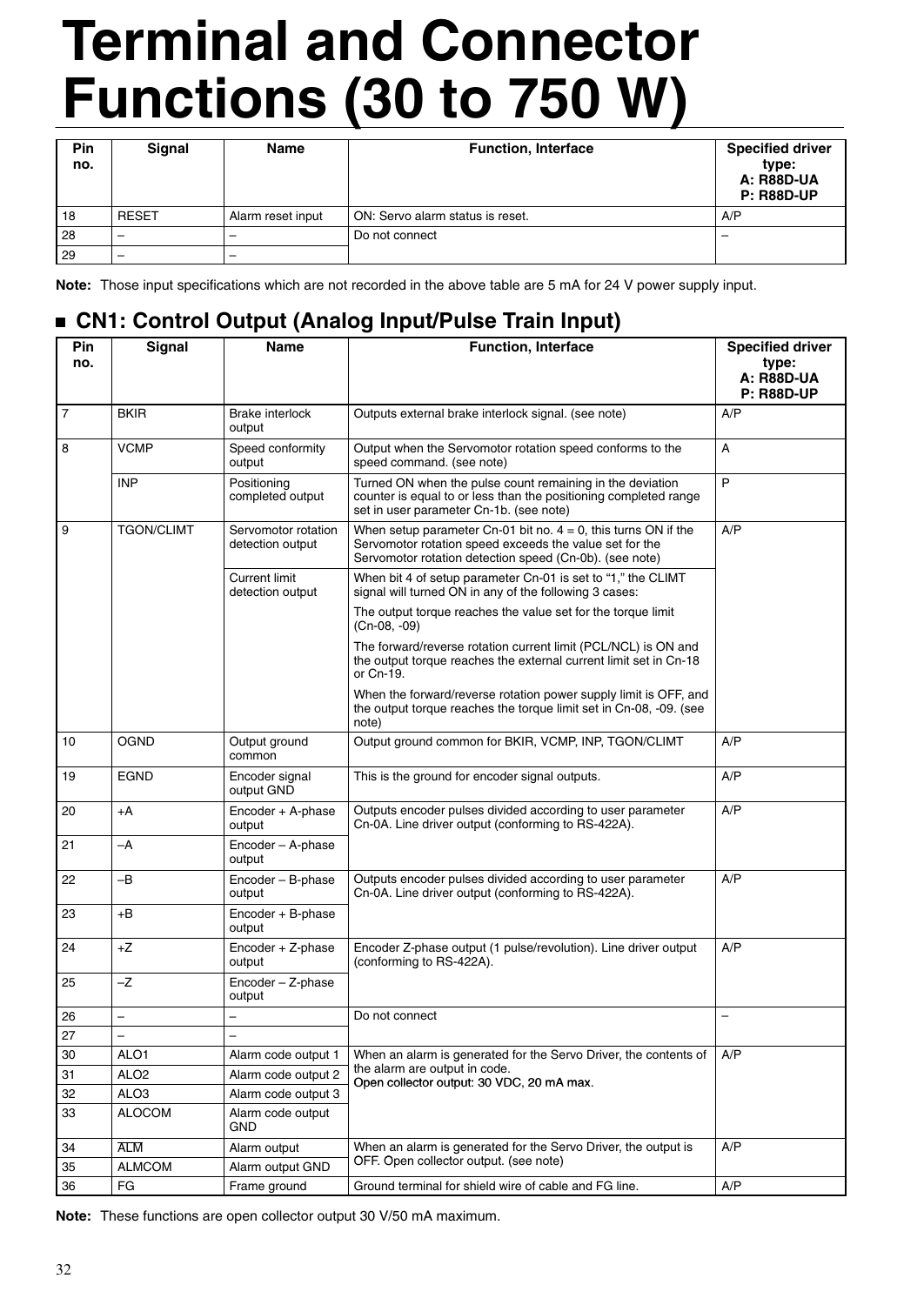## **Terminal Block Specifications**

| <b>Signal</b> | <b>Name</b>                                  |                                                                     | <b>Function</b>                                  |
|---------------|----------------------------------------------|---------------------------------------------------------------------|--------------------------------------------------|
| ∔             | Frame ground                                 | This is the connection terminal. Use a<br>class-3 or higher ground. |                                                  |
| R<br>S<br>T   | Main circuit<br>power supply<br>input        | 3-phase 200/230 VAC (170 to 253 V),<br>50/60 Hz                     |                                                  |
| P<br>B        | Main circuit DC<br>output (positive<br>side) | Do not connect anything to these<br>terminals.                      |                                                  |
| r             | Control circuit<br>power supply<br>input     | Single-phase 200/230 VAC (170 to<br>253 V) 50/60 Hz                 |                                                  |
| N             | Main circuit DC<br>output<br>(negative side) | Do not connect anything to these<br>terminals.                      |                                                  |
| U             | Motor                                        | Red                                                                 | These are the terminals for                      |
| $\vee$        | connection<br>terminals                      | White                                                               | outputs to the Servomotor.                       |
| W             |                                              | <b>Black</b>                                                        | Be sure to connect these<br>terminals correctly. |
|               | Frame ground                                 | Green                                                               |                                                  |

### **CN2: Encoder Input (Incremental Encoder/Absolute Encoder)**

| Pin no.         | Signal           | <b>Name</b>                           | <b>Interface</b>                                                         |  |
|-----------------|------------------|---------------------------------------|--------------------------------------------------------------------------|--|
| 1, 2, 3         | E <sub>0</sub> V | Encoder power<br>supply GND           | Power supply outlet<br>for encoder: 5 V,                                 |  |
| 4, 5, 6         | E5V              | Encoder power<br>supply $+5$ V        | 400 mA                                                                   |  |
| $\overline{7}$  | <b>DIR</b>       | Rotation direction<br>switch input    | Connects to GND<br>when reverse<br>rotation is executed<br>$by + input.$ |  |
| 8, 9, 10,<br>11 | <b>NC</b>        | Not used                              | Do not connect                                                           |  |
| 12              | BAT+             | Battery<br>(positive; see note)       | Backup power<br>supply outlet for<br>encoder: 3.6 V, 10                  |  |
| 13              | BAT-             | Battery<br>(negative; see note)       | µA (backup, rotation<br>stopped)                                         |  |
| 14              | $S+$             | Encoder + S-phase<br>input            | Line driver input<br>(conforming to EIA                                  |  |
|                 | $Z+$             | Encoder + Z-phase<br>input (see note) | RS-422A) (Input<br>impedance: 220 $\Omega$ )                             |  |
| 15              | $S-$             | Encoder - S-phase<br>input            |                                                                          |  |
|                 | $Z-$             | Encoder - S-phase<br>input (see note) |                                                                          |  |
| 16              | $A+$             | Encoder + A-phase<br>input            | Line driver input<br>(conforming to EIA                                  |  |
| 17              | $A-$             | Encoder - A-phase<br>input            | RS-422A) (Input<br>impedance: 220 $\Omega$ )                             |  |
| 18              | $B+$             | Encoder + B-phase<br>input            | Line driver input<br>(conforming to EIA                                  |  |
| 19              | $B -$            | Encoder - B-phase<br>input            | RS-422A) (Input<br>impedance: $220 \Omega$ )                             |  |
| 20              | FG               | Shielded ground                       | Cable shielded<br>ground                                                 |  |

**Note:** Only used with an absolute encoder.

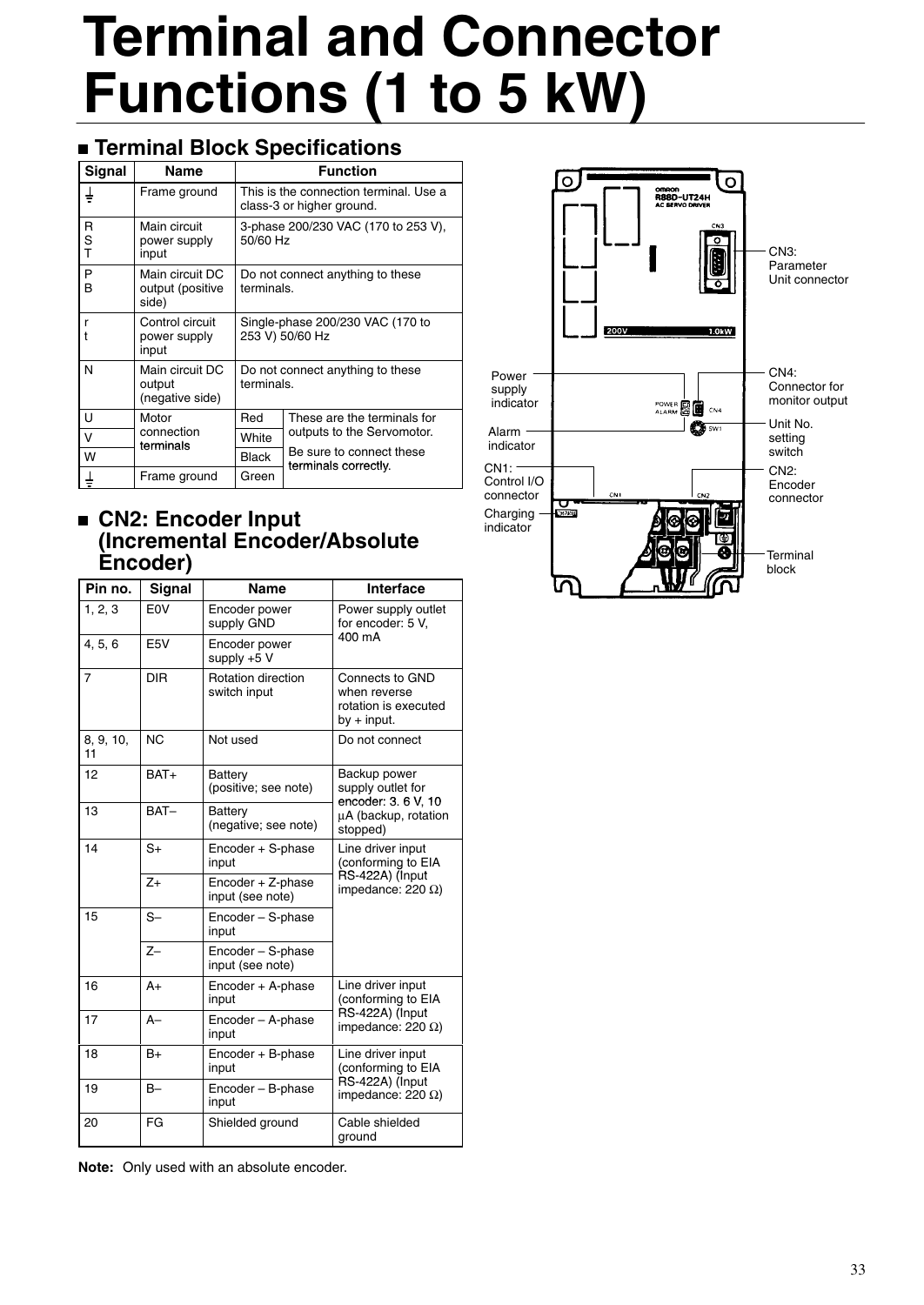## **CN1: Control Input**

## **Speed Control/Torque Control**

| Pin<br>no. | <b>Signal</b> | <b>Name</b>                    | <b>Function, Interface</b>                                                                                |
|------------|---------------|--------------------------------|-----------------------------------------------------------------------------------------------------------|
| 5          | <b>REF</b>    | Speed command<br>input         | $\pm 2$ to $\pm 10$ V / rated torque<br>Changeable by means of user parameter Cn-03 speed command scale.  |
| 6          | <b>AGND</b>   | Speed command<br>input ground  |                                                                                                           |
| 9          | <b>TREF</b>   | Torque command<br>input        | $\pm$ 1 to $\pm$ 10 V / rated torque<br>Changeable by means of user parameter Cn-13 torque command scale. |
| 10         | <b>AGND</b>   | Torque command<br>input ground |                                                                                                           |

### **Position Control**

| <b>Pin</b><br>no. | Signal      | <b>Name</b>                                                             | <b>Function, Interface</b>                                                                                                                                                                                                |
|-------------------|-------------|-------------------------------------------------------------------------|---------------------------------------------------------------------------------------------------------------------------------------------------------------------------------------------------------------------------|
| 3<br>13<br>18     | <b>PCOM</b> | Open collector<br>command power<br>supply                               | When the CW, CCW, or ECRST signals are input using open collector output, connect<br>the positive inputs to these terminals, and connect the negative inputs to the open<br>collector output.                             |
| $\overline{7}$    | +PULS/CW/A  | Feed pulse, reverse<br>pulse, or 90° phase                              | Line driver input 6 mA to 3 V.                                                                                                                                                                                            |
| 8                 | -PULS/CW/A  | difference pulse<br>(A-phase)                                           | Open collector input 15 mA to 5 V.<br>Setup parameter Cn-02 bits 3, 4, and 5 allow feed pulse/forward, reverse signal, forward<br>pulse/reverse pulse, 90° phase difference pulse (A-, B-phase) signal (X1, X2, X4) to be |
| 11                | +SIGN/CCW/B | Forward/reverse<br>signal, forward                                      | switched.<br>Maximum response frequency: 200 kpps                                                                                                                                                                         |
| 12                | -SIGN/CCW/B | rotation pulse, or<br>$90^\circ$ phase<br>difference pulse<br>(B-phase) |                                                                                                                                                                                                                           |
| 14                | -ECRST      | + deviation counter<br>reset                                            | Line driver input 6 mA to 3 V.                                                                                                                                                                                            |
| 15                | +ECRST      | - deviation counter<br>reset                                            | Open collector input 15 mA to 5V.<br>Resets the deviation counter when command input is prohibited.                                                                                                                       |

### **Common**

| <b>Pin</b>                      | Signal       | <b>Name</b>                            | <b>Function, Interface</b>                                                                                                                                        |  |  |
|---------------------------------|--------------|----------------------------------------|-------------------------------------------------------------------------------------------------------------------------------------------------------------------|--|--|
| no.                             |              |                                        |                                                                                                                                                                   |  |  |
| 40                              | <b>RUN</b>   | Run command input                      | ON: Servo ON, when setup parameter Cn-01 bit no. $0 = 0$ .                                                                                                        |  |  |
|                                 |              |                                        | When setup parameter Cn-01 bit no. $0 = 1$ , this signal is not used. (Automatically set to<br>Servo ON.)                                                         |  |  |
| 41<br>MING/TVSEL/<br>PLOCK/IPG/ |              | Gain deceleration<br>input             | If user parameter Cn-2b = 0 or 1, or user parameter Cn-2b = 3, 4, or 5 and SPD1 and<br>SPD2 are OFF, when this signal turns ON, the speed loop gain is decreased. |  |  |
|                                 | <b>RDIR</b>  | Torque / Speed<br>control switch input | If user parameter Cn-2b = $7$ , 8, or 9, when this signal turns ON, the control modes are<br>switched.                                                            |  |  |
|                                 |              | Position lock<br>command input         | If $Cn-2b = 10$ , when this signal is $ON$ , position lock goes into effect if the motor rotation<br>speed is less than the position lock rotation speed.         |  |  |
|                                 |              | Pulse prohibit                         | If user parameter $Cn-2b = 11$ , input command pulse is prohibited.                                                                                               |  |  |
|                                 |              | Rotation direction                     | Internal speed setting                                                                                                                                            |  |  |
|                                 |              | command input                          | If user parameter Cn-2b = 3, 4, 5, or 6 and SPD1 or SPD2 is ON, this is the rotation<br>direction command for internal speed settings 1 to 3.                     |  |  |
| 42                              | <b>POT</b>   | Forward drive<br>prohibit input        | Forward rotation overtravel input (OFF when prohibited). When setup parameter Cn-01<br>bit no. $2 = 1$ , this signal is not used.                                 |  |  |
| 43                              | <b>NOT</b>   | Reverse drive<br>prohibit input        | Reverse rotation overtravel input (OFF when prohibited). When setup parameter Cn-01<br>bit no. $3 = 1$ , this signal is not used.                                 |  |  |
| 44                              | <b>RESET</b> | Alarm reset input                      | ON: Servo alarm status is reset.                                                                                                                                  |  |  |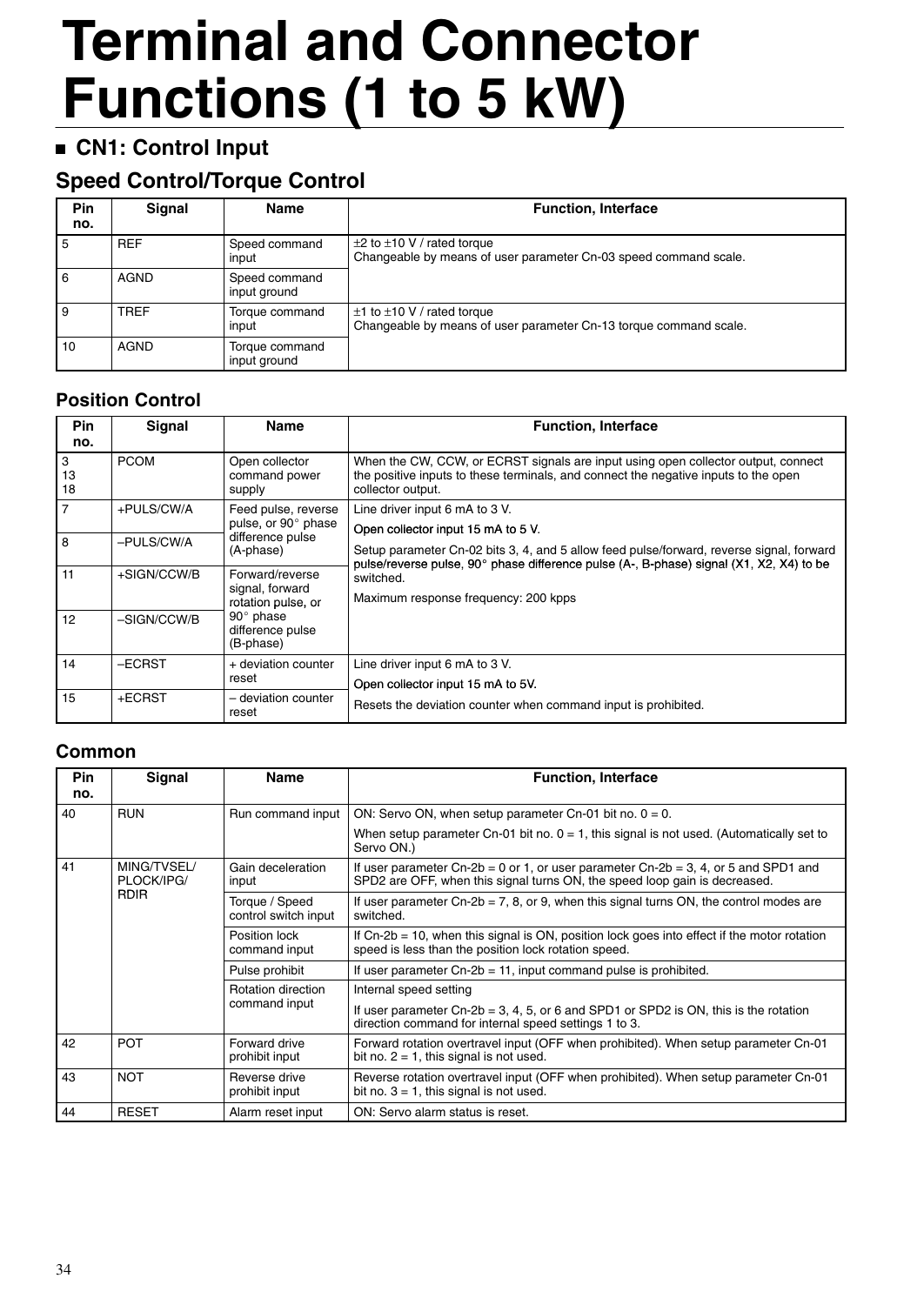| Pin<br>no.     | Signal                                                | <b>Name</b>                                                                     | <b>Function, Interface</b>                                                                                          |
|----------------|-------------------------------------------------------|---------------------------------------------------------------------------------|---------------------------------------------------------------------------------------------------------------------|
| 45             | PCL/SPD1<br>Forward rotation<br>current limit input / |                                                                                 | Forward/reverse rotation current limit (PCL/NCL) when user parameter $Cn-2b = a$ value<br>other than 3, 4, 5, or 6. |
|                |                                                       | Speed selection<br>command 1 input                                              | Internal setting speed (Cn-1F, 20, 21) selector switch when user parameter Cn-2b = 3,<br>4, 5, or 6.                |
| 46             | NCL/SPD2                                              | Reverse rotation<br>current limit input /<br>Speed selection<br>command 2 input |                                                                                                                     |
| 47             | $+24$ VIN                                             | +24-V power supply<br>input for control DC                                      | Power supply for pin nos. 40, 41, 42, 43, 44, 45, 46; +24-V input                                                   |
| $\overline{4}$ | <b>SEN</b>                                            | Sensor ON input<br>(see note)                                                   | ON: Power supply for absolute encoder. When setup parameter Cn-01 bit no. $1 = 1$ ,<br>these signals are not used.  |
| $\overline{2}$ | <b>SENGND</b>                                         | Sensor ON input<br>ground (see note)                                            |                                                                                                                     |
| 21             | <b>BAT</b>                                            | Backup battery<br>+input (see note)                                             | Connection terminal for absolute encoder backup battery.                                                            |
| 22             | <b>BATGND</b>                                         | Backup battery<br>-input (see note)                                             |                                                                                                                     |

**Note:** Only used with an absolute encoder.

### **CN1: Control Output**

| Pin<br>no. |                          | Signal                    | <b>Name</b>                             | <b>Function, Interface</b>                                                                                                                                |  |  |
|------------|--------------------------|---------------------------|-----------------------------------------|-----------------------------------------------------------------------------------------------------------------------------------------------------------|--|--|
| 1          | <b>GND</b>               |                           | Ground common                           | Ground common for encoder output and alarm code                                                                                                           |  |  |
| 16         | AM                       |                           | Current monitor                         | Voltage output at 2 V/[rated torque] with 0 as the center (approx. ±10% margin of<br>error).                                                              |  |  |
|            |                          |                           |                                         | Negative output for forward acceleration, positive output for rverse acceleration.<br>(The same output voltage value is output to monitor output CN4-2.)  |  |  |
| 17         | <b>NM</b>                |                           | Speed monitor                           | Voltage output at 1 V/[1,000 r/min] with 0 as the center (approx. ±10% margin of<br>error).                                                               |  |  |
|            |                          |                           |                                         | Negative output for forward acceleration, positive output for reverse acceleration.<br>(The same output voltage value is output to monitor output CN4-1.) |  |  |
| 19         | $+Z$                     |                           | Encoder + Z-phase<br>output             | Encoder Z-phase output (1 pulse/revolution). Line driver output (conforming to<br>RS-422A).                                                               |  |  |
| 20         | $-Z$                     |                           | Encoder - Z-phase<br>output             |                                                                                                                                                           |  |  |
| 23         | P <sub>12</sub>          |                           | Built-in command                        | Power supply for speed commands and torque commands.                                                                                                      |  |  |
| 24         | N <sub>12</sub>          |                           | power supply                            | By connecting to an external adjustment device, this can be used to make speed<br>comands and torque commands.                                            |  |  |
| 25         | $+$                      | VCMP(INP)/<br>TGON/       | Cn-2d.                                  | Three outputs can be selected from the following output signals using the set value of user parameter                                                     |  |  |
|            |                          | READY/<br>CLIMT/<br>BKIR/ | Speed conformity<br>output              | Speed control: Output turns ON when the speed error lies within the speed<br>conformity signal output width (Cn-22).                                      |  |  |
| 26         | $\overline{\phantom{0}}$ | OLWRN/<br><b>OLALM</b>    | Positioning<br>completed output         | Position control: Outupt turns ON when the position deviation lies within the<br>positioning completed range (Cn-1b).                                     |  |  |
|            |                          |                           |                                         | Torque control: Always OFF.                                                                                                                               |  |  |
|            |                          |                           |                                         | This output can only be set for pin numbers 25 or 26.                                                                                                     |  |  |
| 27         | $+$                      |                           | Servomotor rotation<br>detection output | Turns ON if the Servomotor rotation speed exceeds the value set for the Servomotor<br>rotation detection speed (Cn-0b).                                   |  |  |
|            |                          |                           | Servo Driver ready<br>signal            | Turns ON after the main circuit power supply is turned ON if there are no<br>irregularites.                                                               |  |  |
| 28         | $\overline{\phantom{0}}$ |                           | <b>Current limit</b>                    | Turns ON in either of the following 2 cases:                                                                                                              |  |  |
|            |                          |                           | detection output                        | The output torque reaches the value set for the torque limit (Cn-08, -09)                                                                                 |  |  |
|            |                          |                           |                                         | The forward/reverse rotation current limit (PCL/NCL) is ON and the output torque<br>reaches the external current limit set in Cn-18 or Cn-19.             |  |  |
| 29         | $\ddot{}$                |                           | Brake interlock<br>output               | Outputs external brake interlock signal according to the settings of Cn-12, Cn-15,<br>and Cn-16.                                                          |  |  |
|            | $\overline{a}$           |                           | Overload alarm<br>output                | Turns ON if the load exceeds 20% of the overload detection level.                                                                                         |  |  |
| 30         |                          |                           | Overload detection<br>output            | Turns ON if an overload is detected. Turn OFF using alarm reset.                                                                                          |  |  |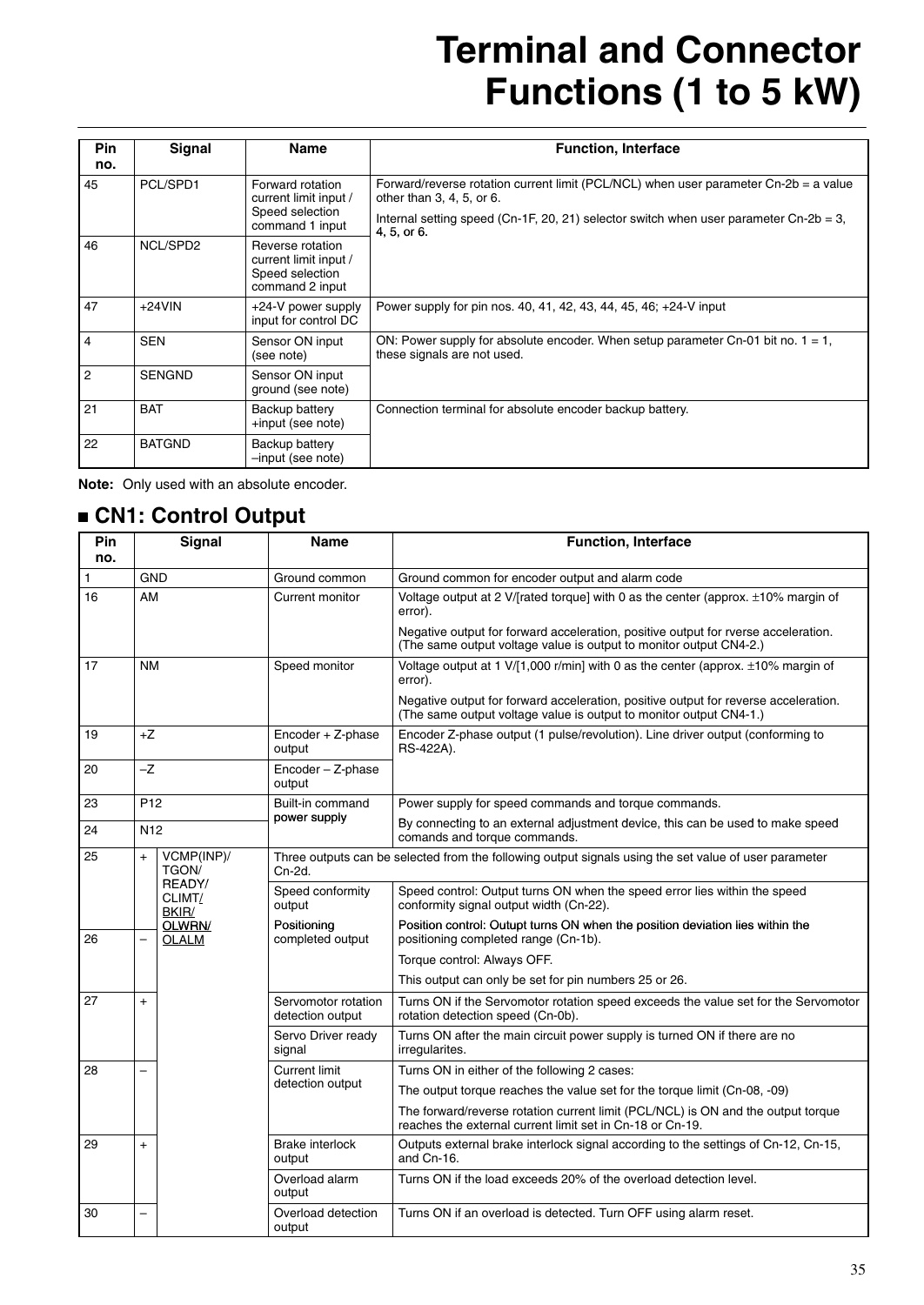| <b>Pin</b><br>no. | Signal           | <b>Name</b>                 | <b>Function, Interface</b>                                                                                       |
|-------------------|------------------|-----------------------------|------------------------------------------------------------------------------------------------------------------|
| 31                | <b>ALM</b>       | Alarm output                | When an alarm is generated for the Servo Driver, the output is OFF. Open collector                               |
| 32                | <b>ALMCOM</b>    | Alarm output GND            | output, 30 VDC, 50 mA max.                                                                                       |
| 33                | +A               | Encoder + A-phase<br>output | Outputs encoder pulses divided according to user parameter Cn-0A. Line driver<br>output (conforming to RS-422A). |
| 34                | $-A$             | Encoder - A-phase<br>output |                                                                                                                  |
| 35                | $-R$             | Encoder - B-phase<br>output | Outputs encoder pulses divided according to user parameter Cn-0A. Line driver<br>output (conforming to RS-422A). |
| 36                | $+B$             | Encoder + B-phase<br>output |                                                                                                                  |
| 37                | AL <sub>01</sub> | Alarm code output 1         | When an alarm is generated for the Servo Driver, the contents of the alarm are                                   |
| 38                | AL <sub>02</sub> | Alarm code output 2         | output in code.<br>Open collector output: 30 VDC, 20 mA max.                                                     |
| 39                | AL <sub>03</sub> | Alarm code output 3         |                                                                                                                  |
| 48                | ---              | $- - -$                     | Do not connect                                                                                                   |
| 49                | ---              | ---                         |                                                                                                                  |
| 50                | FG               | Frame ground                | Ground terminal for shield wire of cable and FG line.                                                            |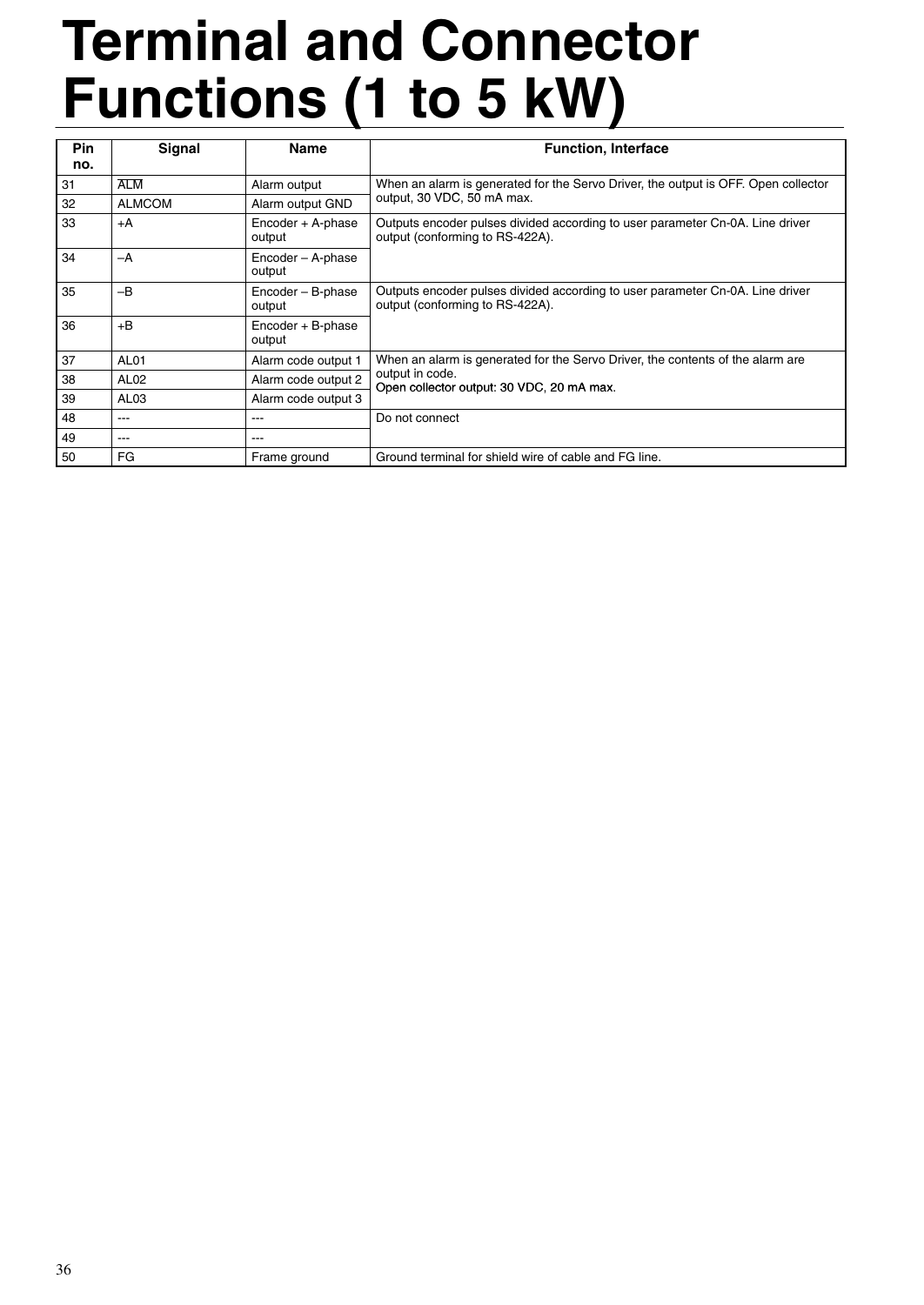# **Special Cables**

### **R88A-CRU**□□C **Encoder Cables**

For connection between a U-series AC Servomotor Encoder Connector and a Servo Driver.



R88D-U-series AC Servo Driver

R88M-U-series AC Servomotor

| <b>Model</b>        | <b>Specifications</b>                                                       |  |  |
|---------------------|-----------------------------------------------------------------------------|--|--|
|                     |                                                                             |  |  |
| <b>R88A-CRU⊟⊟⊟C</b> | For a 30- to 750-W Servomotor with<br>incremental encoder attached          |  |  |
| R88A-CRUB⊟⊟⊟N       | For a 1- to 5-kW Servomotor<br>(Incremental encoder or absolute<br>encoder) |  |  |

**Note:** The three blank squares in the model number are for the cable length. The length will be 3, 5, 10, 15 or 20 m. For example, for a 3 m cable it would be: R88A-CRU003C.

# **R88A-CAU□□□□ Power Cables**

For connection between a U-series Servomotor Power Connector and a Servo Driver.





R88D-U-series AC Servo Driver

R88M-U-series AC Servomotor

| Model                       | <b>Specifications</b>                           |  |  |
|-----------------------------|-------------------------------------------------|--|--|
| R88A-CAU <sub>IIIIS</sub>   | For a 30- to 750-W Servomotor without<br>brakes |  |  |
| <b>R88A-CAU</b> □□□B        | For a 30- to 750-W Servomotor with<br>brakes    |  |  |
| R88A-CAUB <sub>UI</sub>     | For a 1- to 2-kW Servomotor without<br>brakes   |  |  |
| R88A-CAUB <sub>III</sub> IB | For a 1- to 2-kW Servomotor with brakes         |  |  |
| R88A-CAUC <sub>UU</sub> NS  | For a 3- to 5-kW Servomotor without<br>brakes   |  |  |
| R88A-CAUC                   | For a 3- to 5-kW Servomotor with brakes         |  |  |

**Note:** The three blank squares in the model number are for the cable length. The length will be 3, 5, 10, 15 or 20 m. For example, for a 3 m cable it would be: R88A-CAU003S.

### **R88A-CNU**□□□ **Connector for the Control Cable**

Since the Connector for the Control Cable is not attached, be sure to purchase a connector kit, use a special control cable, or use a general-purpose control cable.



| Model       | <b>Specifications</b>                               |  |
|-------------|-----------------------------------------------------|--|
| R88A-CNU01C | For a 30- to 750-W Servo Driver<br>(Half-pitch 36P) |  |
| R88A-CNU11C | For a 1- to 5-kW Servo Drier<br>(Half-pitch 50p)    |  |

### **R88A-CPU**□□M□ **Connecting Cables for a CS1W-MC221/421 CV500-MC221/421 C200H-MC221 Motion Control Unit**

For connection between the Motion Control Unit and U-series AC Servomotor.





AC Servo Driver

CS1W-MC221/421 CV500-MC221/421 C200H-MC221 Motion Control Unit

| Model                  | <b>Specifications</b> |                                 |  |
|------------------------|-----------------------|---------------------------------|--|
| R88A-CPU⊟⊟⊟M1          | For 1                 | For a 30- to 750-W Servo Driver |  |
| <b>R88A-CPUB</b> □□□M1 | axis                  | For a 1- to 5-kW Servo Driver   |  |
| For 2<br>R88A-CPU⊟⊟⊟M2 |                       | For a 30- to 750-W Servo Driver |  |
| R88A-CPUB⊟⊟⊟M2         | axes                  | For a 1- to 5-kW Servo Driver   |  |

**Note:** The three blank squares in the model number are for the cable length. The length will be 1 or 2 m. For example, for a 1-m cable it would be: R88A-CPU001M1.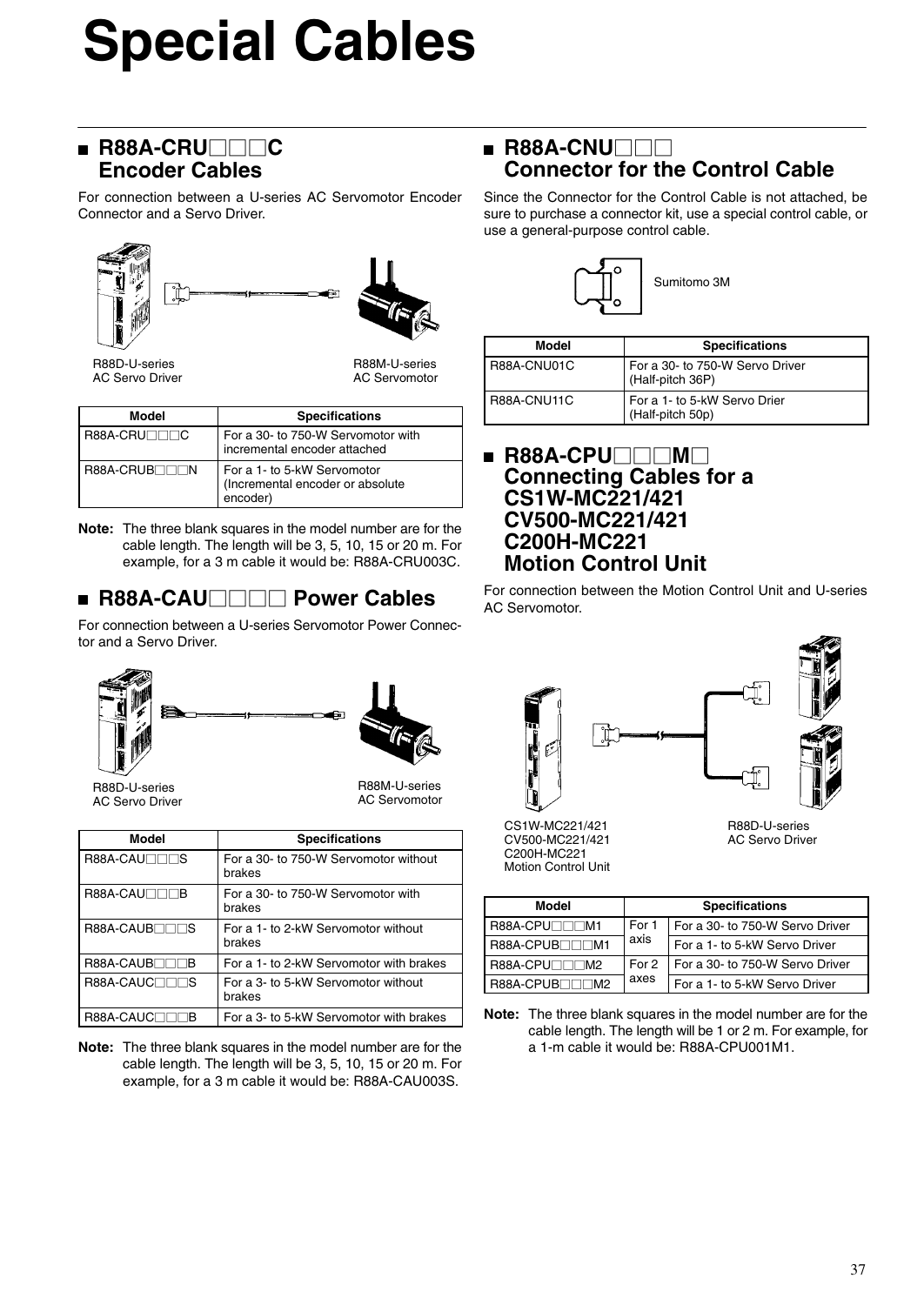# **Special Cables**

### **R88A-CPU**□□S **General-purpose Control Cable**

For connection between a SYSMAC Position Control Unit or a general controller and a U-series AC Servo Driver.





Position Control Unit or General Controller

R88D-U-series AC Servo Driver

| Model                 | <b>Specifications</b>           |
|-----------------------|---------------------------------|
| <b>I R88A-CPU</b> ⊟⊟S | For a 30- to 750-W Servo Driver |
| R88A-CPUB⊟⊟S          | For a 1- to 5-kW Servo Driver   |

**Note:** The three blank squares in the model number are for the cable length. The length will be 1 or 2 m. For example, for a 1 m cable it would be: R88A-CPU001S.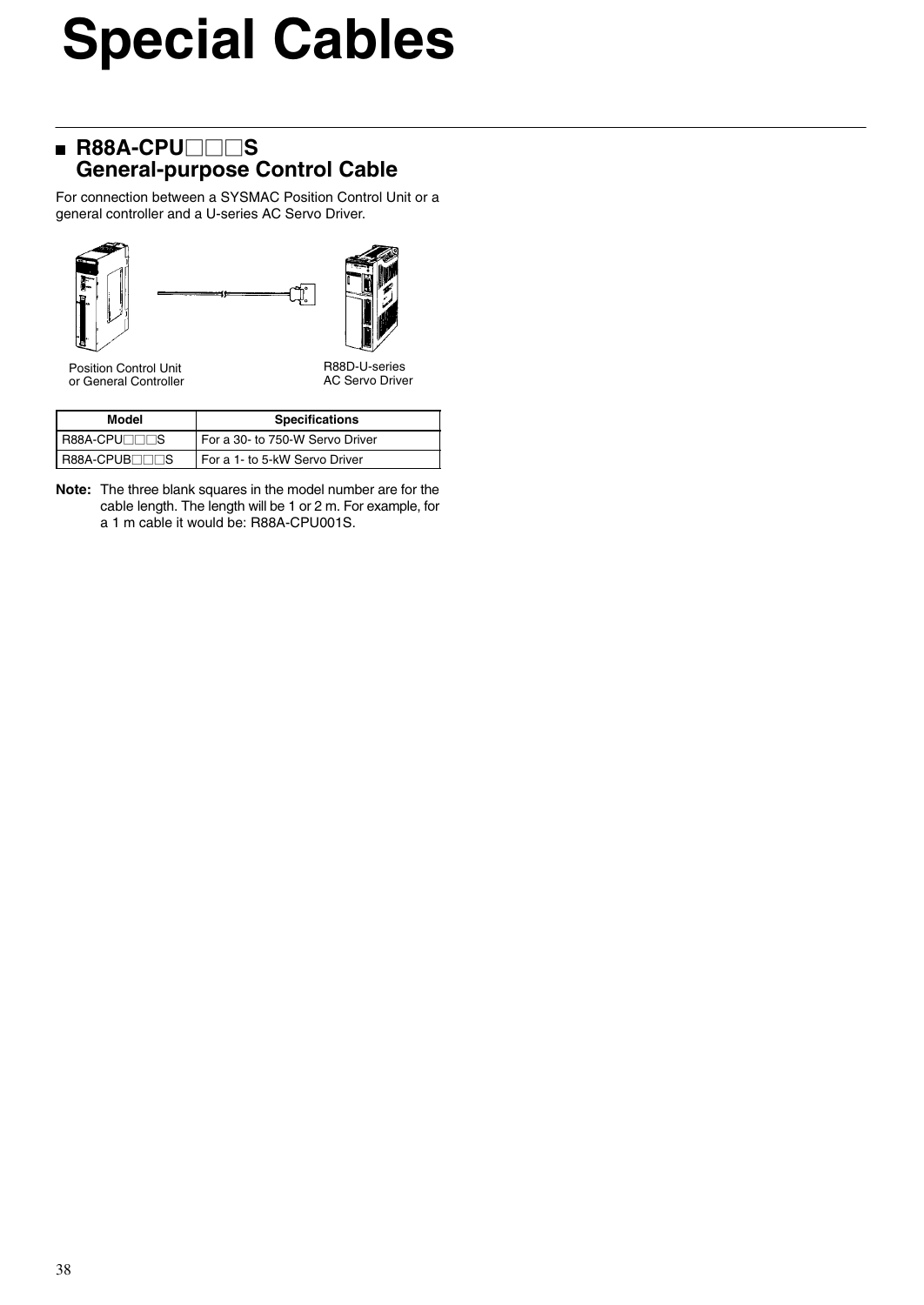# **Model Number Legend**



### **AC Servo Drivers**

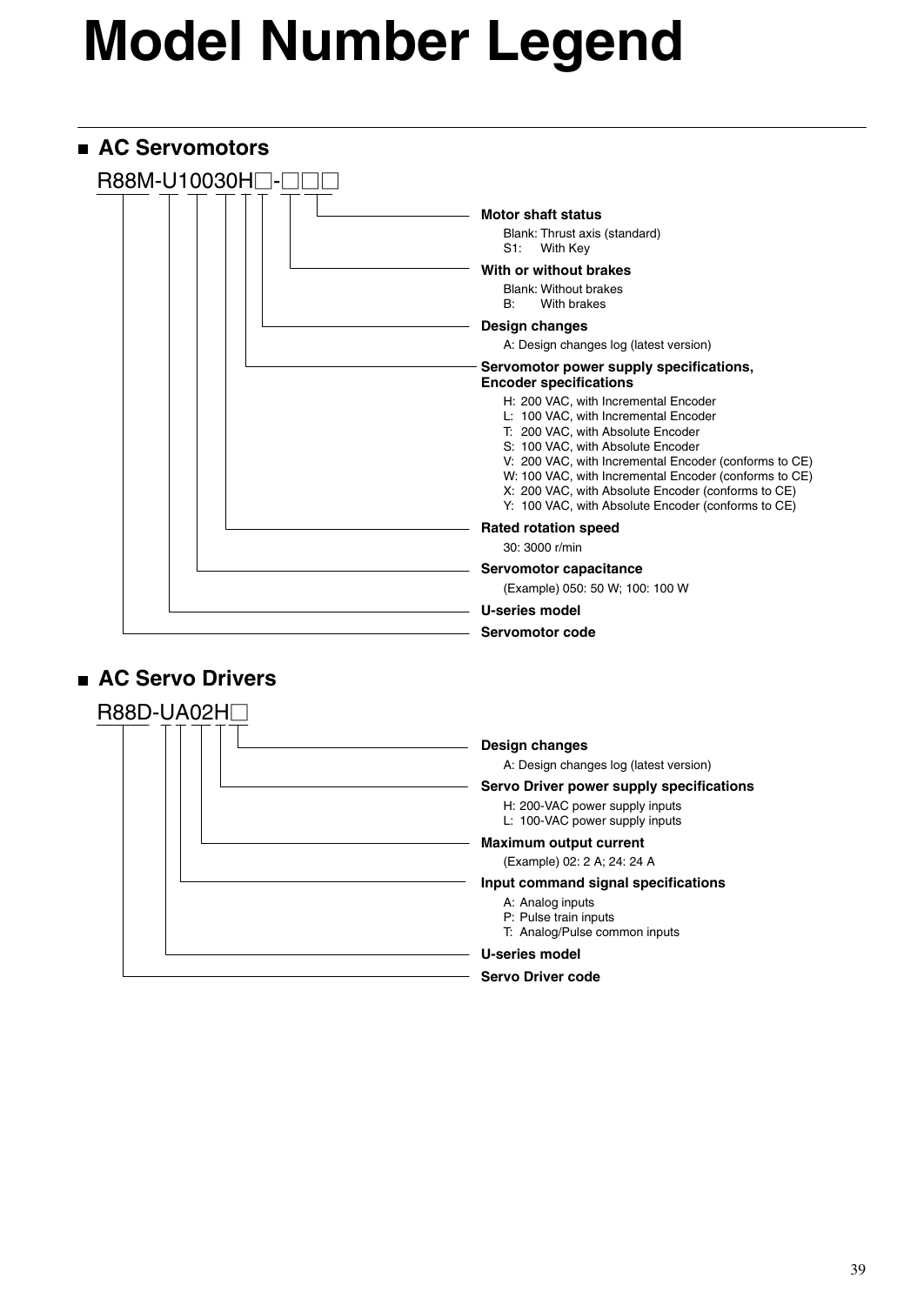# **Standard Models**

### **AC Servomotors (CE Approval) (Incremental Encoder Attached)**

|        |                  | <b>Specifications</b> |          | <b>Model</b>      |
|--------|------------------|-----------------------|----------|-------------------|
| U      | Servo-           | For 200 VAC           | 30 W     | R88M-U03030VA-S1  |
| Series | motor<br>without |                       | 50 W     | R88M-U05030VA-S1  |
|        | brakes           |                       | 100 W    | R88M-U10030VA-S1  |
|        |                  |                       | 200 W    | R88M-U20030VA-S1  |
|        |                  |                       | 400 W    | R88M-U40030VA-S1  |
|        |                  |                       | 750 W    | R88M-U75030VA-S1  |
|        |                  |                       | 1 kW     | R88M-U1K030V-S1   |
|        |                  |                       | $1.5$ kW | R88M-U1K530V-S1   |
|        |                  |                       | 2 kW     | R88M-U2K030V-S1   |
|        |                  |                       | 3 kW     | R88M-U3K030V-S1   |
|        |                  |                       | 4 kW     | R88M-U4K030V-S1   |
|        |                  |                       | 5 kW     | R88M-U5K030V-S1   |
|        |                  | For 100 VAC           | 30 W     | R88M-U03030WA-S1  |
|        |                  |                       | 50 W     | R88M-U05030WA-S1  |
|        |                  |                       | 100 W    | R88M-U10030WA-S1  |
|        |                  |                       | 200 W    | R88M-U20030WA-S1  |
|        |                  |                       | 300 W    | R88M-U30030WA-S1  |
|        | Servo-           | For 200 VAC           | 30 W     | R88M-U03030VA-BS1 |
|        | motor<br>with    |                       | 50 W     | R88M-U05030VA-BS1 |
|        | brakes           |                       | 100 W    | R88M-U10030VA-BS1 |
|        |                  |                       | 200 W    | R88M-U20030VA-BS1 |
|        |                  |                       | 400 W    | R88M-U40030VA-BS1 |
|        |                  |                       | 750 W    | R88M-U75030VA-BS1 |
|        |                  |                       | 1 kW     | R88M-U1K030V-BS1  |
|        |                  |                       | $1.5$ kW | R88M-U1K530V-BS1  |
|        |                  |                       | 2 kW     | R88M-U2K030V-BS1  |
|        |                  |                       | 3 kW     | R88M-U3K030V-BS1  |
|        |                  |                       | 4 kW     | R88M-U4K030V-BS1  |
|        |                  |                       | 5 kW     | R88M-U5K030V-BS1  |
|        |                  | For 100 VAC           | 30 W     | R88M-U03030WA-BS1 |
|        |                  |                       | 50 W     | R88M-U05030WA-BS1 |
|        |                  |                       | 100 W    | R88M-U10030WA-BS1 |
|        |                  |                       | 200 W    | R88M-U20030WA-BS1 |
|        |                  |                       | 300 W    | R88M-U30030WA-BS1 |

### **AC Servomotors (CE Approval) (Absolute Encoder Attached)**

| `      |                  |                       |          |                   |
|--------|------------------|-----------------------|----------|-------------------|
|        |                  | <b>Specifications</b> | Model    |                   |
| Ū      | Servo            | <b>For 200 VAC</b>    | 30 W     | R88M-U03030XA-S1  |
| Series | motor<br>without |                       | 50 W     | R88M-U05030XA-S1  |
|        | brakes           |                       | 100 W    | R88M-U10030XA-S1  |
|        |                  |                       | 200 W    | R88M-U20030XA-S1  |
|        |                  |                       | 400 W    | R88M-U40030XA-S1  |
|        |                  |                       | 750 W    | R88M-U75030XA-S1  |
|        |                  |                       | 1 kW     | R88M-U1K030X-S1   |
|        |                  |                       | 1.5 kW   | R88M-U1K530X-S1   |
|        |                  |                       | 2 kW     | R88M-U2K030X-S1   |
|        |                  |                       | 3 kW     | R88M-U3K030X-S1   |
|        |                  |                       | 4 kW     | R88M-U4K030X-S1   |
|        |                  |                       | 5 kW     | R88M-U5K030X-S1   |
|        |                  | For 100 VAC           | 30 W     | R88M-U03030YA-S1  |
|        |                  |                       | 50 W     | R88M-U05030YA-S1  |
|        |                  |                       | 100 W    | R88M-U10030YA-S1  |
|        |                  |                       | 200 W    | R88M-U20030YA-S1  |
|        |                  |                       | 300 W    | R88M-U30030YA-S1  |
|        | Servo-           | <b>For 200 VAC</b>    | 30 W     | R88M-U03030XA-BS1 |
|        | motor<br>with    |                       | 50 W     | R88M-U05030XA-BS1 |
|        | brakes           |                       | 100 W    | R88M-U10030XA-BS1 |
|        |                  |                       | 200 W    | R88M-U20030XA-BS1 |
|        |                  |                       | 400 W    | R88M-U40030XA-BS1 |
|        |                  |                       | 750 W    | R88M-U75030XA-BS1 |
|        |                  |                       | 1 kW     | R88M-U1K030X-BS1  |
|        |                  |                       | $1.5$ kW | R88M-U1K530X-BS1  |
|        |                  |                       | 2 kW     | R88M-U2K030X-BS1  |
|        |                  |                       | 3 kW     | R88M-U3K030X-BS1  |
|        |                  |                       | 4 kW     | R88M-U4K030X-BS1  |
|        |                  |                       | 5 kW     | R88M-U5K030X-BS1  |
|        |                  | For 100 VAC           | 30 W     | R88M-U03030YA-BS1 |
|        |                  |                       | 50 W     | R88M-U05030YA-BS1 |
|        |                  |                       | 100 W    | R88M-U10030YA-BS1 |
|        |                  |                       | 200 W    | R88M-U20030YA-BS1 |
|        |                  |                       | 300 W    | R88M-U30030YA-BS1 |

**Note:** All models have "straight axis with key" motors.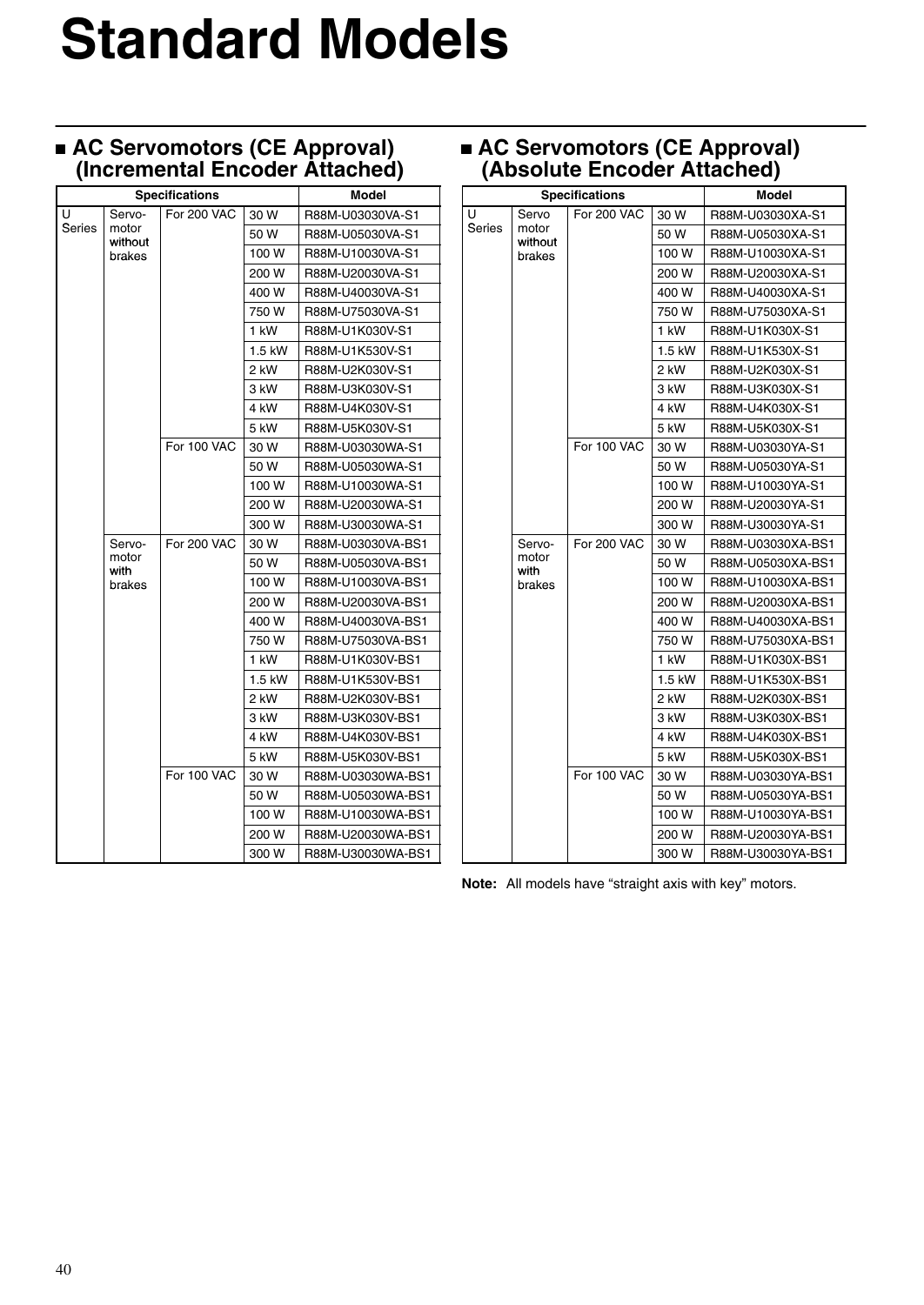|                 | . .<br><b>Specifications</b>                      | <b>Model</b>               |        |                             |
|-----------------|---------------------------------------------------|----------------------------|--------|-----------------------------|
| <b>U</b> Series | Analog input models<br>Single-phase 200-VAC input |                            |        | R88D-UA02V                  |
|                 |                                                   |                            | 50 W   | R88D-UA03V                  |
|                 |                                                   |                            | 100W   | R88D-UA04V                  |
|                 |                                                   |                            | 200 W  | R88D-UA08V                  |
|                 |                                                   |                            | 400 W  | R88D-UA12V                  |
|                 |                                                   |                            | 750W   | R88D-UA20V                  |
|                 |                                                   | Single-phase 100-VAC input | 30 W   | R88D-UA03W                  |
|                 |                                                   |                            | 50 W   | R88D-UA04W                  |
|                 |                                                   |                            | 100W   | R88D-UA10W                  |
|                 |                                                   |                            | 200 W  | R88D-UA12W                  |
|                 |                                                   |                            | 300 W  | R88D-UA15W                  |
|                 | Pulse train input models                          | Single-phase 200-VAC input | 30 W   | R88D-UP02V                  |
|                 |                                                   |                            | 50 W   | R88D-UP03V                  |
|                 |                                                   |                            | 100W   | R88D-UP04V                  |
|                 |                                                   |                            | 200 W  | R88D-UP08V                  |
|                 |                                                   |                            | 400 W  | R88D-UP12V                  |
|                 |                                                   |                            | 750W   | R88D-UP20V                  |
|                 |                                                   | Single-phase 100-VAC input | 30 W   | R88D-UP03W                  |
|                 |                                                   |                            | 50 W   | R88D-UP04W                  |
|                 |                                                   |                            | 100W   | R88D-UP10W                  |
|                 |                                                   |                            | 200 W  | R88D-UP12W                  |
|                 |                                                   |                            | 300 W  | R88D-UP15W                  |
|                 | Analog/Pulse common input models                  | 3-phase 200-VAC input      | 1 kW   | R88D-UT24V                  |
|                 |                                                   |                            | 1.5 kW | R88D-UT40V                  |
|                 |                                                   |                            | 2 kW   | R88D-UT60V                  |
|                 |                                                   |                            | 3 kW   | R88D-UT80V                  |
|                 |                                                   |                            | 4 kW   | R88D-UT110V (see note 1, 2) |
|                 |                                                   |                            | 5 kW   |                             |
|                 |                                                   |                            | $1$ kW | R88D-UT24V-RG (see note 1)  |
|                 |                                                   |                            | 1.5 kW | R88D-UT40V-RG (see note 1)  |
|                 |                                                   |                            | 2 kW   | R88D-UT60V-RG (see note 1)  |
|                 |                                                   |                            | 3 kW   | R88D-UT80V-RG (see note 1)  |

### **AC Servo Drivers (CE Approval)**

**Note:** 1. These Servo Drivers are models for which Regeneration Resistors are connected externally. Be sure to connect an External Regeneration Resistor when using one of these models.

2. The R88D-UT110V is default set to be used for a 4-kW Servomotor.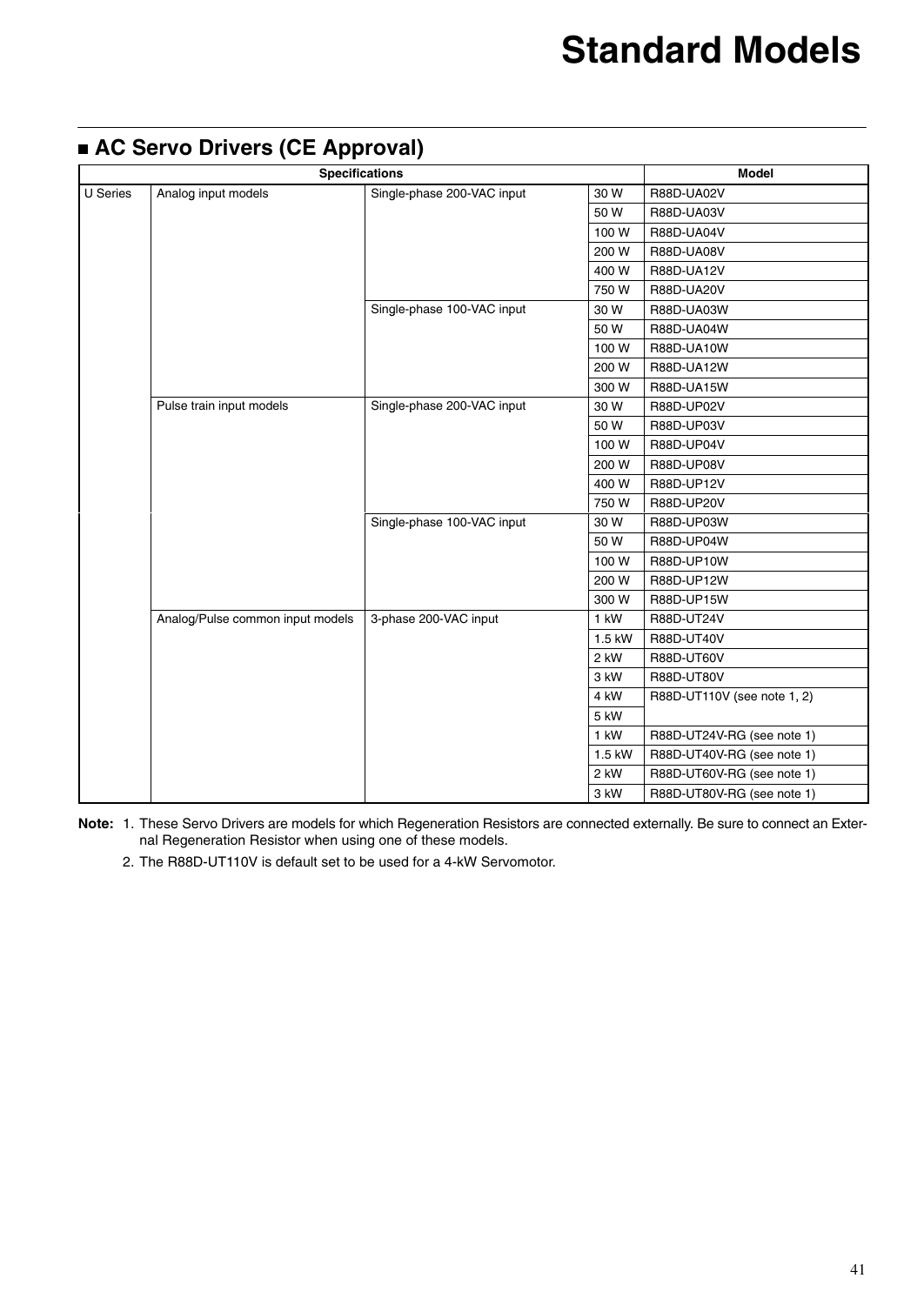# **Standard Models**

### **AC Servomotors (UL/cUL Approval) (Incremental Encoder Attached)**

| <b>Specifications</b> |                  |                    |       | Model             |
|-----------------------|------------------|--------------------|-------|-------------------|
| Straight              | Servo            | For 200 VAC        | 30 W  | R88M-U03030HA     |
| axis<br>with no       | motor<br>without |                    | 50 W  | R88M-U05030HA     |
| key                   | brakes           |                    | 100 W | R88M-U10030HA     |
|                       |                  |                    | 200 W | R88M-U20030HA     |
|                       |                  |                    | 400 W | R88M-U40030HA     |
|                       |                  |                    | 750 W | R88M-U75030HA     |
|                       |                  | For 100 VAC        | 30 W  | R88M-U03030LA     |
|                       |                  |                    | 50 W  | R88M-U05030LA     |
|                       |                  |                    | 100 W | R88M-U10030LA     |
|                       |                  |                    | 200 W | R88M-U20030LA     |
|                       |                  |                    | 300 W | R88M-U30030LA     |
|                       | Servo            | <b>For 200 VAC</b> | 30 W  | R88M-U03030HA-B   |
|                       | motor<br>with    |                    | 50 W  | R88M-U05030HA-B   |
|                       | brakes           |                    | 100 W | R88M-U10030HA-B   |
|                       |                  |                    | 200 W | R88M-U20030HA-B   |
|                       |                  |                    | 400 W | R88M-U40030HA-B   |
|                       |                  |                    | 750 W | R88M-U75030HA-B   |
|                       |                  | For 100 VAC        | 30 W  | R88M-U03030LA-B   |
|                       |                  |                    | 50 W  | R88M-U05030LA-B   |
|                       |                  |                    | 100 W | R88M-U10030LA-B   |
|                       |                  |                    | 200 W | R88M-U20030LA-B   |
|                       |                  |                    | 300 W | R88M-U30030LA-B   |
| Straight              | Servo            | For 200 VAC        | 30 W  | R88M-U03030HA-S1  |
| axis<br>with          | motor<br>without |                    | 50 W  | R88M-U05030HA-S1  |
| key                   | brakes           |                    | 100 W | R88M-U10030HA-S1  |
|                       |                  |                    | 200 W | R88M-U20030HA-S1  |
|                       |                  |                    | 400 W | R88M-U40030HA-S1  |
|                       |                  |                    | 750 W | R88M-U75030HA-S1  |
|                       |                  | For 100 VAC        | 30 W  | R88M-U03030LA-S1  |
|                       |                  |                    | 50 W  | R88M-U05030LA-S1  |
|                       |                  |                    | 100 W | R88M-U10030LA-S1  |
|                       |                  |                    | 200 W | R88M-U20030LA-S1  |
|                       |                  |                    | 300 W | R88M-U30030LA-S1  |
|                       | Servo            | For 200 VAC        | 30 W  | R88M-U03030HA-BS1 |
|                       | motor<br>with    |                    | 50 W  | R88M-U05030HA-BS1 |
|                       | brakes           |                    | 100 W | R88M-U10030HA-BS1 |
|                       |                  |                    | 200 W | R88M-U20030HA-BS1 |
|                       |                  |                    | 400 W | R88M-U40030HA-BS1 |
|                       |                  |                    | 750 W | R88M-U75030HA-BS1 |
|                       |                  | For 100 VAC        | 30 W  | R88M-U03030LA-BS1 |
|                       |                  |                    | 50 W  | R88M-U05030LA-BS1 |
|                       |                  |                    | 100 W | R88M-U10030LA-BS1 |
|                       |                  |                    | 200 W | R88M-U20030LA-BS1 |
|                       |                  |                    | 300 W | R88M-U30030LA-BS1 |

### **AC Servomotors (UL/cUL Approval) (Absolute Encoder Attached)**

|                 |                  | <b>Specifications</b> |       | <b>Model</b>    |
|-----------------|------------------|-----------------------|-------|-----------------|
| Straight        | Servo            | <b>For 200 VAC</b>    | 30 W  | R88M-U03030TA   |
| axis<br>with no | motor<br>without |                       | 50 W  | R88M-U05030TA   |
| key             | brakes           |                       | 100 W | R88M-U10030TA   |
|                 |                  |                       | 200 W | R88M-U20030TA   |
|                 |                  |                       | 400 W | R88M-U40030TA   |
|                 |                  |                       | 750 W | R88M-U75030TA   |
|                 |                  | For 100 VAC           | 30 W  | R88M-U03030SA   |
|                 |                  |                       | 50 W  | R88M-U05030SA   |
|                 |                  |                       | 100 W | R88M-U10030SA   |
|                 |                  |                       | 200 W | R88M-U20030SA   |
|                 |                  |                       | 300 W | R88M-U30030SA   |
|                 | Servo            | <b>For 200 VAC</b>    | 30 W  | R88M-U03030TA-B |
|                 | motor<br>with    |                       | 50 W  | R88M-U05030TA-B |
|                 | brakes           |                       | 100 W | R88M-U10030TA-B |
|                 |                  |                       | 200 W | R88M-U20030TA-B |
|                 |                  |                       | 400 W | R88M-U40030TA-B |
|                 |                  |                       | 750 W | R88M-U75030TA-B |
|                 |                  | For 100 VAC           | 30 W  | R88M-U03030SA-B |
|                 |                  |                       | 50 W  | R88M-U05030SA-B |
|                 |                  |                       | 100W  | R88M-U10030SA-B |
|                 |                  |                       | 200 W | R88M-U20030SA-B |
|                 |                  |                       | 300 W | R88M-U30030SA-B |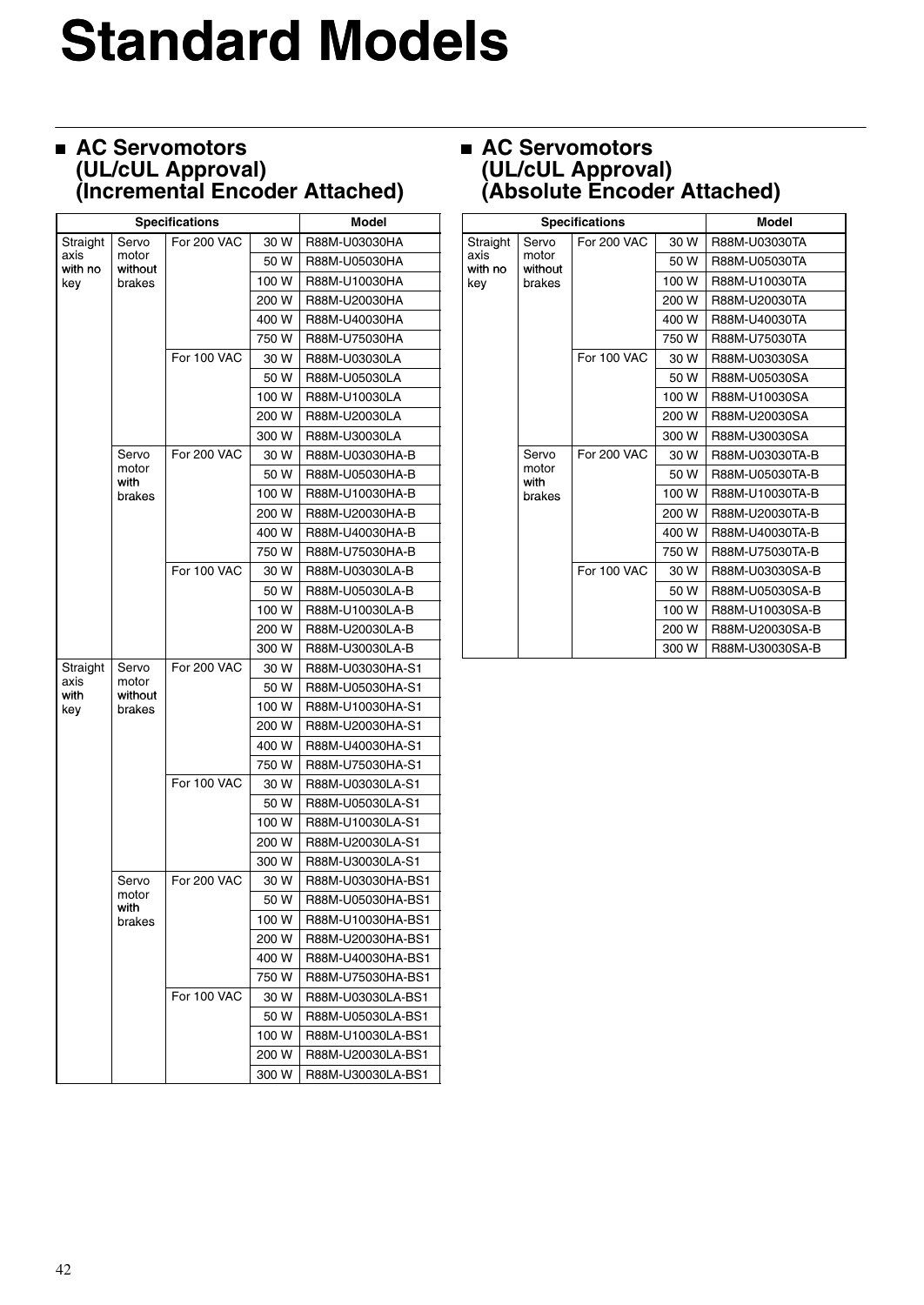### **AC Servo Drivers (UL/cUL Approval)**

|                              | <b>Specifications</b> |       | <b>Model</b>       |
|------------------------------|-----------------------|-------|--------------------|
| Analog input                 | For 200 VAC           | 30 W  | R88D-UA02HA        |
| models<br>(incremental       |                       | 50 W  | R88D-UA03HA        |
| encoder and                  |                       | 100 W | R88D-UA04HA        |
| absolute                     |                       | 200 W | R88D-UA08HA        |
| encorder)                    |                       | 400 W | R88D-UA12HA        |
|                              |                       | 750 W | R88D-UA20HA        |
|                              | For 100 VAC           | 30 W  | R88D-UA03LA        |
|                              |                       | 50 W  | R88D-UA04LA        |
|                              |                       | 100 W | R88D-UA10LA        |
|                              |                       | 200 W | R88D-UA12LA        |
|                              |                       | 300 W | R88D-UA15LA        |
| Pulse train                  | <b>For 200 VAC</b>    | 30 W  | R88D-UP02HA        |
| input models<br>(incremental |                       | 50 W  | R88D-UP03HA        |
| encoder)                     |                       | 100 W | R88D-UP04HA        |
|                              |                       | 200 W | R88D-UP08HA        |
|                              |                       | 400 W | R88D-UP12HA        |
|                              |                       | 750W  | R88D-UP20HA        |
|                              | <b>For 100 VAC</b>    | 30 W  | R88D-UP03LA        |
|                              |                       | 50 W  | R88D-UP04LA        |
|                              |                       | 100 W | R88D-UP10LA        |
|                              |                       | 200 W | R88D-UP12LA        |
|                              |                       | 300 W | <b>R88D-UP15LA</b> |

### **AC Servomotors (Approval Pending) (Incremental Encoder Attached)**

|                 | <b>Specifications</b> | <b>Model</b>       |        |                  |
|-----------------|-----------------------|--------------------|--------|------------------|
| Straight        | Servo-                | <b>For 200 VAC</b> | 1000 W | R88M-U1K030H     |
| axis<br>with no | motor<br>without      |                    | 1500 W | R88M-U1K530H     |
| key             | brakes                |                    | 2000 W | R88M-U2K030H     |
|                 |                       |                    | 3000 W | R88M-U3K030H     |
|                 |                       |                    | 4000 W | R88M-U4K030H     |
|                 |                       |                    | 5000 W | R88M-U5K030H     |
|                 | Servo-                | <b>For 200 VAC</b> | 1000 W | R88M-U1K030H-B   |
|                 | motor<br>with         |                    | 1500 W | R88M-U1K530H-B   |
|                 | brakes                |                    | 2000 W | R88M-U2K030H-B   |
|                 |                       |                    | 3000 W | R88M-U3K030H-B   |
|                 |                       |                    | 4000 W | R88M-U4K030H-B   |
|                 |                       |                    | 5000 W | R88M-U5K030H-B   |
| Straight        | Servo-                | <b>For 200 VAC</b> | 1000 W | R88M-U1K030H-S1  |
| axis<br>with    | motor<br>without      |                    | 1500 W | R88M-U1K530H-S1  |
| key             | brakes                |                    | 2000 W | R88M-U2K030H-S1  |
|                 |                       |                    | 3000 W | R88M-U3K030H-S1  |
|                 |                       |                    | 4000 W | R88M-U4K030H-S1  |
|                 |                       |                    | 5000 W | R88M-U5K030H-S1  |
|                 | Servo-                | <b>For 200 VAC</b> | 1000 W | R88M-U1K030H-BS1 |
|                 | motor<br>with         |                    | 1500 W | R88M-U1K530H-BS1 |
|                 | brakes                |                    | 2000 W | R88M-U2K030H-BS1 |
|                 |                       |                    | 3000 W | R88M-U3K030H-BS1 |
|                 |                       |                    | 4000 W | R88M-U4K030H-BS1 |
|                 |                       |                    | 5000 W | R88M-U5K030H-BS1 |

### **AC Servomotors (Approval Pending) (Absolute Encoder Attached)**

|                 | <b>Specifications</b>             | Model              |        |                |
|-----------------|-----------------------------------|--------------------|--------|----------------|
| Straight        | Servo-                            | For 200 VAC        | 1000 W | R88M-U1K030T   |
| axis<br>with no | motor<br>without                  |                    | 1500 W | R88M-U1K530T   |
| key             | brakes                            |                    | 2000 W | R88M-U2K030T   |
|                 |                                   |                    | 3000 W | R88M-U3K030T   |
|                 |                                   |                    | 4000 W | R88M-U4K030T   |
|                 |                                   |                    | 5000 W | R88M-U5K030T   |
|                 | Servo-<br>motor<br>with<br>brakes | <b>For 200 VAC</b> | 1000 W | R88M-U1K030T-B |
|                 |                                   |                    | 1500 W | R88M-U1K530T-B |
|                 |                                   |                    | 2000 W | R88M-U2K030T-B |
|                 |                                   |                    | 3000 W | R88M-U3K030T-B |
|                 |                                   |                    | 4000 W | R88M-U4K030T-B |
|                 |                                   |                    | 5000 W | R88M-U5K030T-B |

**Note:** "Straight axis with key" models can also be manufactured. Contact your sales office for details.

### **AC Servo Drivers (Approval Pending)**

| <b>Specifications</b>  |                |        | Model             |
|------------------------|----------------|--------|-------------------|
| Analog/Pulse           | <b>200 VAC</b> | 1000 W | R88D-UT24H        |
| common<br>input models |                | 1500 W | <b>R88D-UT40H</b> |
| (incremental           |                | 2000 W | R88D-UT60H        |
| or absolute            |                | 3000 W | <b>R88D-UT80H</b> |
| encoder)               |                | 4000 W | R88D-UT110H       |
|                        |                | 5000 W | R88D-UT120H       |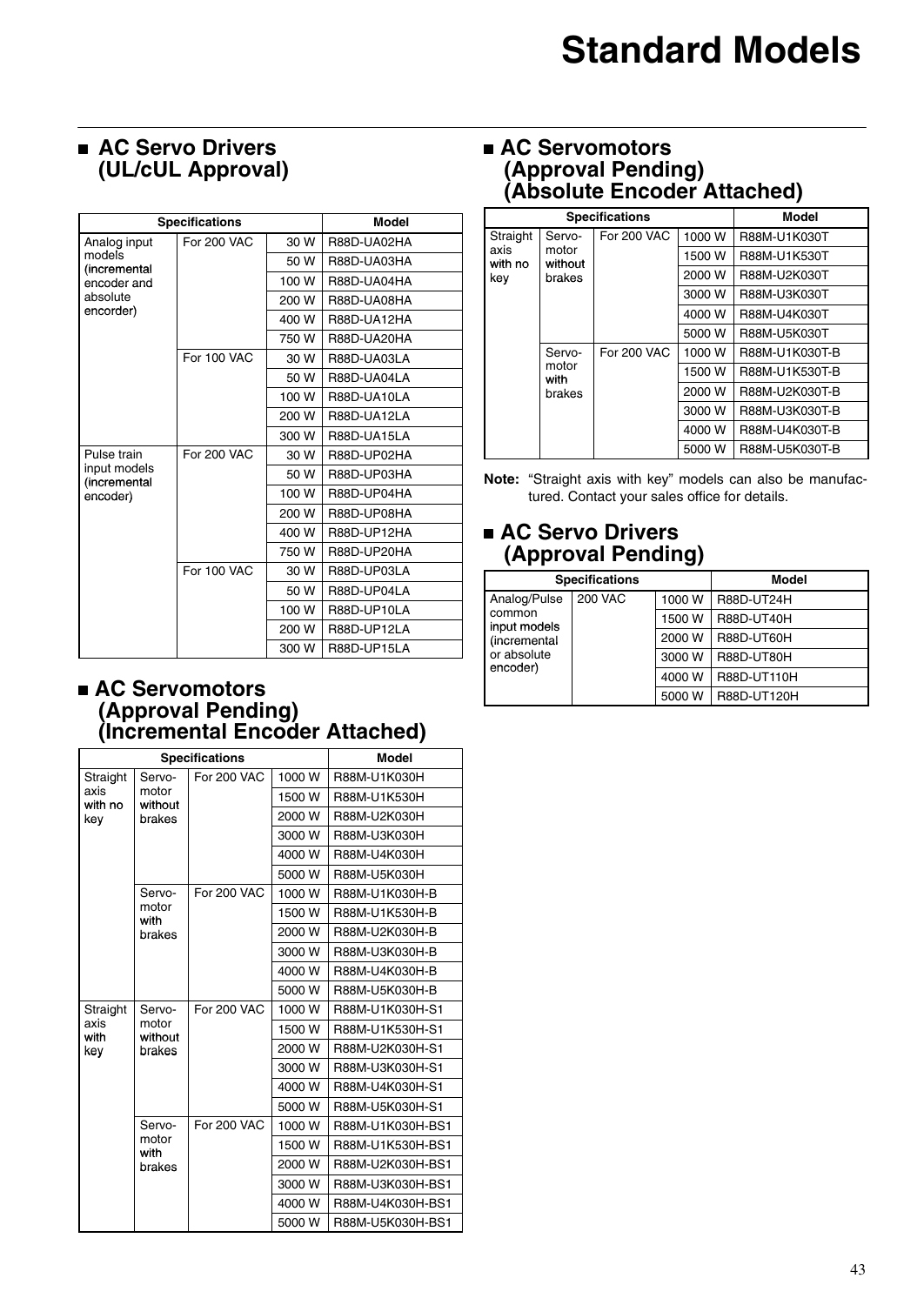# **Standard Models**

### **Parameter Units**

| <b>Specifications</b> | Model      |
|-----------------------|------------|
| Handy type            | R88A-PR02U |
| Mounted type          | R88A-PR03U |

### **Regeneration Unit**

| <b>Specifications</b>                      | Model       |
|--------------------------------------------|-------------|
| Regeneration processing current 8 $A_{DC}$ | R88A-RG08UA |

### **External Regeneration Resistor (Models with CE Approval)**

| <b>Specifications</b> | Model         |
|-----------------------|---------------|
| I 70 W                | R88A-RR22047S |

### **Encoder Cables (Models with CE Approval)**

|           | <b>Specifications</b>                             | <b>Model</b>    |               |
|-----------|---------------------------------------------------|-----------------|---------------|
| For 30 to | For Servomotors<br>with an Incremental<br>Encoder | 3 <sub>m</sub>  | R88A-CRUD003C |
| 750 W     |                                                   | 5 <sub>m</sub>  | R88A-CRUD005C |
|           |                                                   | 10 <sub>m</sub> | R88A-CRUD010C |
|           |                                                   | 15 <sub>m</sub> | R88A-CRUD015C |
|           |                                                   | 20 <sub>m</sub> | R88A-CRUD020C |
|           | For Servomotors                                   | 3 <sub>m</sub>  | R88A-CSUD003C |
|           | with an Absolute<br>Encoder                       | 5 <sub>m</sub>  | R88A-CSUD005C |
|           |                                                   | 10 <sub>m</sub> | R88A-CSUD010C |
|           |                                                   | 15 <sub>m</sub> | R88A-CSUD015C |
|           |                                                   | 20 m            | R88A-CSUD020C |

### **Encoder Cables**

| <b>Specifications</b> |                                                                                                      |                 | Model         |
|-----------------------|------------------------------------------------------------------------------------------------------|-----------------|---------------|
| For 30 to             | For Servomotors<br>with an incremental<br>encoder                                                    | 3 <sub>m</sub>  | R88A-CRU003C  |
| 750 W                 |                                                                                                      | 5 <sub>m</sub>  | R88A-CRU005C  |
|                       | (Connectors on                                                                                       | 10 <sub>m</sub> | R88A-CRU010C  |
|                       | each side)                                                                                           | 15 <sub>m</sub> | R88A-CRU015C  |
|                       |                                                                                                      | 20 m            | R88A-CRU020C  |
| For 30 to<br>750 W    | For Servomotors<br>with an absolute<br>encoder<br>(Connectors on                                     | 3 m             | R88A-CSU003C  |
|                       |                                                                                                      | 5 m             | R88A-CSU005C  |
|                       |                                                                                                      | 10 <sub>m</sub> | R88A-CSU010C  |
|                       | each side)                                                                                           | 15 <sub>m</sub> | R88A-CSU015C  |
|                       |                                                                                                      | 20 m            | R88A-CSU020C  |
| For 1 to<br>5 kW      | For Servomotors<br>with a common<br>incremental/<br>absolute encoder<br>(Connectors on<br>each side) | 3 <sub>m</sub>  | R88A-CRUB003N |
|                       |                                                                                                      | 5m              | R88A-CRUB005N |
|                       |                                                                                                      | 10 <sub>m</sub> | R88A-CRUB010N |
|                       |                                                                                                      | 15 m            | R88A-CRUB015N |
|                       |                                                                                                      | 20 m            | R88A-CRUB020N |

## **Power Cables**

| <b>Specifications</b> |                                   |                 | <b>Model</b>         |
|-----------------------|-----------------------------------|-----------------|----------------------|
| For 30 to             | For Servomotors                   | 3 <sub>m</sub>  | R88A-CAU003S         |
| 750 W                 | without brakes                    | 5 m             | <b>R88A-CAU005S</b>  |
|                       |                                   | 10 <sub>m</sub> | R88A-CAU010S         |
|                       |                                   | 15 <sub>m</sub> | <b>R88A-CAU015S</b>  |
|                       |                                   | 20 m            | <b>R88A-CAU020S</b>  |
|                       | For Servomotors<br>with brakes    | 3 m             | R88A-CAU003B         |
|                       |                                   | 5 m             | <b>R88A-CAU005B</b>  |
|                       |                                   | 10 <sub>m</sub> | R88A-CAU010B         |
|                       |                                   | 15 <sub>m</sub> | <b>R88A-CAU015B</b>  |
|                       |                                   | 20 m            | R88A-CAU020B         |
| For 1 to              | For Servomotors                   | 3 m             | R88A-CAUB003S        |
| 2 kW                  | without brakes                    | 5 <sub>m</sub>  | <b>R88A-CAUB005S</b> |
|                       |                                   | 10 <sub>m</sub> | R88A-CAUB010S        |
|                       |                                   | 15 m            | <b>R88A-CAUB015S</b> |
|                       |                                   | 20 m            | R88A-CAUB020S        |
|                       | For Servomotors<br>with brakes    | 3 m             | R88A-CAUB003B        |
|                       |                                   | 5 m             | R88A-CAUB005B        |
|                       |                                   | 10 <sub>m</sub> | R88A-CAUB010B        |
|                       |                                   | 15 m            | R88A-CAUB015B        |
|                       |                                   | 20 m            | R88A-CAUB020B        |
| For 3 to              | For Servomotors<br>without brakes | 3 m             | R88A-CAUC003S        |
| 5 kW                  |                                   | 5 m             | <b>R88A-CAUC005S</b> |
|                       |                                   | 10 m            | R88A-CAUC010S        |
|                       |                                   | 15 m            | R88A-CAUC015S        |
|                       |                                   | 20 m            | R88A-CAUC020S        |
|                       | For Servomotors<br>with brakes    | 3 m             | R88A-CAUC003B        |
|                       |                                   | 5 m             | R88A-CAUC005B        |
|                       |                                   | 10 <sub>m</sub> | R88A-CAUC010B        |
|                       |                                   | 15 m            | R88A-CAUC015B        |
|                       |                                   | 20 m            | R88A-CAUC020B        |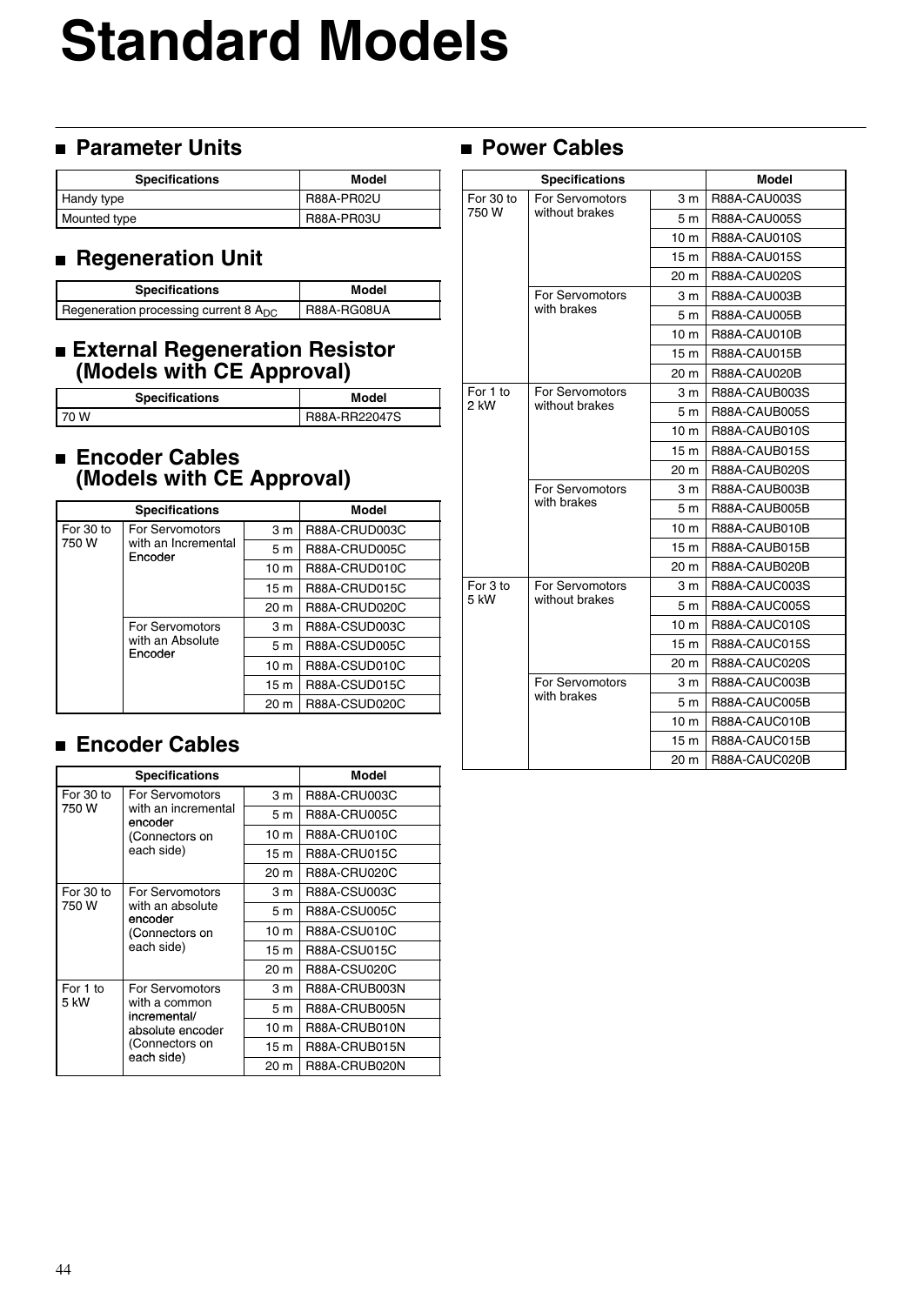## **Special Control Cables**

| <b>Specifications</b>                                                                                                                                        |               |                | Model          |                |
|--------------------------------------------------------------------------------------------------------------------------------------------------------------|---------------|----------------|----------------|----------------|
| For 30 to<br>For the<br>750 W<br>CS1W-MC221/421<br>CV500-MC221/<br>CV500-MC421/<br>C200H-MC221<br><b>Motion Control</b><br>Unit (Connectors<br>on each side) |               | For<br>1-axis  | 1 <sub>m</sub> | R88A-CPU001M1  |
|                                                                                                                                                              | control       | 2 <sub>m</sub> | R88A-CPU002M1  |                |
|                                                                                                                                                              | For<br>2-axis | 1 <sub>m</sub> | R88A-CPU001M2  |                |
|                                                                                                                                                              | control       | 2 <sub>m</sub> | R88A-CPU002M2  |                |
| For 1 to<br>For the<br>CS1W-MC221/421<br>5 kW<br>CV500-MC221/<br>CV500-MC421/<br>C200H-MC221<br><b>Motion Control</b><br>Unit (Connectors<br>on each side)   | For<br>1-axis | 1 <sub>m</sub> | R88A-CPUB001M1 |                |
|                                                                                                                                                              | control       | 2 <sub>m</sub> | R88A-CPUB002M1 |                |
|                                                                                                                                                              |               | For<br>2-axis  | 1 <sub>m</sub> | R88A-CPUB001M2 |
|                                                                                                                                                              | control       | 2 <sub>m</sub> | R88A-CPUB002M2 |                |

# **General-purpose Control Cables**

| <b>Specifications</b>                                                               |                | <b>Model</b>  |
|-------------------------------------------------------------------------------------|----------------|---------------|
| For 30 to<br>For a general-purpose<br>controller (Connector<br>750W<br>on one side) | 1 m            | R88A-CPU001S  |
|                                                                                     | 2 <sub>m</sub> | R88A-CPU002S  |
| For 1 to<br>For a general-purpose<br>controller (Connector<br>5 kW<br>on one side)  | 1 m            | R88A-CPUB001S |
|                                                                                     | 2 m            | R88A-CPUB002S |

### **Connector for the Control Cable**

| <b>Specifications</b>                                         | Model       |
|---------------------------------------------------------------|-------------|
| For 30 to 750 W (Sumitomo 3M: Half pitch   R88A-CNU01C<br>36P |             |
| For 1 to 5 kW (Sumitomo 3M: Half pitch<br>50P)                | R88A-CNU11C |

### **Connectors and Terminal Blocks (30- to 750-W Servo Drivers)**

| <b>Specifications</b>                                  |  | Model              |
|--------------------------------------------------------|--|--------------------|
| Terminal Block Connector                               |  | XW2B-40F5-P        |
| Conversion Cables for<br>Connector-Terminal Conversion |  | 1 m   R88A-CTU001N |
| Unit                                                   |  | 2 m   R88A-CTU002N |

### **Front Panel Mounting Brackets (30- to 750-W Servo Drivers)**

| <b>Specifications</b>                        |                          | Model             |
|----------------------------------------------|--------------------------|-------------------|
| 200 VAC: 30 to 400 W<br>100 VAC: 30 to 200 W | <b>For Servo Drivers</b> | I R88A-TK01U      |
| 200 VAC: 750 W<br>100 VAC: 300 W             | For Servo Drivers        | <b>R88A-TK02U</b> |

**Note:** For information on any products which are not listed here, contact your local sales office.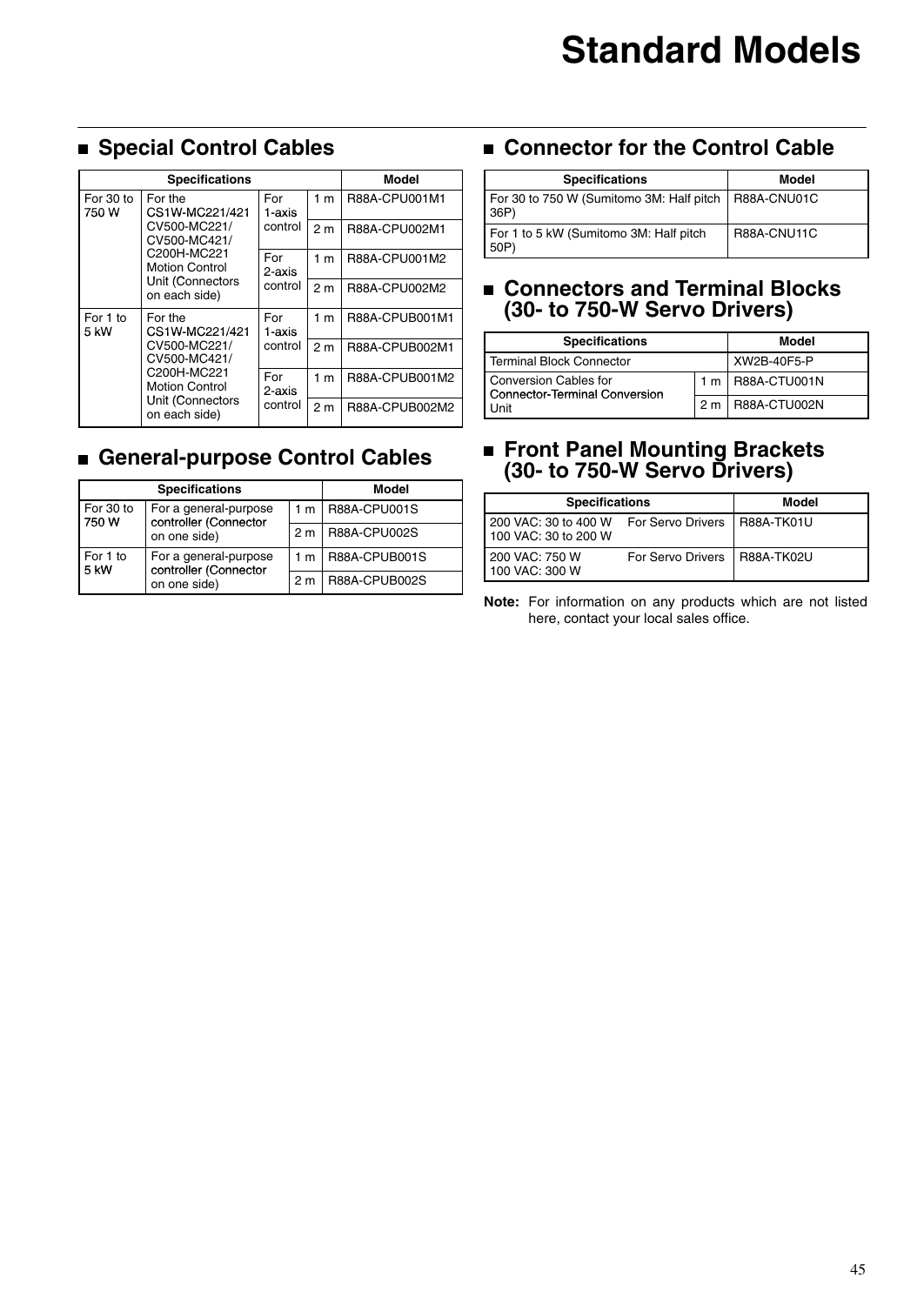# **Differences between Standard Products and Products Bearing CE Markings**

## **Appearance Example 3** Servo Driver Servomotor





- **Note:** 1. Shading indicates differences from the previous models not conforming to C directives.
	- 2. The above illustration is of a Servo Driver and Servomotor with a 100-W output.

### **NOTICE**

Before using the product under the following conditions, consult your OMRON representatives, make sure that the ratings and performance characteristics of the product are good enough for the systems, machines, or equipment, and be sure to provide the systems, machines, or equipment with double safety mechanisms.

- 1. Applications under conditions or environments not specified in the manual.
- 2. Applications for nuclear reactor control, train facilities, aviation facilities, motorized vehicles, furnaces, medical equipment, amusement equipment, and safety equipment.
- 3. Applications strongly related to human life or property, particularly those requiring safety.